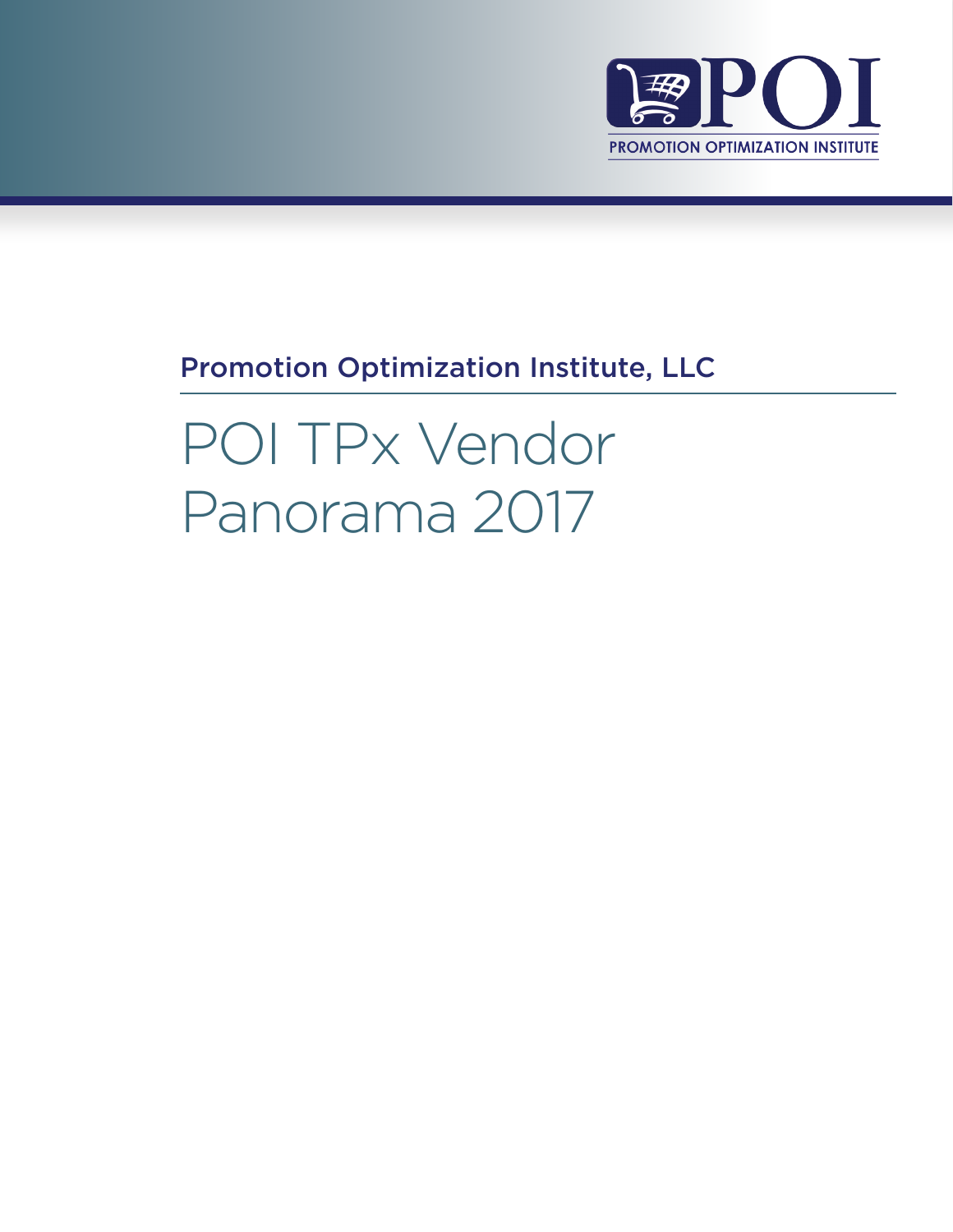

# **Table of Contents**

| <b>Analysis of Representative Vendors:</b> |  |
|--------------------------------------------|--|
|                                            |  |
|                                            |  |
|                                            |  |
|                                            |  |
|                                            |  |
|                                            |  |
|                                            |  |
|                                            |  |
|                                            |  |
|                                            |  |
|                                            |  |
|                                            |  |
|                                            |  |
|                                            |  |
|                                            |  |
|                                            |  |
|                                            |  |
|                                            |  |
|                                            |  |
|                                            |  |
|                                            |  |
|                                            |  |
|                                            |  |
|                                            |  |
|                                            |  |
|                                            |  |
|                                            |  |
|                                            |  |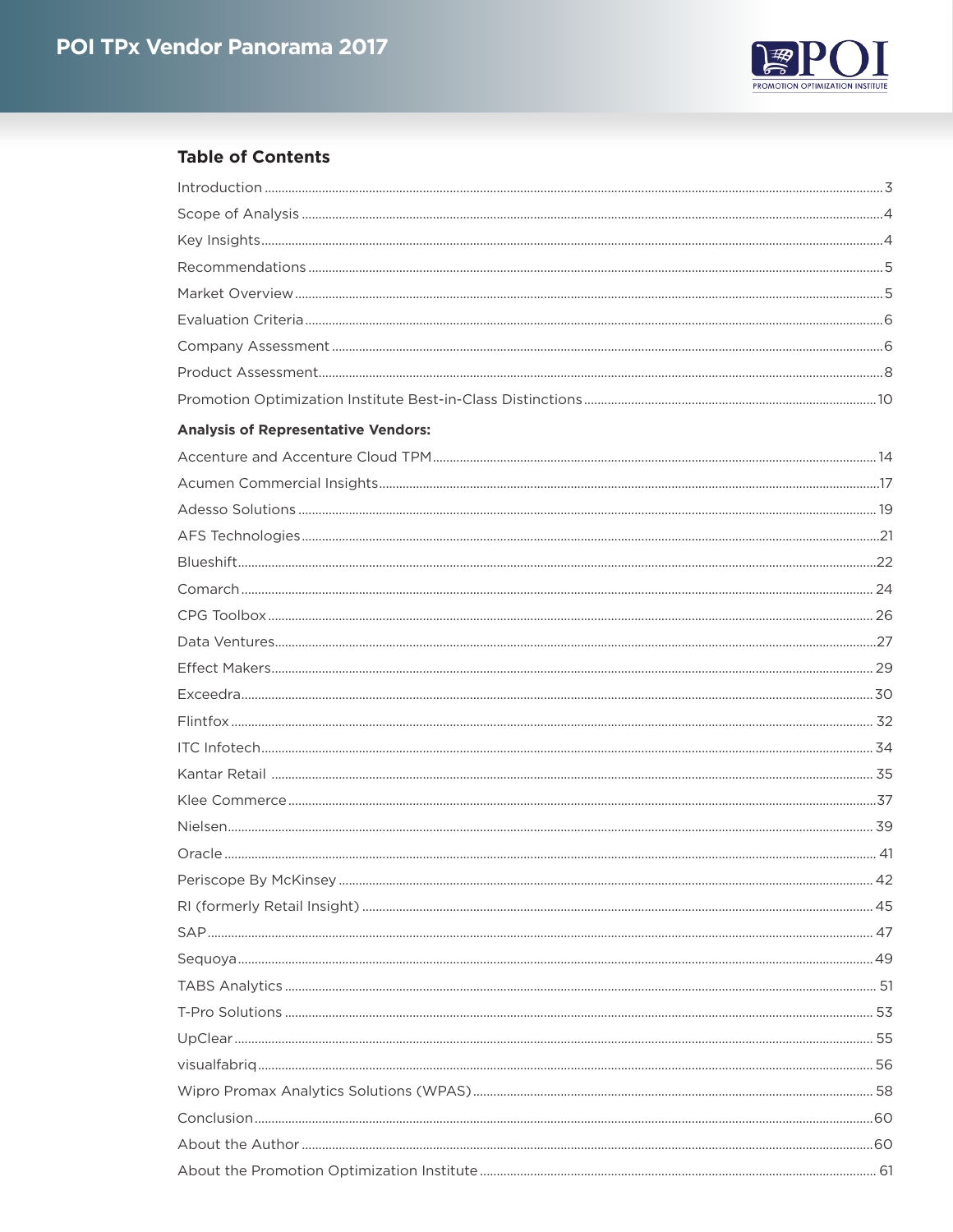

# **Introduction**

<span id="page-2-0"></span>The ability to execute mutually profitable trade promotions continues to be one of the greatest challenges in the industry. While there has been progress made in recent decades, many indicators point to a worse situation on some fronts as retailers feel the encroachment of new formats, such as Amazon, on their top and bottom line. Nevertheless, Trade Promotion (or TPx so that it is inclusive of trade promotion management, trade promotion optimization, trade promotion effectiveness, trade promotion analytics, and acronyms yet to be created) is still highly relevant. It is also becoming more important in emerging markets, such as Latin America and parts of Asia, where modern trade is on the rise. 86% of consumer goods companies tell us at the Promotion Optimization Institute (POI), via the 2017 POI TPx and Retail Execution Survey, that they are not satisfied with their ability to manage trade promotions. And, unfortunately, this level of satisfaction has declined 5 percentage points from the prior year's survey.



**Chart 1: Responses to the statement: "You are satisfied with your ability to manage trade promotions."**

Source: 2017 POI TPx and Retail Execution Survey (a link to the full text of this survey and report is located at the end of this paper).

The survey questioned 77 consumer goods companies of varying sizes. Noticeably absent is a single assertion that a respondent is "extremely satisfied" with the above statement. Nearly half of respondents express a level of dissatisfaction. Given these results, POI seeks to improve the overall management of trade promotions through various methods, including this evaluation.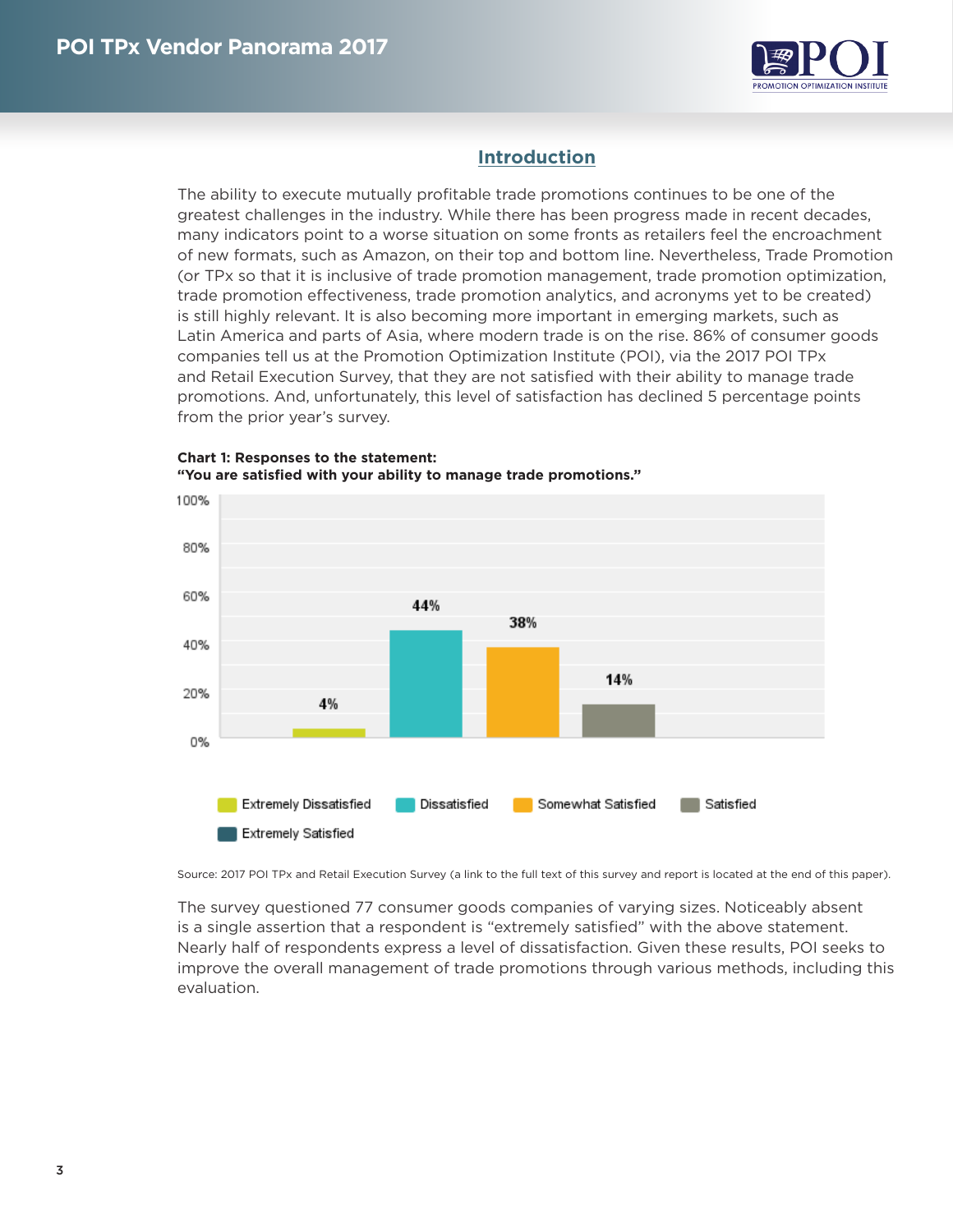

# **Scope of this Analysis**

<span id="page-3-0"></span>This document builds upon research in the POI Retail Execution Vendor Panorama, which was published in July, 2017. The two are companion documents. The Retail Execution Panorama evaluated the in-store component of the promotion cycle, while this TPx Vendor Panorama focuses on headquarters. Both are part of ongoing leadership efforts by the Promotion Optimization Institute designed to help its members improve their ability to manage trade promotions through the use of enabling technology, and thus improve the entire value chain and enhance trading partner relationships. In this document we evaluate the TPx market and some of the vendors that play in it. Additionally, we will continue to perform the analysis each year, so as to track changes over time through both this analysis and related surveys.

# **Key Insights**

Some of the most important takeaways from POI's research are as follows:

- There is some differentiation among TPM solutions at the transactional level for planning and executing promotions. What differentiation there is typically can be found in the user experience and ability to evaluate promotions before and after they are executed. Greater differentiation can be found in the ability to predict promotional outcomes and generate insights to improve the overall promotional cycle.
- Data continues to be a real bugbear for the promotional cycle. Only 14% of survey respondents state that they do not have issues with integrating 3rd party data such as POS. This has actually worsened by 9 percentage points from the prior year's survey. It is noteworthy that there is a strong correlation between companies that are satisfied with their ability to manage promotions and their ability to bring external data into the process. This not only impacts the ability to predict promotional outcomes, but also to do meaningful and automated post event analytics.
- Having the right people and processes in place must precede any technology investment. In the previously cited survey a total of 84% or respondents said that they have "challenges finding qualified personnel who can use and understand existing solutions." This is 7 percentage points worse than the prior year's survey.
- Issues persist relative to true collaboration. 85% of survey respondents said that they have issues with getting retailers to execute promotional plans as agreed upon. Better tools that can show promotional outcomes and their financial impacts on both parties can help to reduce this level of noncompliance by increasing retailer "buy-in." This is 5 .percentage points worse that prior year survey.
- Technology is only one component of addressing opportunities around promotion and distribution of consumer goods. Other factors include change management, providing best practices, and having appropriate support available in local markets.

*Greater differentiation can be found in the ability to predict promotional outcomes and generate insights to improve the overall promotional cycle.*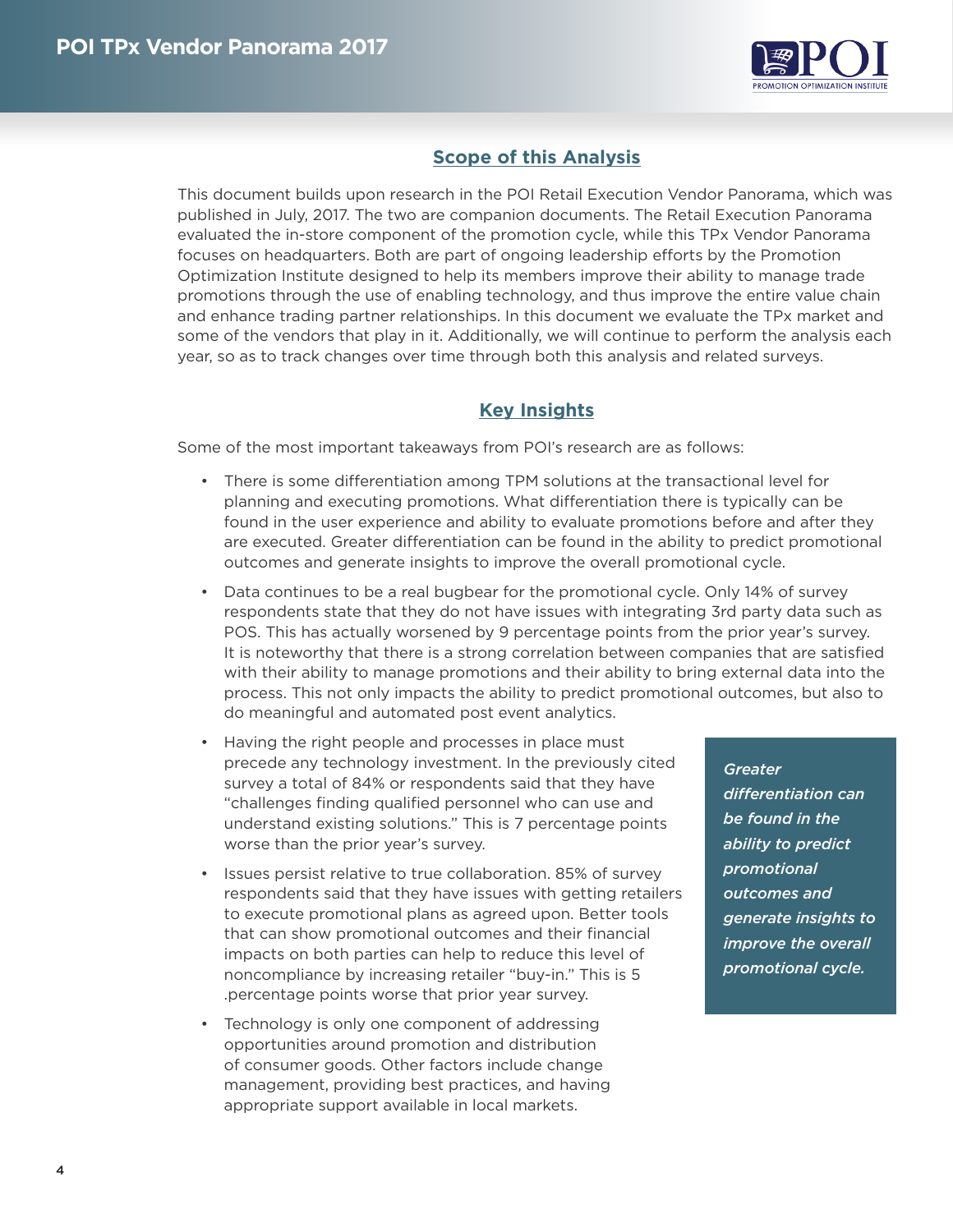

# **Recommendations**

<span id="page-4-0"></span>POI suggests the following strategies for improving your trade promotions:

- Seek to enable all of your trade promotion related processes. We still see a large number of activities that are done in spreadsheets instead of through a system. You are not alone in this regard. Our survey shows that 87% of respondents augment TPx functionality with spreadsheets. We recommend that you evaluate all of your processes when choosing a TPx solution. Adding spreadsheets to compensate for inadequacies in your system of choice only adds cycle time, complexity, and the possibility for errors.
- Prioritize functionality above delivery method. The lines between SaaS, managed services, hosted private cloud, and public cloud are blurrier than ever. Your first decision is whether you will want to do customization to a solution that will take it out of the upgrade path.
- Select capabilities that will help users to be more effective and efficient. Otherwise, why spend the money? 93% of survey respondents said that the "entire process of creating a promotional plan, from budgeting to planning to execution to settlement to post event analytics, takes a burdensome amount of time." Therefore, the user experience should trump all other considerations, including low price points and promises of easy integration.
- Ask for best practices from your vendor. The POI 2017 Survey found a wide disparity between expectations for best practices and what was actually delivered. Furthermore, don't just ask for best practices. Also, find out the background of those who are expected to deliver them. Then, document precisely the sort of best practices you are looking for and make this part of the scope of work.
- Don't underestimate the need for change management. Whether moving from spreadsheets to a server-based system or implementing optimization capabilities, getting people to embrace change is critical.

# **Market Overview**

Market requirements have remained relatively constant over the last 5 years. However, we note some signs of imminent change, including the following market trends:

- More solution options exist than ever before. In this report, we have evaluated a total of 25 vendor solutions. We continue to see more "localized" solutions that focus on specific geographies such as Europe or North America. We have not seen any consolidation among vendors in the last year, which is largely a good thing for users of these solutions because of the tendency to force adoption due to sunsetting of technologies or merging of platforms.
- Deeper analytics, better user experience, and capabilities for optimizing promotions through predictive models are key differentiators that are highly sought after. We consistently see this in case studies of success.

*Deeper analytics, better user experience, and capabilities for optimizing promotions through predictive models are key differentiators that are highly sought after.*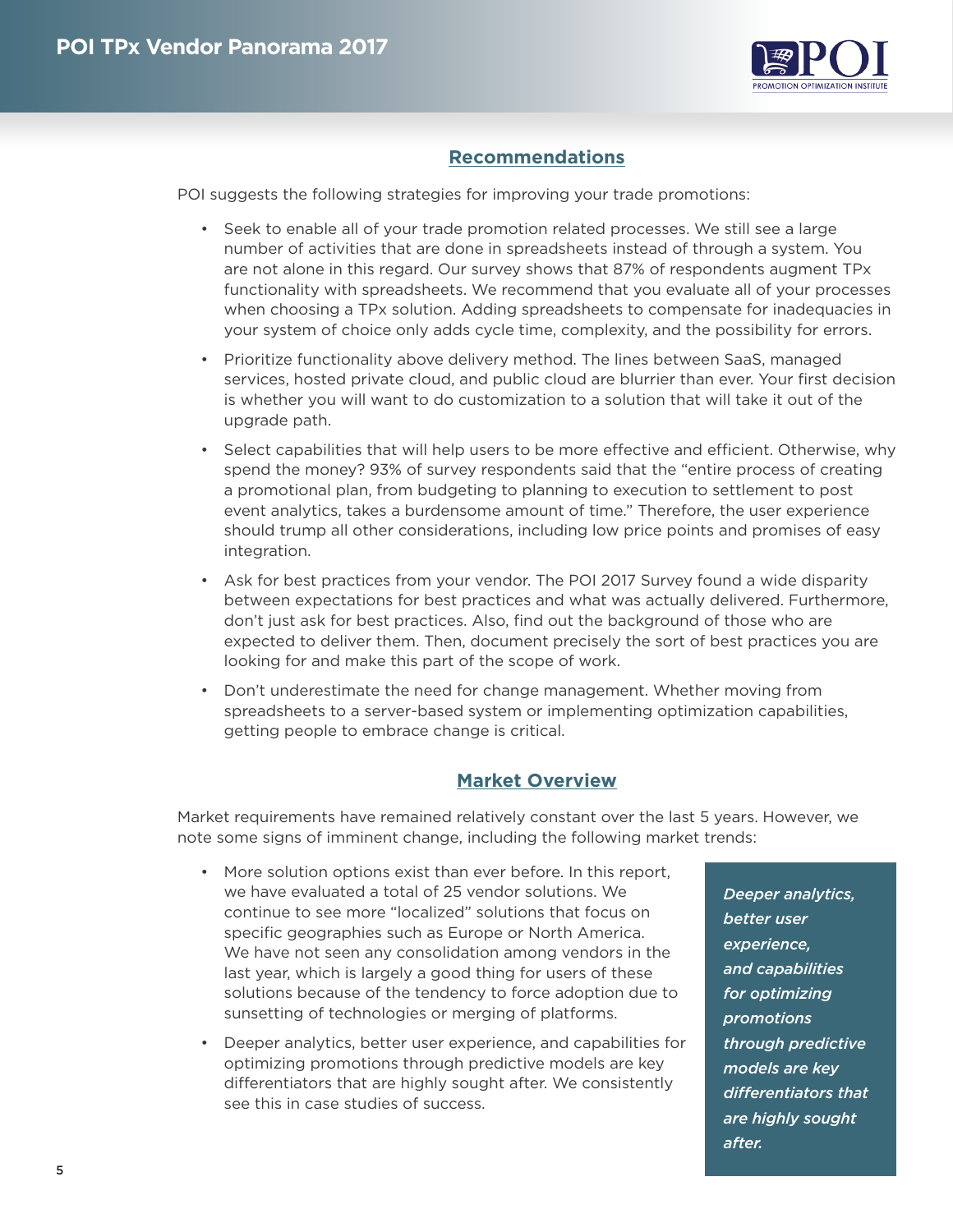

<span id="page-5-0"></span>• Post event analysis has often manifested itself as an overlooked afterthought when considering the entire trade promotion cycle. However, we have seen this addressed more and more recently as either something requiring a specialty tool or as having higher weight in the selection process. We have seen a 6 percentage point improvement in this measure based on the most recent survey. We believe this has resulted from a combination of better scrutiny during the selection process and solution upgrades where better post event analytics are offered. This improvement has occurred despite the persistent headwind of acquiring clean data.

# **Evaluation Criteria**

The Promotion Optimization Institute recommends using these ratings to narrow down your options. Geography is the first place to start. If you operate in a specific set of geographies, narrow your search based on those and then determine whether you seek TPM, TPO, or both. This will further narrow your search. Additional criteria could include how much of a differentiated product you seek. If this is high, then give more weight to companies with better company vision. Conversely, if you wish to be overly conservative, then place more emphasis on those with higher company viability. Continue to rank and weigh the criteria based on what is most important to you. This will help to make the selection process more objective as well as help you deal with the complexity of having to look at multiple options.

# **Company Assessment**

### **Company Viability**

Viability includes an assessment of the organization's overall health, so far as we are able to ascertain it. Most of the companies we feature in this Panorama will not disclose financial data to us or are not able to do so because of how their business units are aggregated and reported. Where possible, we look at changes in headcount, investment in the product, deal flow, visibility in the marketplace, and stability of management. Ultimately what we look for is the financial and practical success of the business unit and the likelihood that the individual business unit will continue investing in the product, will continue offering the product, and will advance the state of the art within the organization's portfolio of products. A vendor must be able to generate sustainable momentum and be committed to continued success in the specific TPx marketplace where it has chosen to compete. However, we are forced to make our determination based on all available data in the absence of disclosed financials. Therefore, we recommend that you perform your own financial due diligence as part of vendor selection.

#### **Geographic Strategy**

This is the vendor's strategy to direct resources, skills, and offerings to meet the specific needs of the geographies that it is targeting directly, or through partners, channels, and subsidiaries, as appropriate for that geography and market. This also covers a vendor's ability to support these companies in targeted geographies and in targeted languages, as well as the vendor having the quantity and quality of clients available to provide references from targeted tiers of consumer goods companies.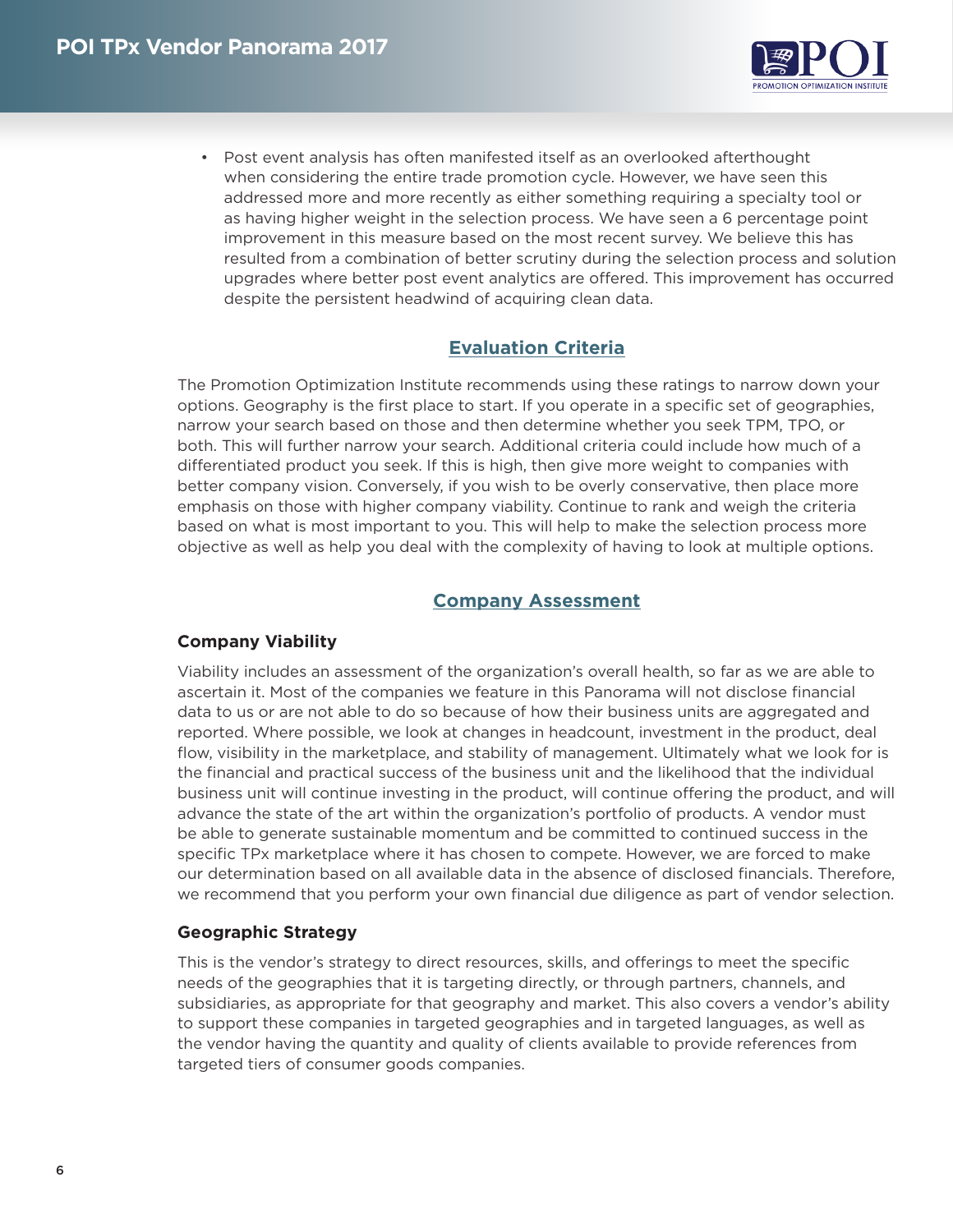

Tier 1 companies have revenue greater than \$1 billion. Tier 2 companies have revenue of between \$250 million and \$1 billion. The revenue of Tier 3 companies is less than \$250 million. The application of our tiers can occur at the corporate level for global deployments or at the region/country level. This is because Tier 1 companies don't necessarily act as such when selecting and deploying solutions at the micro-level, or for a business segment that is relatively small, compared to the overall organization.

### **Market Responsiveness and Track Record**

This is the ability to respond, change direction, be flexible, and achieve competitive success as opportunities develop, competitors act, customer needs evolve, and market dynamics change. This criterion also considers the vendor's history of responsiveness.

## **Deployment Capabilities**

This is a vendor's demonstrated ability to deliver trade promotion management solutions for consumer goods companies through its own implementation or with the help of external service partners, as may be required by its clients.

## **Market Understanding**

This refers to the ability of the vendor to understand buyers' wants and needs, and to translate them into products and services. Vendors that show the highest degree of vision listen to and understand buyers' needs and desires, and can shape or enhance those with their added vision. This also means having an in-depth understanding of the consumer

goods industry and the needs of companies in this market segment, coupled with the ability to act in time to remain relevant, translate this market understanding into comprehensive functionality, and meet customer needs within its geographic scope, worldwide.

# **Vertical/Industry Strategy**

This is the vendor's approach to product development and delivery, recognizing the unique requirements of the geographies and types of consumer goods companies that it serves. Examples of customers include manufacturers from food and beverage, to tobacco, to hard lines, to footwear and apparel. Other examples include fully covering the functional footprint within the geography where the vendor operates. This is not to say that a vendor needs to cover the globe, but must accommodate variations within its targeted geographies. The vendor's strategy must include directing resources, skills, and offerings to meet the specific needs of individual market segments, including vertical markets. Thus, we do not penalize a vendor in

the ratings if it is localized, nor do we reward a vendor merely because it is more global. Most important is its proven ability to deliver against its target market.

#### **Partner Leverage**

This is the demonstrated ability to form and execute meaningful partnering relationships across the breath of the offering. Such additions to the product offering are embedded, typically transparent to users, and included in a single contract. Examples include underlying technology, hosting, analytics and data visualization, predictive models, and hardware. Not included in this category is the delivery of deployment services.

*Vendors that show the highest degree of vision listen to and understand buyers' needs and desires, and can shape or enhance those with their added vision.*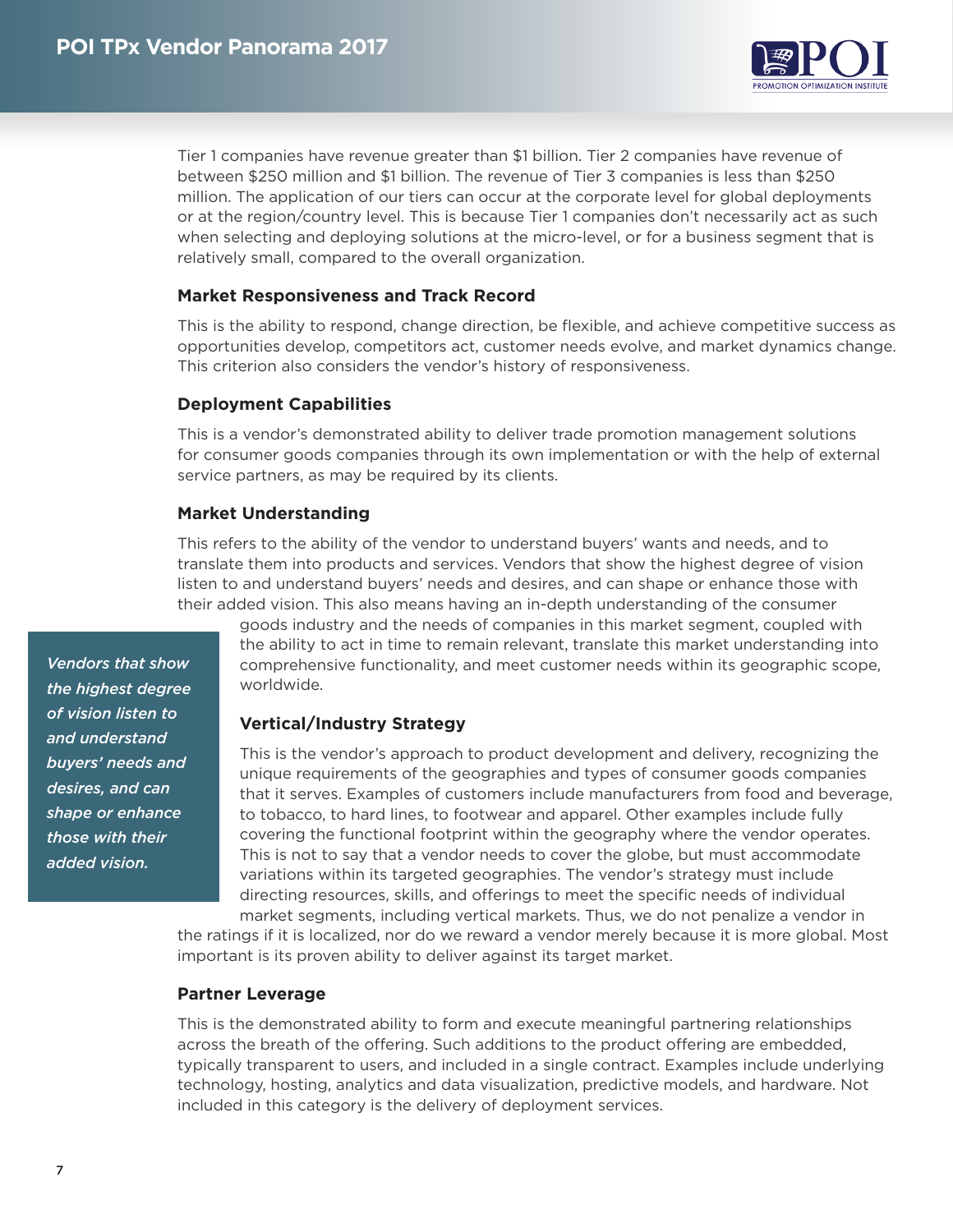

# <span id="page-7-0"></span>**Company Vision**

This is the ability to attract and retain personnel that will keep the company relevant and growing. It is also the ability to articulate and deliver against a vision of where the TPx space is going in the two-to-five-year time horizon and beyond for its targeted geographies and tiers of customers.

# **Product Assessment**

### **Product Aptness and Flexibility**

This is the vendor's approach to product development and delivery that emphasizes differentiation, functionality, methodology, and feature sets as they map to current and future requirements. This also includes web and mobile technology that is scalable and can support internal sales personnel, as well as partner sales agents. The data model can support appropriate hierarchies of customers and products (e.g., product family, brand, and SKUs). The product also supports appropriate platforms, such as laptops, tablet devices, and relevant forms of handheld devices. The vendor's technology can be expanded to integrate with other company legacy solutions, best-of-breed offerings, or syndicated data sources. These criteria also include important enablers, such as content management, contract management, reporting and analysis, and online/offline capabilities as required.

## **Delivery Flexibility**

This is the vendor's ability to provide its solutions in multiple fashions: on-premises, thirdparty hosted, cloud and SaaS.

### **TPM Functionality**

The vendor offering TPx must enable five key customerplanning functions, with a complete solution that meets market requirements for each function:

- Strategic and account planning.
- Promotion planning and budgeting.
- Simulation of financials and other KPIs for both manufacturer and retailer.
- Promotion execution and monitoring.
- Settlement.
- Post event analysis.

This analysis does not cover vendors that specialize in enabling any one of the above, but as a more complete approach to managing trade promotions.

*The ability to articulate and deliver against a vision of where the TPx space is going in the twoto-five-year time horizon and beyond for its targeted geographies and tiers of customers.*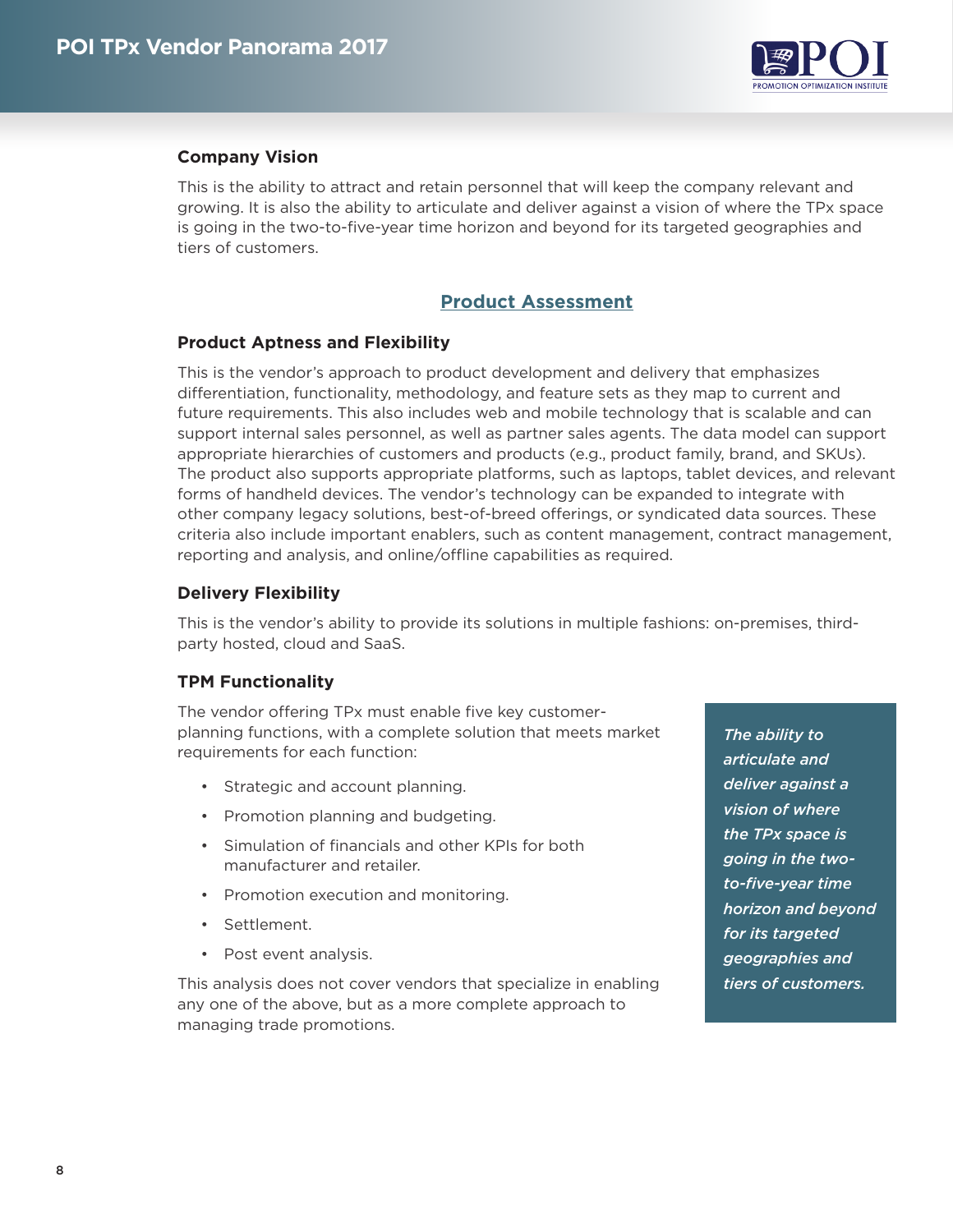

# **TPO Completeness**

The vendor offering TPO must have the ability to predict promotional outcomes with:

- Constraint-based optimization.
- Optimization through iterative scenarios.
- "Best" promotion option.
- Multiple promotional factors, including timing, frequency, duration, pricing, promotion type, and other capabilities specified by users.
- Cannibalization and halo effects.

### **User Experience**

This includes UI, navigation, and ergonomics for moving throughout the promotional cycle.

## **Analytical Capabilities**

Analytical capabilities involve:

- **Graphics** Integration of graphical representations and the ability to obtain additional information through hovers or drilldowns.
- **Dashboards/KPIs** User-configurable lenses that enable the monitoring of multiple dimensions of the business and provide access to insights.
- **Alerts** The ability to specify conditions that will result in a notification through the TPx system, email, or text message.
- **Reporting** Predefined reports or embedded report writers.
- **Query** Embedded technologies such as online analytical processing (OLAP) to enable data analysis; ability to export to Microsoft Excel, manipulate the data, and bring the results back into the application.
- **Artificial Intelligence** This is an advanced set of capabilities that can learn, predict, and surprise you with answers to questions you haven't thought to ask or insights you haven't asked for. Where business intelligence allows you to drill into questions based on some hypothesis or anomaly, AI does not require the "ask." These capabilities are far from mainstream, but are beginning to enter the trade promotion cycle, so it is time that we call them out.

Such analytics provide insights about the aspect(s) of the promotional cycle and we only rate them as to their ability to provide these insights into areas outlined under TPM and TPO Functionality above. Ergo, there are many powerful analytical tools on the market, but we only look at those that are embedded in TPx and shed light on its processes.

### **Product Vision**

This is the ability to articulate future product needs and have them included in the product when early adopters in the market are prepared to embrace them.

# **Configurability**

This is the ability to accommodate nuances at various user levels, without having to write code. Special consideration is given to solutions that allow nontechnical personnel to manage various levels of configuration, without involving the vendor and where individual users can configure their own solution, based on how they like to work or view information.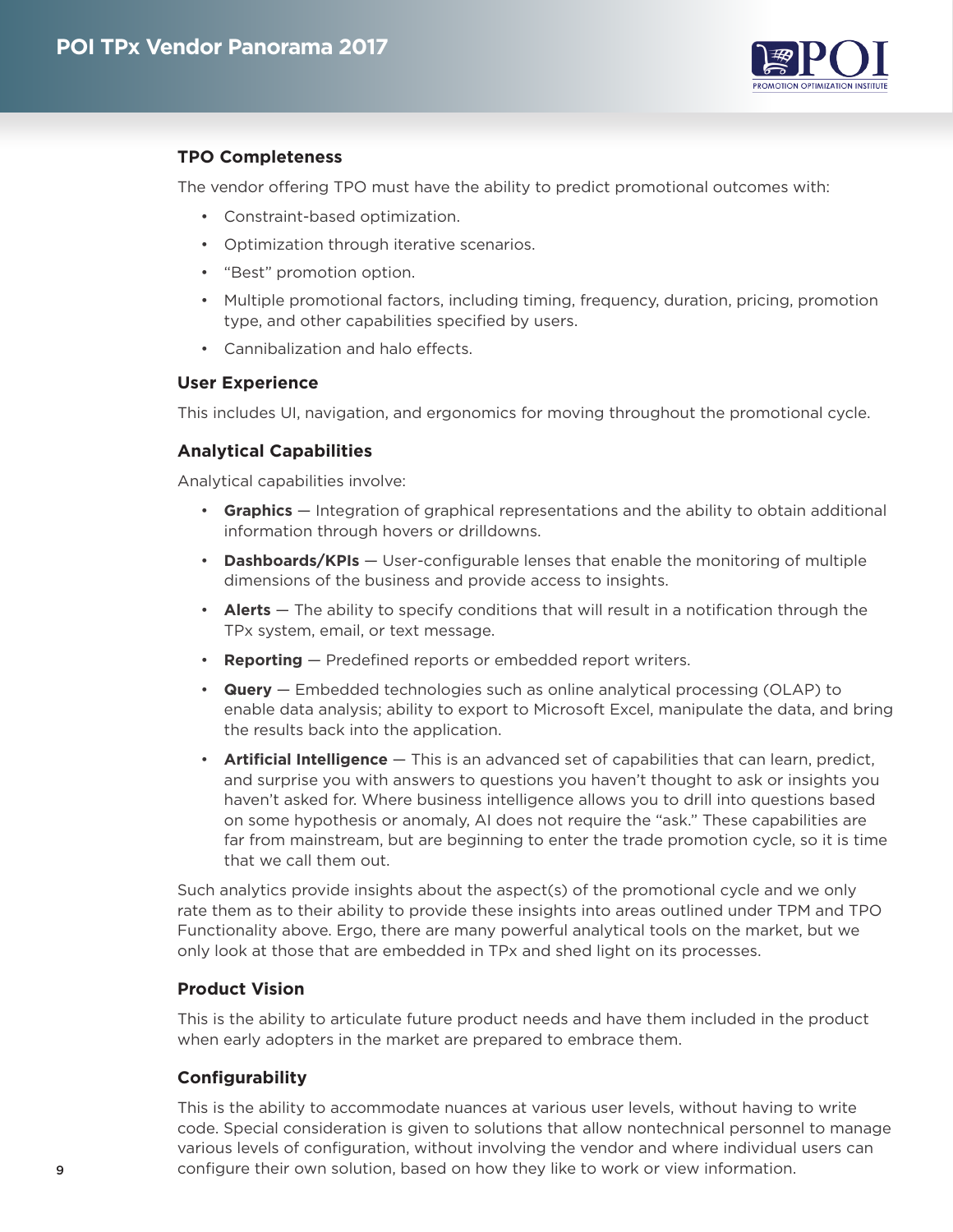

# **Promotion Optimization Institute Best-in-Class Distinctions**

<span id="page-9-0"></span>Within the functional set described above, we believe there are a set of significant differentiators that merit mention as a group. We have touched on some of them already, but as we work to strengthen this market by encouraging their adoption, we wish to highlight the following vendors as being "Promotion Optimization Institute Best-in-Class."

| <b>Functional area</b>                                     | <b>Recipient(s)</b>                                               | <b>Why critical to TPx?</b>                                                                                                                                                        |  |  |  |  |
|------------------------------------------------------------|-------------------------------------------------------------------|------------------------------------------------------------------------------------------------------------------------------------------------------------------------------------|--|--|--|--|
| Mobile UX                                                  | Accenture, Comarch                                                | Ability to tweak, monitor,<br>or perform minor functions on the go.                                                                                                                |  |  |  |  |
| Desktop UX                                                 | Klee, Periscope, Sequoya                                          | Drives engagement from users<br>and reduces drudgery.                                                                                                                              |  |  |  |  |
| HQ Analytics/Insight                                       | Data Ventures, Nielsen,<br>Periscope, Sequoya,<br><b>TABS</b>     | Insight is the currency of collaboration<br>and a primary differentiator.                                                                                                          |  |  |  |  |
| Field Analytics/<br>Insight                                | AFS, Exceedra, SAP,<br>T-Pro                                      |                                                                                                                                                                                    |  |  |  |  |
| Financial Orientation/ RI, SAP, visualFabriq<br>simulation |                                                                   | Accountability and ROI generation.                                                                                                                                                 |  |  |  |  |
| <b>Post Event Analytics</b>                                | visualFabrig, SAP<br>(through embedded<br>Strategy& capabilities) | Need to know the outcome<br>but without a lot of manual work.                                                                                                                      |  |  |  |  |
| Collaboration:<br>Internal<br>External                     | Acumen, Upclear<br>Adesso, Periscope,<br>Sequoya                  | More engagement to leverage enterprise expertise.<br>More buy-in from channel partner(s) through<br>engagement.                                                                    |  |  |  |  |
| Analytics<br>Visualization                                 | Kantar Retail, TABS                                               | A good graphic or image says it all.                                                                                                                                               |  |  |  |  |
| Dashboard                                                  | Accenture, TABS                                                   | This pulls all the graphical elements together<br>to be able to easily see the status of the business<br>in a single place. It is also the launch point for<br>further drill down. |  |  |  |  |
| <b>TPO Ergonomics</b>                                      | Kantar Retail, T-Pro                                              | TPO can be complex with all the constraints<br>and simulation. It has to be made easy.                                                                                             |  |  |  |  |
| Calendar                                                   | SAP, WPAS                                                         | This is a focal point of the plan. It has to be visual,<br>informative and easy to change.                                                                                         |  |  |  |  |
| Remote Promotion<br>Monitoring                             | R <sub>l</sub>                                                    | Need to be able to remotely monitor the promotion<br>in flight as a dashboard element in TPx.                                                                                      |  |  |  |  |
| <b>S&amp;OP Capabilities</b>                               | Blueshift, Exceedra                                               | Collaborating with trading partners to make<br>TPx a more outwardly focused exercise.                                                                                              |  |  |  |  |

### **POI Best-in-Class Recipients**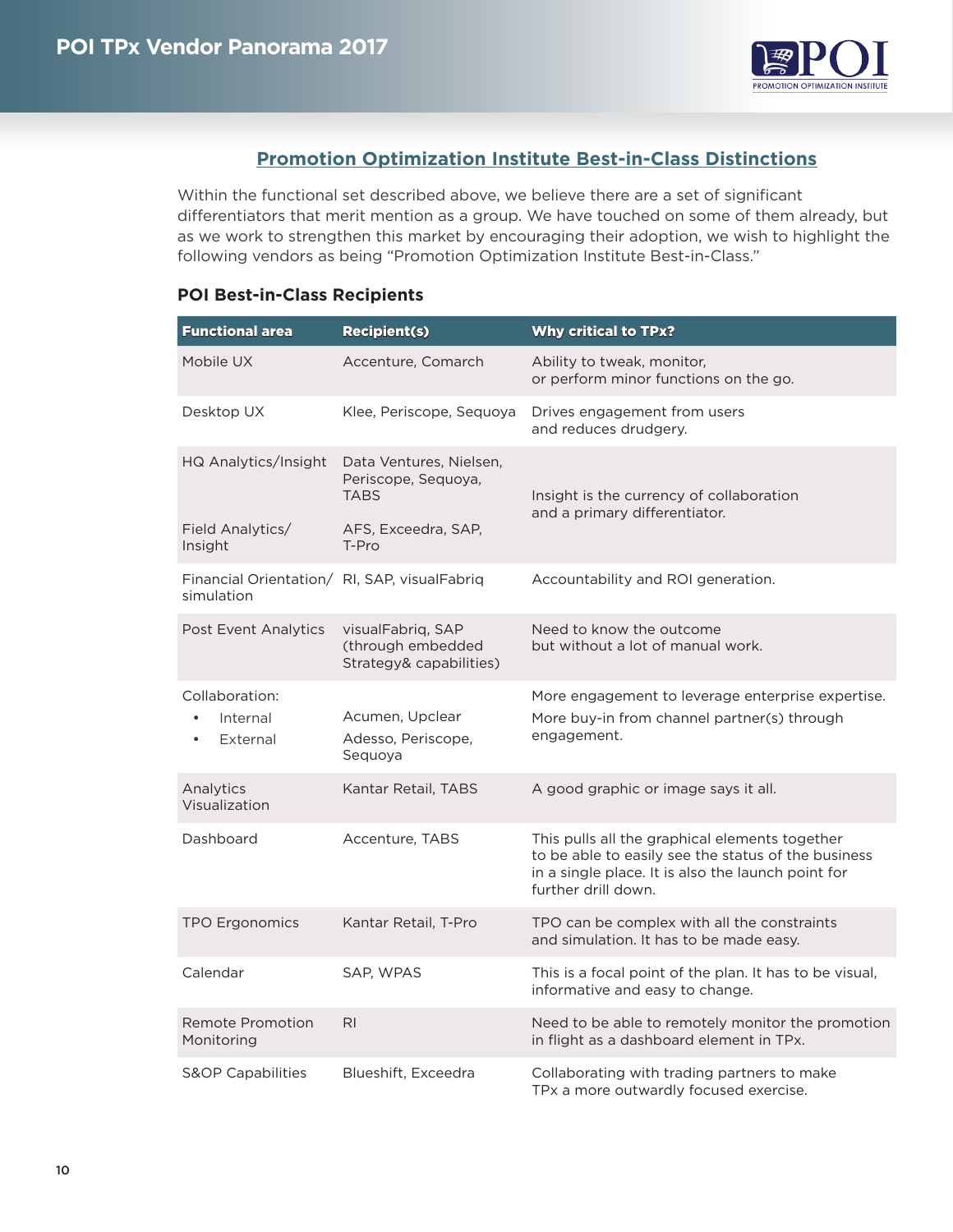

We are pleased to highlight these distinctions to draw attention to how critical these capabilities are; both to CG manufacturers and solution providers. However, we caution users against assuming that "Best-in-Class" is automatically the best fit for them. In a world of good-better-best, "good" may be good enough, but it is always instructive to know what "best" has to offer in order to evaluate how it can create a competitive advantage by improving all aspects of the trade promotion cycle.

### **Vendor Assessments**

Figures 1 through 6 are company and product assessments for the vendors covered in this research. Note that the ratings do not comprise a normal distribution (i.e. an equal number of Above Average and Below Average ratings) because there are many solutions in the marketplace that are not included for various reasons. Hence, ratings are absolute versus the market, and not relative versus other vendors featured in this report. The source for all figures is POI's primary analysis conducted in 2016.

#### **Figures 1 – 3: Company Assessments**

| <b>Company Assessment</b>                         |                                               |                        |                                             |                            |                         |                                   |                                               |                    |  |
|---------------------------------------------------|-----------------------------------------------|------------------------|---------------------------------------------|----------------------------|-------------------------|-----------------------------------|-----------------------------------------------|--------------------|--|
| <b>Vendor/Category</b>                            | Company<br>Viability                          | Geographic<br>Strategy | Responsiveness<br>& Track Record            | Deployment<br>Capabilities | Market<br>Understanding | Vertical/Industry<br>Strategy     | Partner<br>Leverage                           | Company<br>Vision  |  |
| Accenture                                         |                                               |                        | $\left(\begin{array}{c} \end{array}\right)$ |                            |                         | <sub>(</sub>                      | (                                             | $(\vert \ \rangle$ |  |
| Acumen                                            |                                               |                        | <b>New</b>                                  |                            |                         | $\left( \left  {}\right. \right)$ | $(\;   \; )$                                  |                    |  |
| Adesso                                            | n.                                            |                        | $(\vert \ \rangle$                          | $($   $)$                  | $\sqrt{2}$              | <sup>-</sup>                      | $\left( \begin{array}{c} \end{array} \right)$ | $(\vert \ \rangle$ |  |
| AFS Technologies                                  | H.                                            | $(\vert \ \rangle$     |                                             |                            |                         |                                   | $\left( \begin{array}{c} \end{array} \right)$ |                    |  |
| <b>Blue Shift</b>                                 | $\left( \begin{array}{c} \end{array} \right)$ |                        |                                             |                            | $\sqrt{2}$              | <sup>-</sup> (                    |                                               | $(\dagger)$        |  |
| Comarch                                           |                                               |                        |                                             |                            |                         | $\bigcirc$                        |                                               |                    |  |
| <b>CPG Tool Box</b>                               | $\left( \begin{array}{c} \end{array} \right)$ | $(\vert)$              | $\left(\left \right.\right)$                | $(\cdot)$                  | $\left($                | $\bigcirc$                        | $\left( \right)$                              | $(\dagger)$        |  |
| Data Ventures                                     |                                               | $\Box$                 |                                             |                            |                         |                                   |                                               |                    |  |
| = Above average<br>= Below average<br>$=$ Average |                                               |                        |                                             |                            |                         |                                   |                                               |                    |  |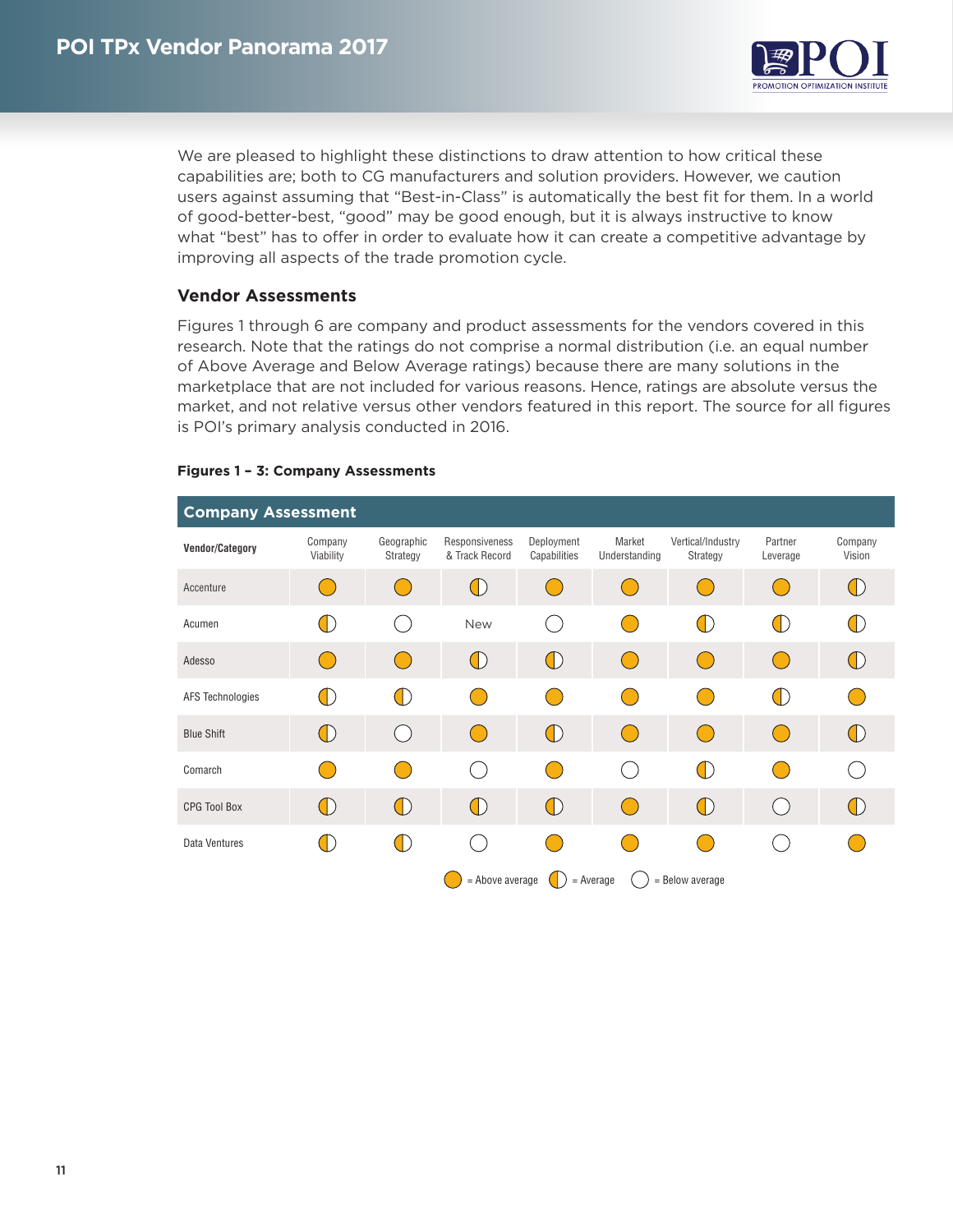

| <b>Company Assessment</b> |                      |                                               |                                  |                            |                         |                                 |                                               |                              |
|---------------------------|----------------------|-----------------------------------------------|----------------------------------|----------------------------|-------------------------|---------------------------------|-----------------------------------------------|------------------------------|
| <b>Vendor/Category</b>    | Company<br>Viability | Geographic<br>Strategy                        | Responsiveness<br>& Track Record | Deployment<br>Capabilities | Market<br>Understanding | Vertical/Industry<br>Strategy   | Partner<br>Leverage                           | Company<br>Vision            |
| <b>Effect Makers</b>      | n.                   |                                               | <b>New</b>                       | $(\   \ )$                 |                         |                                 | $\left( \begin{array}{c} \end{array} \right)$ | $\left(\left \right.\right)$ |
| Exceedra                  |                      |                                               |                                  |                            |                         |                                 | $(\;  $                                       |                              |
| Flintfox                  | 0                    | $\left( \begin{array}{c} \end{array} \right)$ | $\bigoplus$                      | $\left($                   | $(\ )$                  | $\bigcap$                       | $($ )                                         | $\bigcirc$                   |
| <b>ITC</b> Infotech       |                      |                                               |                                  |                            |                         |                                 | $(\   \ )$                                    |                              |
| Kantar Retail XTEL        | ( )                  |                                               |                                  | $(\Box)$                   | $(\ )$                  | $\bigoplus$                     | $\bigoplus$                                   | $(\ )$                       |
| <b>Klee Commerce</b>      |                      |                                               |                                  |                            |                         | $\left( \left  \right. \right)$ | $\mathcal{C}$                                 |                              |
| Nielsen                   | $(\vert)$            |                                               | $\bigoplus$                      |                            | $(\vert)$               | $\bigcap$                       | $\left( \begin{array}{c} \end{array} \right)$ | (                            |
| Oracle                    |                      |                                               | $(\Box)$                         |                            |                         |                                 |                                               |                              |
|                           |                      |                                               | = Above average                  |                            | $=$ Average             | $=$ Below average               |                                               |                              |

| <b>Company Assessment</b> |                      |                                               |                                  |                            |                              |                                               |                                               |                                               |
|---------------------------|----------------------|-----------------------------------------------|----------------------------------|----------------------------|------------------------------|-----------------------------------------------|-----------------------------------------------|-----------------------------------------------|
| <b>Vendor/Category</b>    | Company<br>Viability | Geographic<br>Strategy                        | Responsiveness<br>& Track Record | Deployment<br>Capabilities | Market<br>Understanding      | Vertical/Industry<br>Strategy                 | Partner<br>Leverage                           | Company<br>Vision                             |
| Periscope                 | (                    |                                               |                                  |                            |                              |                                               |                                               |                                               |
| R <sub>l</sub>            | Œ                    | $(\; \;)$                                     |                                  |                            |                              | $(\   \ )$                                    |                                               |                                               |
| SAP                       | $(\ )$               | $(\ )$                                        | (                                |                            | $(\ )$                       | $(\vert)$                                     | $\left( \begin{array}{c} \end{array} \right)$ | $\overline{(\ }$                              |
| Sequoya                   | $(\dagger)$          |                                               |                                  |                            |                              |                                               | f.                                            |                                               |
| <b>TABS Analytics</b>     | $(\vert \ )$         | $(\dagger)$                                   | $\left(\left \right.\right)$     | $(\Box)$                   |                              | <sub>(</sub>                                  | $\left($                                      | $\left( \begin{array}{c} \end{array} \right)$ |
| T-Pro Solutions           | $(\dagger)$          | $\left( \begin{array}{c} \end{array} \right)$ |                                  |                            |                              |                                               |                                               |                                               |
| UpClear                   | $(\quad)$            | e e                                           | $(\ )$                           |                            |                              | $\left($                                      | $\left($                                      | $\left(\left \right.\right)$                  |
| visualFabriq              | $(\   \ )$           |                                               |                                  |                            |                              |                                               | ŗ.                                            |                                               |
| <b>WPAS</b>               | 78                   | f a                                           | $\left(\left \right.\right)$     |                            | $\left(\left \right.\right)$ | $\left( \begin{array}{c} \end{array} \right)$ |                                               | $\Box$                                        |
|                           |                      |                                               | = Above average                  |                            | $=$ Average                  | = Below average                               |                                               |                                               |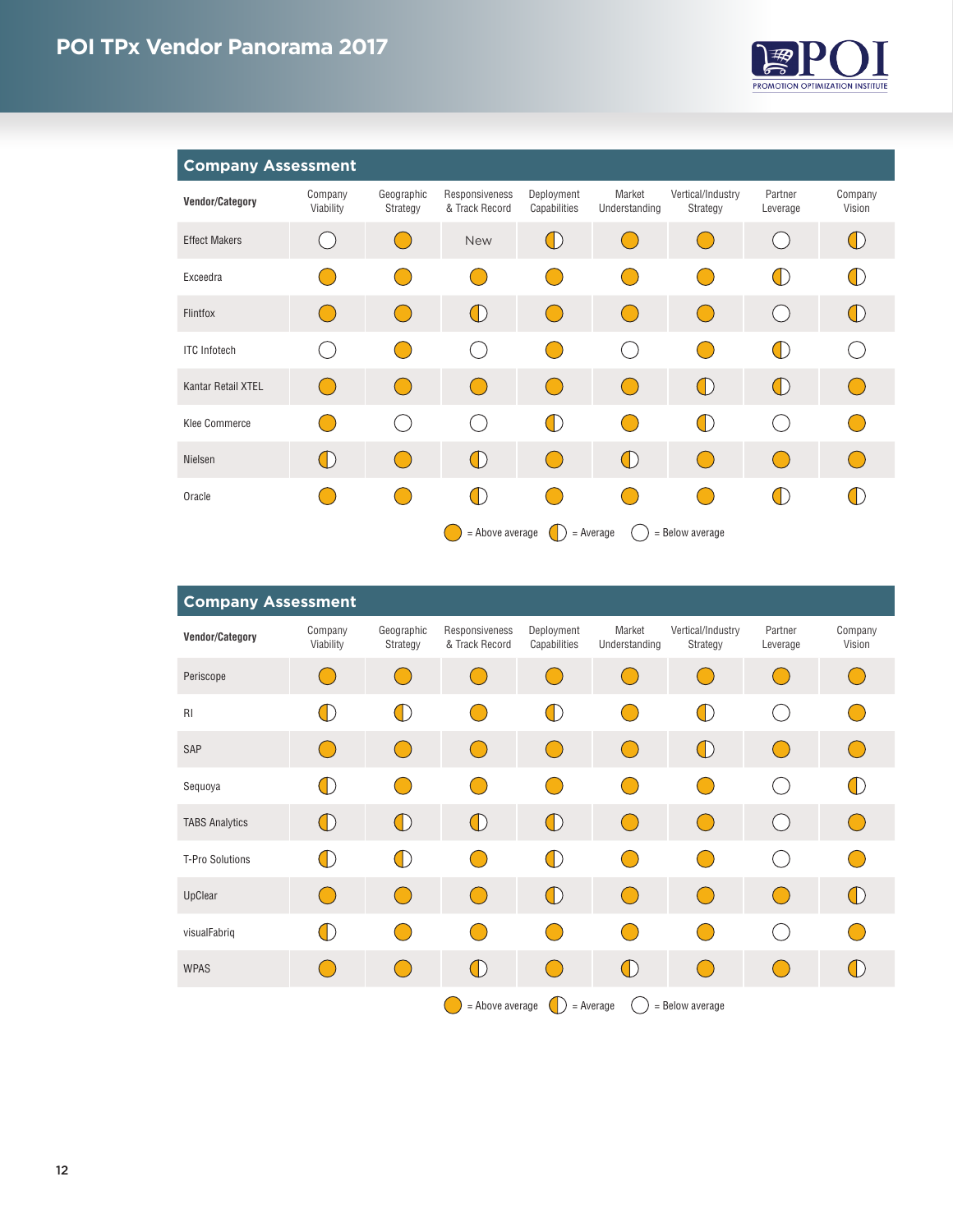

### **Figures 4 – 6: Product Assessments**

| <b>Product Assessment</b> |                                         |                                                 |                             |                                                   |                              |                            |                     |                 |  |  |  |  |  |  |
|---------------------------|-----------------------------------------|-------------------------------------------------|-----------------------------|---------------------------------------------------|------------------------------|----------------------------|---------------------|-----------------|--|--|--|--|--|--|
| <b>Vendor/Category</b>    | <b>Product Aptness</b><br>& Flexibility | Delivery<br>Flexibility                         | <b>TPM</b><br>Functionality | TP <sub>0</sub><br>Completeness                   | User<br>Experience           | Analytical<br>Capabilities | Product<br>Vision   | Configurability |  |  |  |  |  |  |
| <b>Accenture CAS</b>      |                                         |                                                 |                             |                                                   |                              |                            | $\big( \big  \big)$ |                 |  |  |  |  |  |  |
| Acumen                    |                                         | $(\; \;)$                                       | $\Box$                      | None                                              |                              |                            |                     |                 |  |  |  |  |  |  |
| <b>Adesso Solutions</b>   | $\left($                                |                                                 |                             | None                                              | $\big($  )                   | $(\ )$                     | $\bigcirc$          | $\bigoplus$     |  |  |  |  |  |  |
| AFS Technologies          |                                         | $(\vert \ \rangle$                              |                             |                                                   |                              |                            |                     |                 |  |  |  |  |  |  |
| <b>Blue Shift</b>         | $\left(\left \right.\right)$            | (                                               |                             | $\big($  )                                        | $\left(\left \right.\right)$ | $\bigcirc$                 | $\left($            | $\bigcirc$      |  |  |  |  |  |  |
| Comarch                   | $(\; \;)$                               | $(\vert \ \rangle$                              |                             | None                                              | $(\dagger)$                  | $\overline{(\ }$           |                     |                 |  |  |  |  |  |  |
| <b>CPG Tool Box</b>       |                                         | $\left( \begin{array}{c} 1 \end{array} \right)$ |                             | None                                              | $\big($  )                   | $\bigcirc$                 | $\bigcirc$          | $\bigcirc$      |  |  |  |  |  |  |
| Data Ventures             |                                         |                                                 |                             |                                                   | $(\   \ )$                   |                            |                     |                 |  |  |  |  |  |  |
|                           |                                         |                                                 |                             | = Above average<br>= Below average<br>$=$ Average |                              |                            |                     |                 |  |  |  |  |  |  |

| <b>Product Assessment</b> |                                         |                         |                             |                                 |                    |                            |                   |                 |  |
|---------------------------|-----------------------------------------|-------------------------|-----------------------------|---------------------------------|--------------------|----------------------------|-------------------|-----------------|--|
| <b>Vendor/Category</b>    | <b>Product Aptness</b><br>& Flexibility | Delivery<br>Flexibility | <b>TPM</b><br>Functionality | TP <sub>0</sub><br>Completeness | User<br>Experience | Analytical<br>Capabilities | Product<br>Vision | Configurability |  |
| <b>Effect Makers</b>      |                                         | $($  )                  |                             | None                            |                    |                            | $\mathcal{L}$     |                 |  |
| Exceedra                  |                                         |                         |                             | $\Box$                          |                    |                            | $(\vert)$         |                 |  |
| Flintfox                  | $(\; \;)$                               |                         |                             | None                            | $\left($           | $\left($                   | $\left($          | <sub>(</sub>    |  |
| <b>ITC</b> Infotech       |                                         |                         |                             | $\Box$                          | $(\dagger)$        |                            | (                 |                 |  |
| Kantar Retail XTEL        |                                         | $(\vert)$               |                             | $\left($                        | $\left($           | <sup>(</sup>               | $\left($          |                 |  |
| <b>Klee Commerce</b>      |                                         |                         |                             | None                            |                    |                            | $(\vert)$         |                 |  |
| Nielsen                   | $\Box$                                  |                         | $(\vert)$                   |                                 | $(\vert)$          | <sup>(</sup>               | $\left($          |                 |  |
| Oracle                    |                                         |                         |                             |                                 |                    |                            |                   |                 |  |
|                           |                                         |                         | = Above average             | $=$ Average<br>- 1              |                    | = Below average            |                   |                 |  |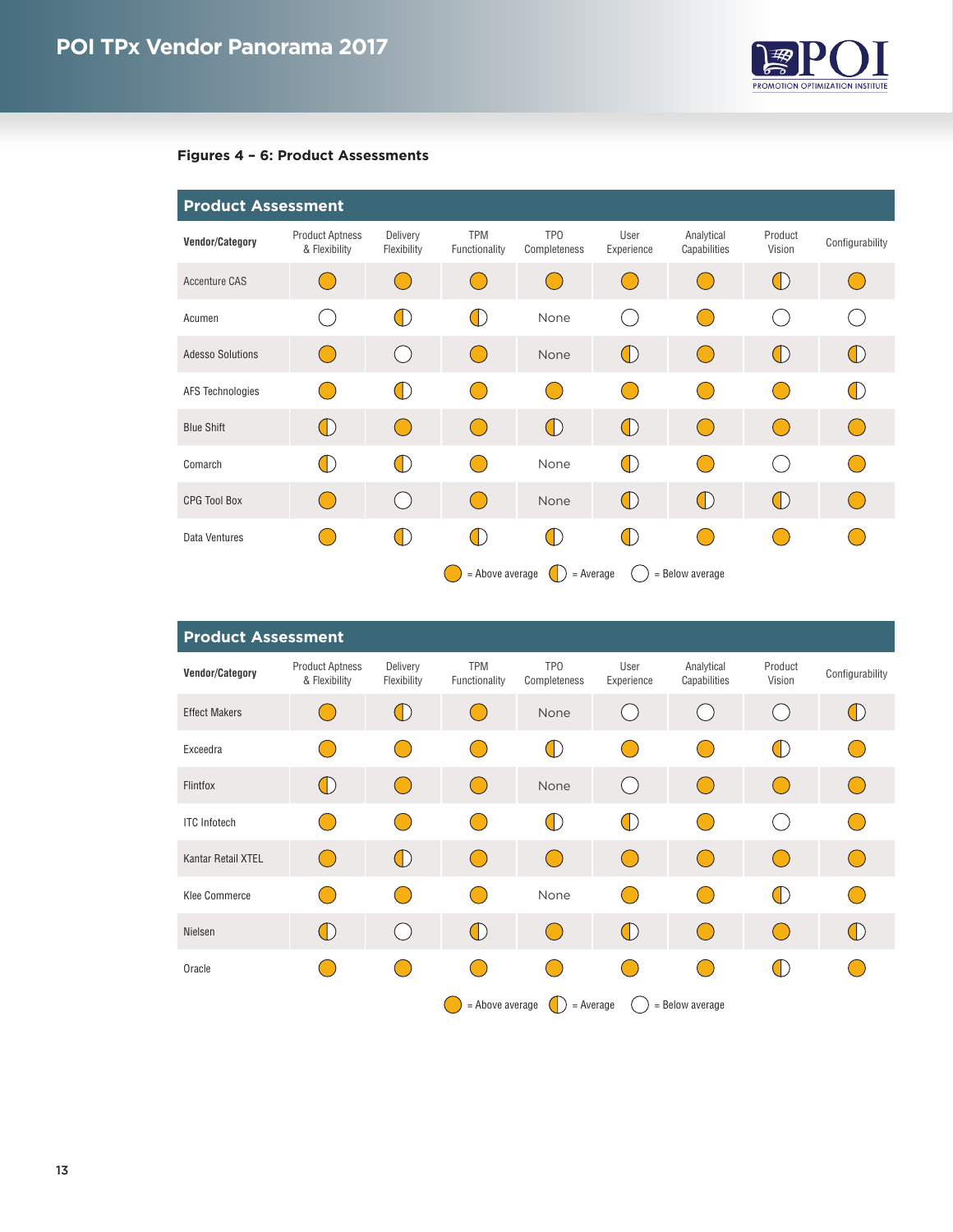

<span id="page-13-0"></span>

| <b>Product Assessment</b> |                                               |                              |                             |                                 |                                               |                                                             |                                               |                                               |
|---------------------------|-----------------------------------------------|------------------------------|-----------------------------|---------------------------------|-----------------------------------------------|-------------------------------------------------------------|-----------------------------------------------|-----------------------------------------------|
| <b>Vendor/Category</b>    | <b>Product Aptness</b><br>& Flexibility       | Delivery<br>Flexibility      | <b>TPM</b><br>Functionality | TP <sub>0</sub><br>Completeness | User<br>Experience                            | Analytical<br>Capabilities                                  | Product<br>Vision                             | Configurability                               |
| Periscope                 |                                               | n.                           | $(\dagger)$                 |                                 |                                               |                                                             | $\left( \begin{array}{c} \end{array} \right)$ | $\left( \begin{array}{c} \end{array} \right)$ |
| R <sub>l</sub>            |                                               | $\mathcal{L}^{\mathcal{A}}$  | <b>Service Service</b>      | None                            |                                               | $\begin{array}{c} \square \end{array}$                      | $\bullet$                                     |                                               |
| SAP                       | $\left($                                      | $\bigcirc$                   | $(\Box)$                    |                                 | $\left($                                      | $\bigcirc$                                                  | $(\ )$                                        | $\bigcirc$                                    |
| Sequoya                   |                                               | $\left(\left \right.\right)$ | <b>NA</b>                   |                                 |                                               | $\left( \begin{array}{c} \end{array} \right)$               | C.                                            |                                               |
| <b>TABS Analytics</b>     | $\left( \begin{array}{c} \end{array} \right)$ | $\bigcirc$                   | <b>NA</b>                   | $(\ )$                          | $\left( \begin{array}{c} \end{array} \right)$ | $\begin{pmatrix} 1 \\ 1 \end{pmatrix}$                      | $\left( \begin{array}{c} \end{array} \right)$ | (                                             |
| <b>T-Pro Solutions</b>    | ( <u>.</u>                                    | 0                            | $\bigcirc$                  |                                 |                                               | $\overline{(\ }$                                            | $\left( \quad \right)$                        |                                               |
| UpClear                   | $\overline{(\ }$                              | $($ )                        |                             | Integrated<br>Partner           |                                               | $\overline{(\ }$                                            | $\left(\left \right.\right)$                  | $(\ )$                                        |
| visualFabriq              |                                               |                              | a sa                        |                                 |                                               | $\overline{(\ }$                                            | M.                                            |                                               |
| <b>WPAS</b>               | $\left( \quad \right)$                        | $($ )                        |                             | $(\ )$                          | $\left( \begin{array}{c} \end{array} \right)$ | $\begin{array}{c} \begin{array}{c} \end{array} \end{array}$ | $\left(\left \right.\right)$                  | $\bigcirc$                                    |
|                           |                                               |                              | = Above average             | $=$ Average                     |                                               | = Below average                                             |                                               |                                               |

# **Analysis of Representative Vendors**

#### **Accenture CAS and Accenture Cloud TPM** [accenture.com/cpgsolutions](http://www.accenture.com/cpgsolutions)

**Profile:** Part of Accenture through the acquisition of CAS, a 30-year veteran in the TPx space and one of the first to provide TPM and TPO in a single offering.

**Geographic presence:** North America (70%), Latin America (7%), Europe (18%), Asia/Pacific (5%).

**Total consumer goods users (seats):** 15,330.

**Tiers represented:** Tiers 1 and 2.

**Solution offerings:** TPM, TPO, and support services.

**Major product sub-segments not covered:** Semi-durables (footwear, apparel, furnishings, etc.) and consumer durables (consumer electronics, etc.).

**Analytics:** The on-premises solution has deep analytics and renders the data very well. It is arguably one of the best dashboards and data rendering that we have reviewed. The KAM cockpit is very web-like in orientation (as opposed to grid-like) with an excellent landing page. The Mobile KAM is form factored for iOS and Android devices. It favors managers and people wanting to access promotions on the go, but not necessarily create them. We rate the on-premises solution as Above Average.

The Accenture Cloud TPM version does not include pre-package analytics, but relies on underlying Salesforce capabilities for reports and dashboards through configuration. Development still continues on the cloud product to bring it on par with on-premises and this will continue well into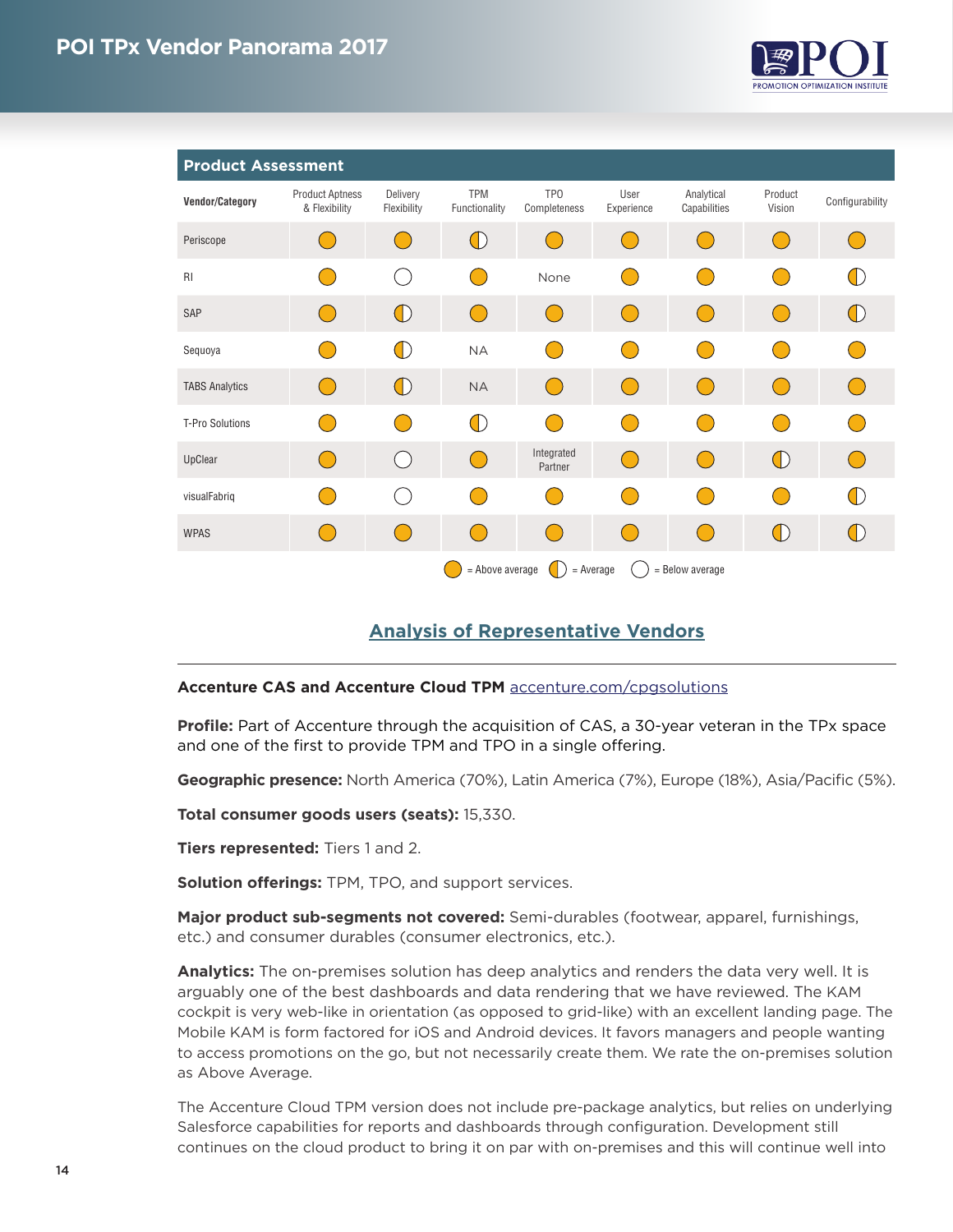

2018. It does have an exceptional business scorecard with smart tiles that provide both navigation and KPIs. However, the cloud product will still need to have reports and analytical views built out over time as part of deployment or thereafter. Therefore, what we saw of analytics in the cloud product was high quality, but still lacks depth. We rate it Below Average. We do note that the access to Wave analytics for AI and machine learning offer tremendous potential going forward and hope to see those capabilities in the cloud product in coming years.

**Technology architecture/delivery options:** On-premises and cloud as SaaS.

**Configuration/Customization:** The solutions are highly configurable and offer customization for the on-premises solution if desired. Modules can be enabled or disabled using configuration tools as well as adapted at the business process level.

The Accenture Cloud TPM offering utilizes the open APIs in Salesforce.com to enable clientspecific customizations. Since the core Salesforce.com application is not impacted by customization there will be no impediment to upgrading. Thus, the Accenture Cloud TPM offering offers both configuration and customization.

**Service partners that have deployed in the past:** Accenture, Strategy&, and Rural Source, Inc. in North America.

**Service partners that are able to deploy but have not yet done so:** 4Brands Reply in Europe.

**Technology partners:** Salesforce.com for technology and hosting and Microsoft for underlying technology and hosting. Also, the Fraunhofer Institute and several universities around the globe.

**User experience:** Accenture CAS has consistently had an excellent user experience and pushed the limits of what can be done in a TPx tool. The charter customer on the Accenture Cloud TPM product continues to push them to ensure that it is at least on par with onpremises. This shows in the quality of the product, but has slowed down development. As such, capabilities such as payments and accruals have been pushed into 2018. What we saw had some excellent usability features such as planning based on attributes instead of complex hierarchies and smart KPIs based on what the user happens to be doing at the moment or KPIs that the individual user can specify. Overall, the cloud UX is strong, smart, and ergonomic in how it renders on the screen. We rate it Above Average.

For the on-premises product, it continues to see the benefits of development efforts around HTML5 to take the place of Silverlight. It is very much "anti-spreadsheet" in that it renders more like a web-page and much less like a spreadsheet than most solutions. The product will be supported into the foreseeable future; and, given several major on-premises deals signed in 2017, we do not expect that the on-premises offering will fall behind in the least bit. Highlights include intuitive calendaring, ergonomic creation of promotions, and performing optimization with a minimum of screens. We rate the on-premises solution Above Average for UX.

**Vendor trend:** Accenture has gotten renewed interest in the marketplace based on being able to provide both cloud and on-premises solutions. In fact, we have seen more traction for the on-premises product than in the past couple of years. It still offers a managed services approach, which is beneficial in recent years of hiring freezes and movement away from growth in internal IT budgets to support applications. Nevertheless, uptake in the cloud product has been slow and focused on a charter client that is helping to prioritize development. The two-pronged approach of offering both cloud and on-premise should be very attractive, but we find that Accenture still does not get its fair share of new deals compared to major, global rivals. Some of this is attributable to its focus and price TCO being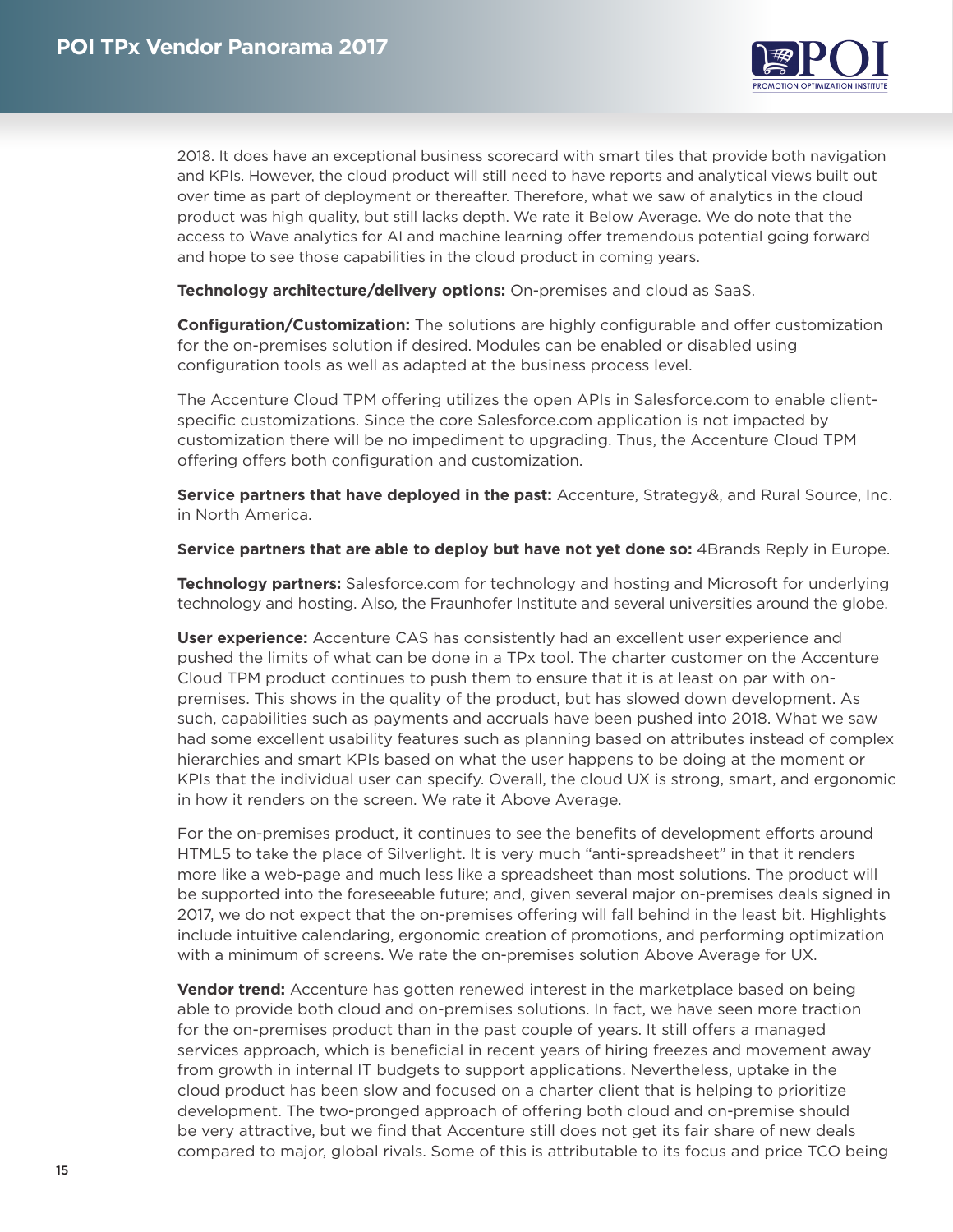

more suitable for Tier 1 and larger Tier 2 companies despite the notion that multitenant SaaS should appeal to Tier 3. Accenture has to find a way to position its offerings and deployments options as lower in cost to garner a greater share of the market.

**Strengths:** The Accenture network and depth of global expertise is vast and can help with best practices in most geographies. The user experience is exceptional across the board. There is also the provision for various approaches to predictive modeling from Bayesian to machine learning that give users more options. New functionality around supporting annual customer meetings and joint planning with more of a view to the retailer's business is a plus, as is the ability to look at cross-retailer cannibalization.

Also, the product development process is amazingly disciplined based on how it secures client input, conducts usability studies, and leverages external usability experts. The breadth of the vision is also noteworthy as it extends well beyond the relationship with retailers to include interaction between consumers and the promotion as part of a true omni-channel approach.

**Challenges:** The biggest challenge lies in the narrow scope of target companies and the fact that many have chosen competitors for TPx while Accenture has been launching its cloud offering and moving on-premise away from Silverlight. This effectively locks Accenture out of these companies for at least 4 years until they might re-visit their TPx decision. Analytics and settlement are currently not offered in the core product, but must be added as a consulting engagement. Some prospects will find that they can purchase and deploy other modules, but others will want to see the whole solution as an out-of-the-box offering. Securing a broad partner network for deployment has been a challenge since Accenture purchased CAS in 2011. Accenture has deep experience but there are always situations where other options are sought.

**Adjacent offerings:** POS data management, data-cleansing services, food service, shelf management/visualization, retail execution and monitoring, digital merchandising, Intelligent Revenue Growth Management (iRGM)

**Key differentiators:** The ability to deliver a complete solution and service from initial situation assessment through to deployment and training. It also embodies the combination of deep functionality, high usability, and strong analytics. Thus, it is one of the most complete solutions on the market, speaking of the solutions as a whole and not individually. We are also seeing a resurgence of off-line capabilities and believe that they are well-suited for some collaborative activities that might take place in a buyer's office where there is no internet connectivity. Accenture is one of the very few vendors to offer this. Finally, a key differentiator going forward will be the ability to combine Accenture expertise with the depth of the Salesforce technology and platform. It is a combination that nobody else can replicate.

**Outlook & prognosis:** Uptake on the cloud solution has been slow, given just one charter client after 2+ years following the announcement to architect it on Salesforce. We don't see this changing dramatically because too many Tier 1 and larger Tier 2 companies have already chosen their TPx future. However, given the strong usability and underlying industry expertise of the broader organization, it will be a viable option for organizations that are willing to pay more to get an integrated TPM/TPO offering with the option to expand into omni-channel and beyond. We don't see it becoming the market leader in terms of seats because of the focus on larger Tiers. But we do see is as a leader in usability and analytical depth.

**Consider Accenture when:** You seek global capabilities for proven solutions that have global reach, but local expertise, and also when you seek a superior user experience. But be sure that your desires for a cloud solution align with the platforming plans based on which functionalities you require and when. Also, if you seek to blend a combination of on-premises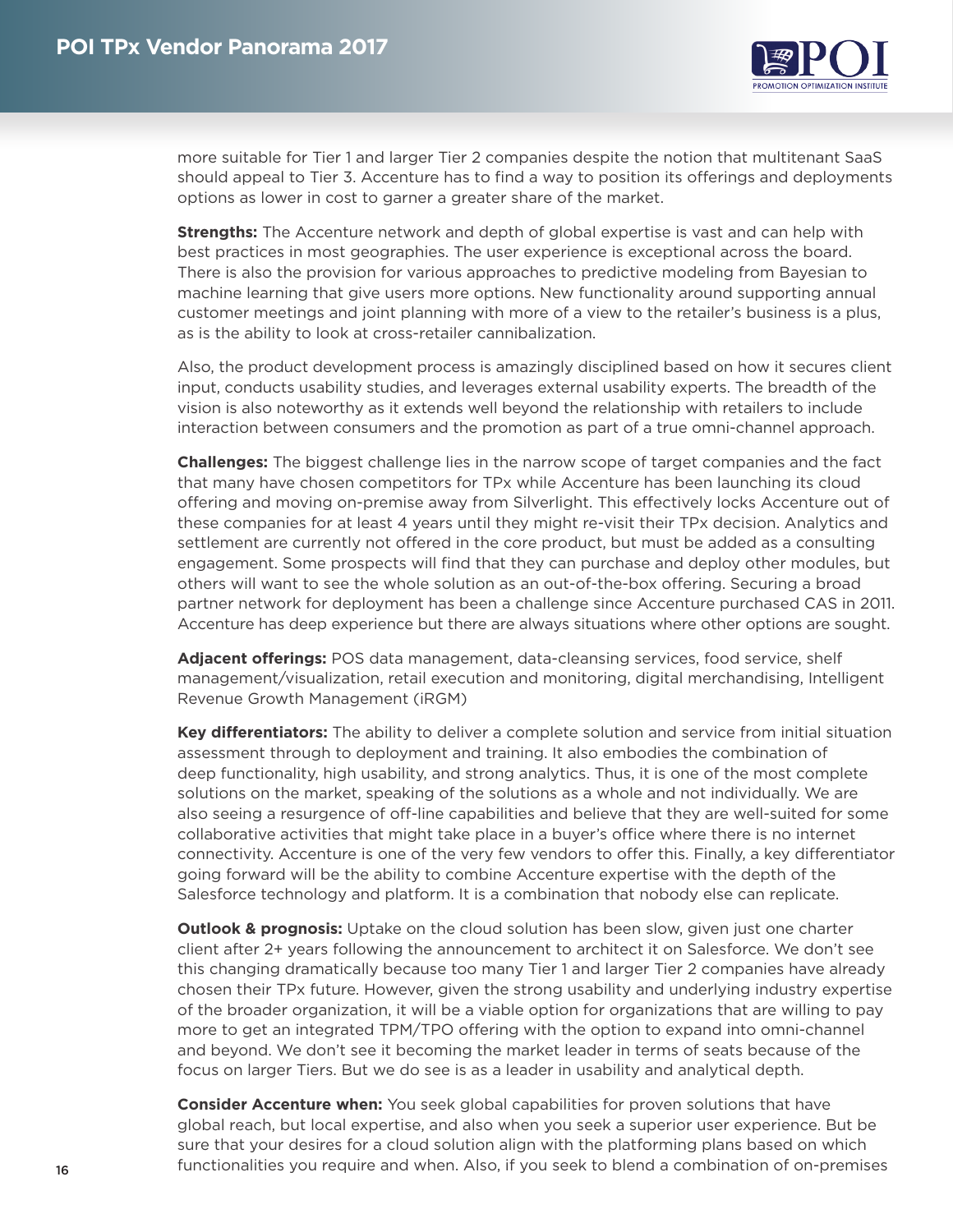

<span id="page-16-0"></span>and cloud around the world based on market requirements and without sacrificing usability and analytical strength.

**Avoid Accenture if:** You seek an experienced global deployment partner other than Accenture or Strategy&. Also, if you really just want an inexpensive step-up-from-spreadsheets solution for TPM requirements such as for basic needs such as planning and funds management. Also if you specifically want a complete cloud-based offering before the expected completion date of May, 2018.

**Distinctions:** POI Best-in-Class for Mobile UX and Dashboard.

### **Acumen Commercial Insights Ltd** [acumenci.com](http://www.acumenci.com)

**Profile:** A UK-based firm combining consulting services, outsourcing of key business processes, and TPx software for the last 10 years. This is our first time covering Acumen in the Panorama.

**Geographic presence:** North America (1%), Latin America (4%), Europe (65%), AsiaPac (30%).

**Total consumer goods users (seats):** 1,100.

**Tiers represented:** All.

**Solution offerings:** TPx, implementation and support services.

**Major product sub-segments not covered:** Tobacco, household products, Semi-durables (footwear, apparel, furnishings, etc.) and consumer durables (consumer electronics, appliances, etc.).

**Analytics:** Because of its relatively small user-base, Acumen has been responsive to fewer, deeper requests for analytical capabilities. It has a nice ability to drill to the KPIs, financial simulation through sliders (like for increasing depth of discount), and comparative customer/ supplier P&Ls. A series of standard reports are available through a "picker." You can pick a report, alter it to your needs, and re-publish it. However, this is typically done by Acumen. The client specifies the layout and it is built to suit. Plotting historical promotions in a matrix and filtering them, then drilling in for specifics, is refreshing when compared to massive spreadsheet grids of promotions. Scenarios range from an individual promotion by product to the total business for looking at the impact of a price increase. We found that the analytics had some insightful views and rendered well. We rate it Above Average.

**Technology architecture/delivery options:** On-premises and cloud as SaaS through Microsoft Azure

**Configuration/Customization:** It is configurable, but customization that would take a client out of the upgrade path is not an option. Client requests are evaluated and considered for inclusion in the roadmap.

**Service partners that have deployed in the past:** Acumen does all of its own deployments.

**Service partners that are able to deploy but have not yet done so:** Not applicable.

**Technology partners:** Microsoft, Microsoft Azure, Telerik, RippleRock, Nfocus, Mongo, HeadforCloud, CN Group, Vitamin C Ltd., PostMan, GuRock, JetBrains & Octopus Deploy.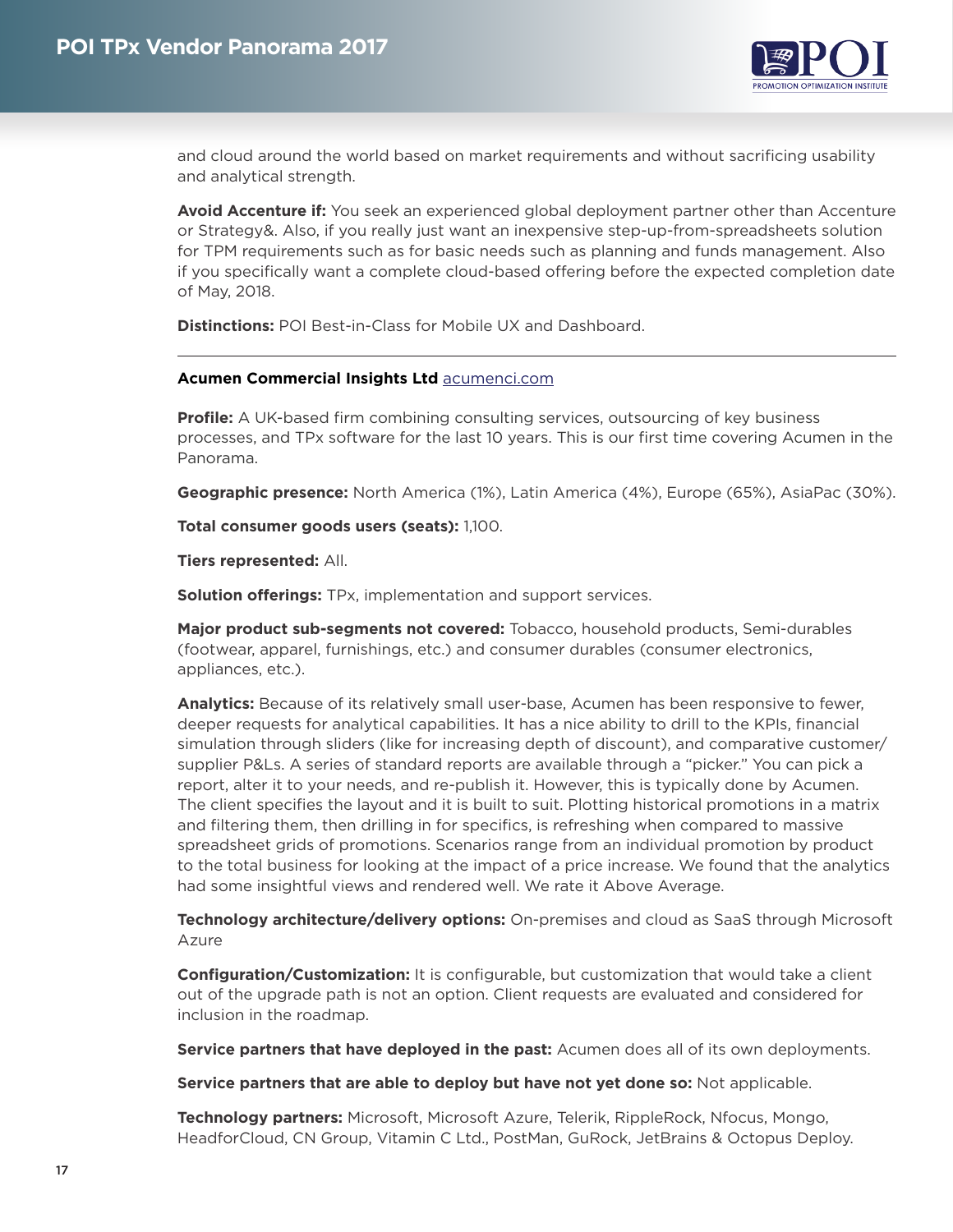

**User experience:** The solution is very grid-like and does not utilize the screen space well. In some cases the fonts are small and hard to read. The calendar view renders average. It has the ability to color code the events in the calendar based on profit, which we found to be unique. It has nice, detailed hovers. We liked the stepwise workflows that guide the user through the process. It is not very graphically oriented. Overall, we rate it Below Average.

**Vendor trend:** As this is our first time featuring Acumen in the Panorama, we don't have much perspective on its trends. It is acquiring new clients, increasing staff, and enjoys high client retention.

**Strengths:** We find Acumen to be interesting in the marketplace because of its ability to provide consulting, implementation, ongoing support services, and software from a single source. This is highly desirable for a company seeking TPx but having difficulty moving off of spreadsheets. We also find the "concierge" model around creating reports, cleansing and managing downstream data, and providing analytical services to be appealing to companies that prefer a high touch model. The solution also has a strong financial orientation.

**Challenges:** We don't see Acumen facing significant challenges beyond the dynamics of supporting a client base in multiple geographies with a high touch model out of just a U.K. office. It is a boutique company that is content to be focused on providing broad services to clients looking for same. It faces less competition in Europe than a similar firm would face in another major market like the U.S.

**Adjacent offerings:** POS data management and data cleansing, demand planning,

**Key differentiators:** In addition to the combination of product and services from startup through maturity already mentioned, we found that the solution has an extraordinary ability to capture tribal wisdom by annotating objectives, variances, learnings, and general comments throughout the system. In the computer age such things are often eschewed because they aren't quantifiable or easily searchable. However, we find that capturing the "why" behind a result or a change to an entry is very important to help managers understand the rationale as well to help someone taking over an account relationship due to turnover. Perhaps more important is the ability to capture insights with commentary. We wish that other vendors would follow suit.

We also found the "nearest neighbor" proxying capability to be very unique. It can grab a similar promotion that has previously run as a proxy for an outcome if not enough data is available for the machine learning to actually determine an outcome.

**Outlook & prognosis:** Acumen will remain a boutique company that caters to companies desiring services and solutions in a high touch model. It will offer this option globally but remain relatively small and focused.

**Consider Acumen when:** You need help getting started on the TPx journey, want to augment your staff with a capable partner, or want to exert more influence on the direction of the product than you could if you were one of a large number of user organizations. Also, if you want to tailor a support and services package that is just right for you. Acumen is more oriented to being a consulting and services firm first and TPx solution provider second.

**Avoid Acumen if:** You simply want a TPx solution that you can maintain and control internally. Also, if you are looking to engage users more through UX than ability to gain insights from it.

**Distinctions:** POI Best-in-Class for Internal Collaboration.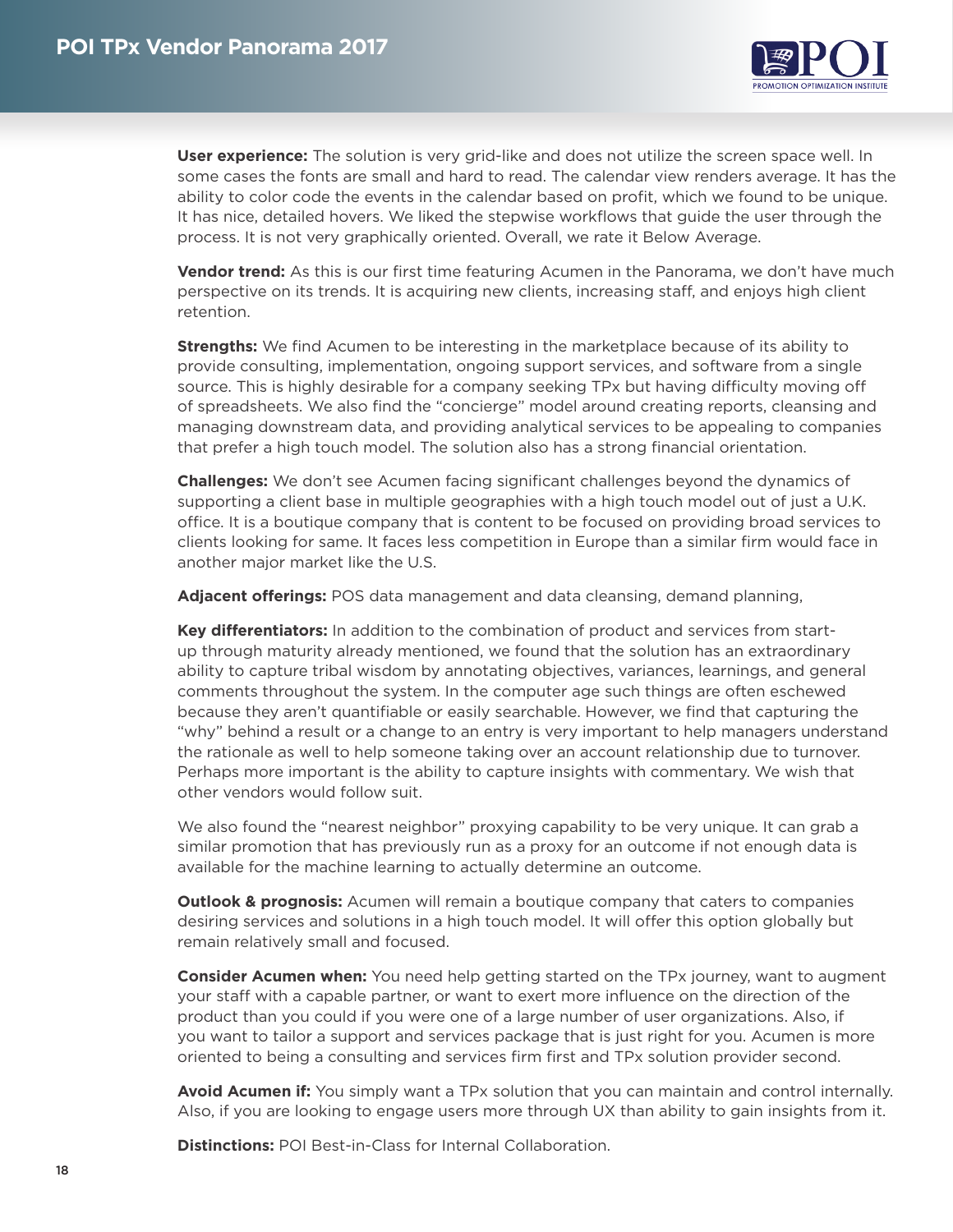

#### <span id="page-18-0"></span>**Adesso Solutions** [adessosolutions.com](http://www.adessosolutions.com)

**Profile:** TPM provider focused on North America through trade effectiveness and best practice sharing in addition to software.

**Geographic presence:** North America (100%).

**Total consumer goods users (seats):** Approximately 6,000. Enterprise-based licensing model does not lend itself to counting individual users.

**Tiers represented:** Some Tier 1, but the focus is on Tiers 2 and 3.

**Solution offerings:** TPM and related analytics.

**Major product sub-segments not covered:** Semi-durables.

**Analytics:** The addition of dashboards is a real plus and they are quite nice. We found that investment and focus on SMB analytical issues such as UNFI and KeHE deductions, accounting for indirect customers, and accommodating food service sales through a single solution have improved the offering. We would characterize the analytics as insightful and succinct. In particular, we like the ease of planning at various levels and, through configuration at the user group level, the updated dashboard to better monitor the business. Having multiple customers on a single calendar is good for avoiding overlapping promotions. Given the Excel orientation of the tool, it is appropriate that it include pivot tables. A report writer is also included. We rate it as Above Average.

**Configuration/Customization:** Fully configurable with an enhancement request program that leads to prioritization and possible upgrades across the platform. Users then have the option of whether or not to deploy the new feature. Ability to customize and create a unique instance is not an option.

**Technology architecture/delivery options:** Hosted, multi-tenant SaaS in a private cloud.

**Service partners:** Adesso does its own deployments. It also has a relationship with FMT Consultants, LLC for SAP integration.

**Technology partners:** Microsoft, Dell, Telerik for internal controls and dashboarding, and Online Tech.

**User experience:** The UX has and will continue to see enhancements based on the current roadmap. We find it to be intuitive and easy to use. It is functional but never fancy with a complete system that has everything you need and nothing that you don't. The ability to instant message peers from within the system is a real plus for harnessing the power of the enterprise. For usability, we rate it as Above Average. For graphics and how it renders data, we rate it as Average. Users who favor the look and feel of Excel will feel right at home with this tool.

**Vendor trend: Adesso has seen increased investment to improve UX and continues to** 

**expand as a** TPM-only solution focused solely on the North American market, adding feature/function capabilities to improve the promotion management process. It has found an interesting and underserved market in the natural foods segment that its approach and capabilities are well suited for. It is a relatively low cost solution and has become more focused on SMB tier needs and shortcomings. Client upgrade activity continues to be strong as a sign of satisfaction and commitment.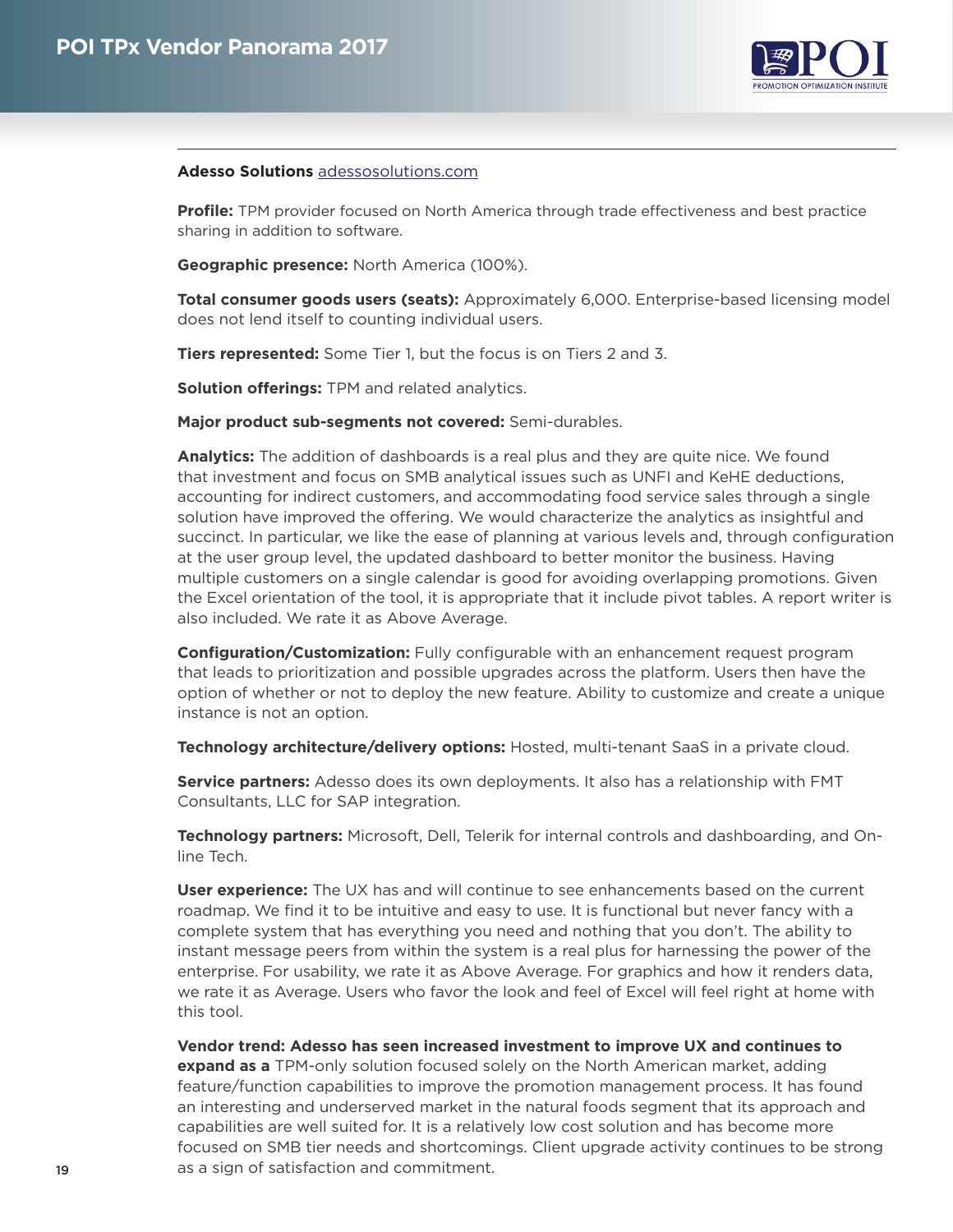

**Strengths: The approach of staffing with industry, as opposed to technology, professionals can help those that are early in the** TPM journey. To this end, it has an assessment process that is a very light consulting engagement, the result of which is an objective view of TPM readiness. What is rather unique is that the assessment may actually indicate that a company is not ready to launch into a TPM system deployment. We find few TPx companies that actually have the candor to recommend waiting as opposed to closing the deal. We also like the way the company seeks to facilitate interactions between user organizations at its own seminars or other events to facilitate best practice transfer.

Additional strengths include:

- Deep industry expertise and knowledge of the North American market.
- A revenue-based pricing structure that better facilitates working with brokers/sales agents as opposed to tracking user seats.
- Unique ability to integrate with Quickbooks to accommodate those clients.

**Challenges:** The Adesso challenge is shared with those vendors focused on Tiers 2 and 3, specifically the perception that a TPM solution is too expensive or too complex for their organization. Thus, Adesso has to convince prospects that they need TPM and then advance a sales process with them. This is particularly prevalent in the natural-specialty foods segment. They are working to address this through networking events that allow clients and prospects to share best practices. Nevertheless, many Tier 3 companies continue to be slow in adopting TPM.

**Adjacent offerings:** Food service capabilities within the same solution.

**Key differentiators:** The "Off-line Planner" is an advanced Microsoft Excel add-in, which allows the user to build a plan in a more familiar Excel-like format and then integrate it into the system when it is final. This allows for off-line work without having to re-key data. Also, the ability to create custom aggregates or groupings for a legal entity is useful for facilitating top-to-top meetings. The analytical expertise around the UNFI/KeHE deductions and SPINS data are solid differentiators. Outlook calendar integration is also quite unique for providing alerts about the status of a promotion or need to clear a deduction. Also, the workflow can send a spreadsheet with a short list of deals that need to be approved, or just a link that takes the recipient directly to the system.

**Outlook & prognosis:** The movement into natural foods is interesting because there are so many of them and they are typically small and not terribly sophisticated compared to megabrands. They also tend to be a cohesive group that is willing to share best practices because their categories are so diverse that they seldom are competitors. Adesso has a single financial backer with a long-term perspective that can see Adesso work more deeply into tier 2, particularly tier 3, and especially the natural foods specialty niche. This will help it to continue acquiring industry experts who can assist the many companies currently using spreadsheets to make the transition.

**Evaluate Adesso when:** You are a Tier 2 or 3 company that wants a complete TPM solution that is a good value for the money. Also, if you are just embarking on the TPM journey and seek expertise or support services as well as a solution to make the transition to serverbased TPM. Finally, if you value function over form and want to be part of a collaborative user ecosystem and possibly want to outsource some systems administration functions.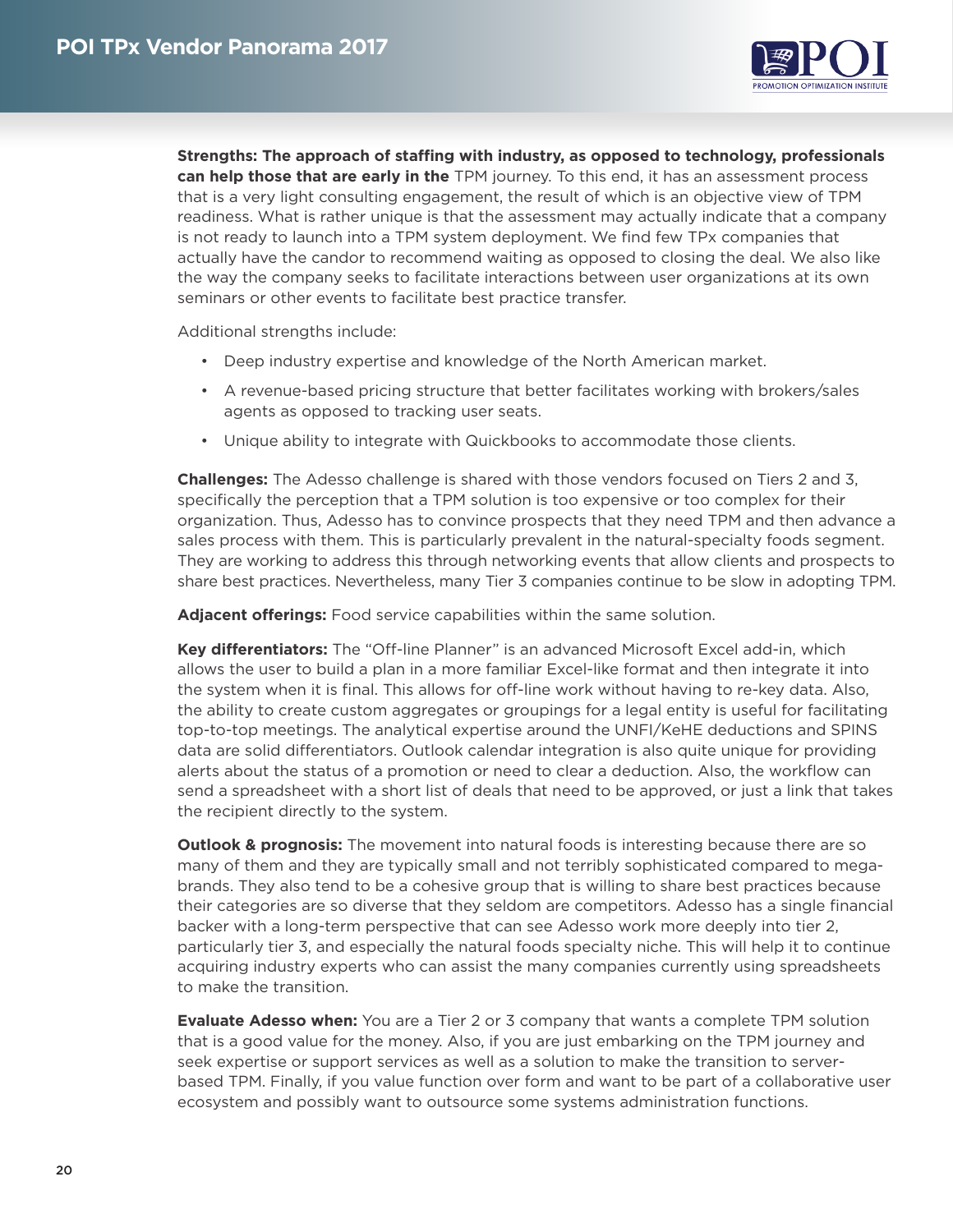

<span id="page-20-0"></span>**Avoid Adesso if:** You have words such as "global," "optimization," or "customize to our requirements" in your TPx charter. Also, if you are looking for an on-premises solution to customize and really make it your own.

**Distinctions:** POI Best-in-Class for External Collaboration.

#### **AFS Technologies** [afsi.com](http://www.afsi.com)

**Profile:** AFS has grown from its legacy in the food service industry to an end-to-end consumer goods platform that includes ERP, analytics, retail execution and monitoring, and TPx through the acquisition of the former MEI and Synectics Group.

**Geographic presence:** North America (92%), Latin America (2%), and Europe (6%).

**Total consumer goods users (seats):** 24,455.

**Tiers represented:** Tier 2 and 3.

**Solution offerings:** TPM, TPO, and analytics.

**Major product sub-segments not covered:** Consumer durables and semi-durables, tobacco.

**Analytics:** The addition of exception-based reporting that includes recommendations about what action should be taken takes AFS to a new analytical level. We also like the new ability to create and push specific reports to specific people or groups based on a predetermined schedule. Also, the ability to get optimization through T-Pro Solutions with a single sign-on. Overall analytical capabilities are based on Microsoft's analytical stack and offer more access to insights. The executive dashboard, AFS G2, can also be purchased as an add-on. A very nice wizard helps with report creation and is drag-and-drop, which is a strong feature. The same approach is used for integrating external data. Data can also be downloaded to Excel for analysis. One insightful feature is the ability to understand what trade spending is at any point in time. We rate the overall analytical abilities as Above Average. It could be a bit more graphically oriented, but is still both powerful and insightful.

**Configuration/Customization:** It is a multi-tenant solution. Client specific functionality can be developed and turned on, but only if it does not impede the upgrade path.

**Technology architecture/delivery options:** SaaS through private cloud.

**Service partners:** Alvarez and Marshal. However, AFS does most of its own implementations.

**Technology partners:** Microsoft Azure and Rackspace for hosting. T-Pro Solutions for TPO.

**User experience:** Continues to evolve. We like the tile-based landing page. Putting some data or graphics into each one to make them "smart" would be a great enhancement. The calendar hovers are very nice and clean. We like the "string of pearls" approach to stepwise navigation through the process. The on-line contextual help screens are a real plus. Also, the ability to auto-match deductions. We rate it Above Average.

**Vendor trend:** Overall trend continues to be positive. The company is investing in the TPx product and partnering for capabilities like TPO. Client retention is strong and senior leadership is stable. It also showed flexibility and focus when it realized that partnering with Nielsen for TPO was not going to work out. Rather than drag is out, AFS quickly integrated with T-Pro and moved on.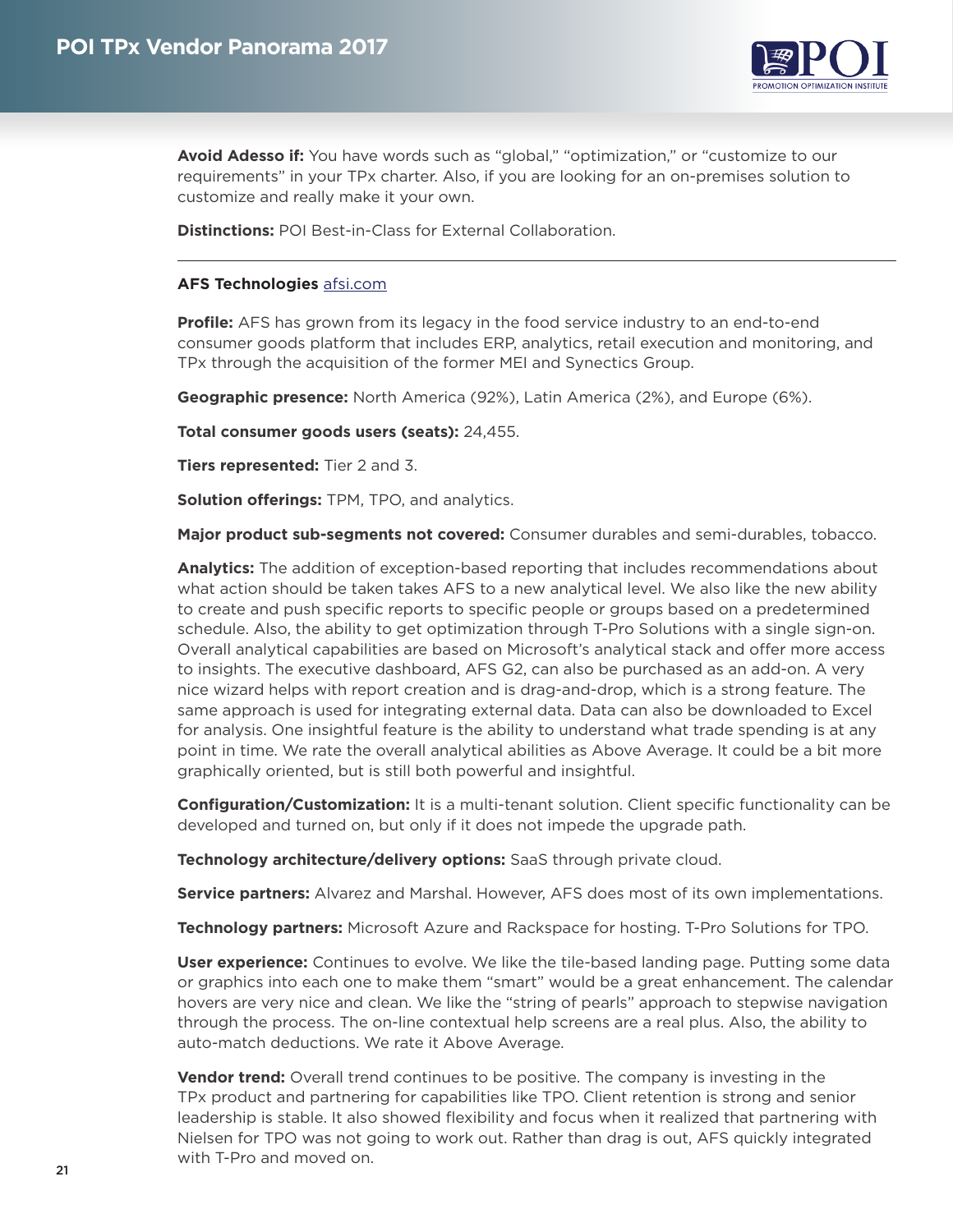

<span id="page-21-0"></span>**Strengths:** An end-to-end set of offerings from ERP, to business intelligence (BI), to TPx, to retail execution. Also, deep industry experience since the vast majority of clients are in the consumer goods industry. Particularly noteworthy is that the solution is very well-rounded. There just aren't any significant deficiencies. Some vendors with Best-in-Class distinctions in some areas also have glaring deficiencies in others. AFS is among a few vendors that are solid across the entire TPx spectrum.

**Challenges:** The product is well suited to the target market. However, some prospects may prefer more third party implementation partner options. This will need to be addressed as AFS seeks to expand its TPM offering outside of North America.

**Adjacent offerings:** Food service, rebate management, ERP, warehouse management, BI, and retail execution.

**Key differentiators:** One of few providers offering TPO to tier 2 and 3 companies. Also, one of the few vendors offering best-of-breed retail execution as well as TPx. Adding machine learning to the business process with recommendations puts it well ahead of competitors.

**Outlook & prognosis:** We expect continued momentum in the tier 2 and 3 market, which is still very attractive and out of reach for many of the large, enterprise players. Also, putting the solution on the Microsoft AppSource on a "try before you buy" basis will reduce perceived risk and increases interest for prospective buyers.

**Evaluate AFS when:** You are a tier 2 or 3 CG company looking for help on the trade promotion journey with the possibility to move to TPO that is very real as opposed to some PowerPoint charts. Also, if your see the value of having an integrated TPx/retail execution solution.

**Avoid AFS if:** You want your own customized solution or a global solution with both technology and service aspects.

**Distinction:** POI Best-in-Class for Field Analytics/Insight.

#### **Blueshift** blueshift.one

**Profile:** An Australian vendor coming at the TPx space from integrated business planning, which includes demand planning as well as TPx. It is steadily making its way into Asia. The majority of its users have TPO as well as TPM.

**Geographic presence:** Asia/Pacific (100%).

**Total consumer goods users (seats):** About 1,200; 700 of which use both TPM and TPO.

**Tiers represented:** All.

**Solution offerings:** TPM and TPO.

**Major product sub-segments not covered:** Tobacco, household products, semi-durables, durables.

**Analytics:** The important enhancement has been the changing of the architecture to Microservices/MemSQL to significantly accelerate performance to real-time on large data sets. This sets the foundation for more functional improvements across the platform. Of particular note is the strong orientation towards financial measures and a built-in OLAP cube.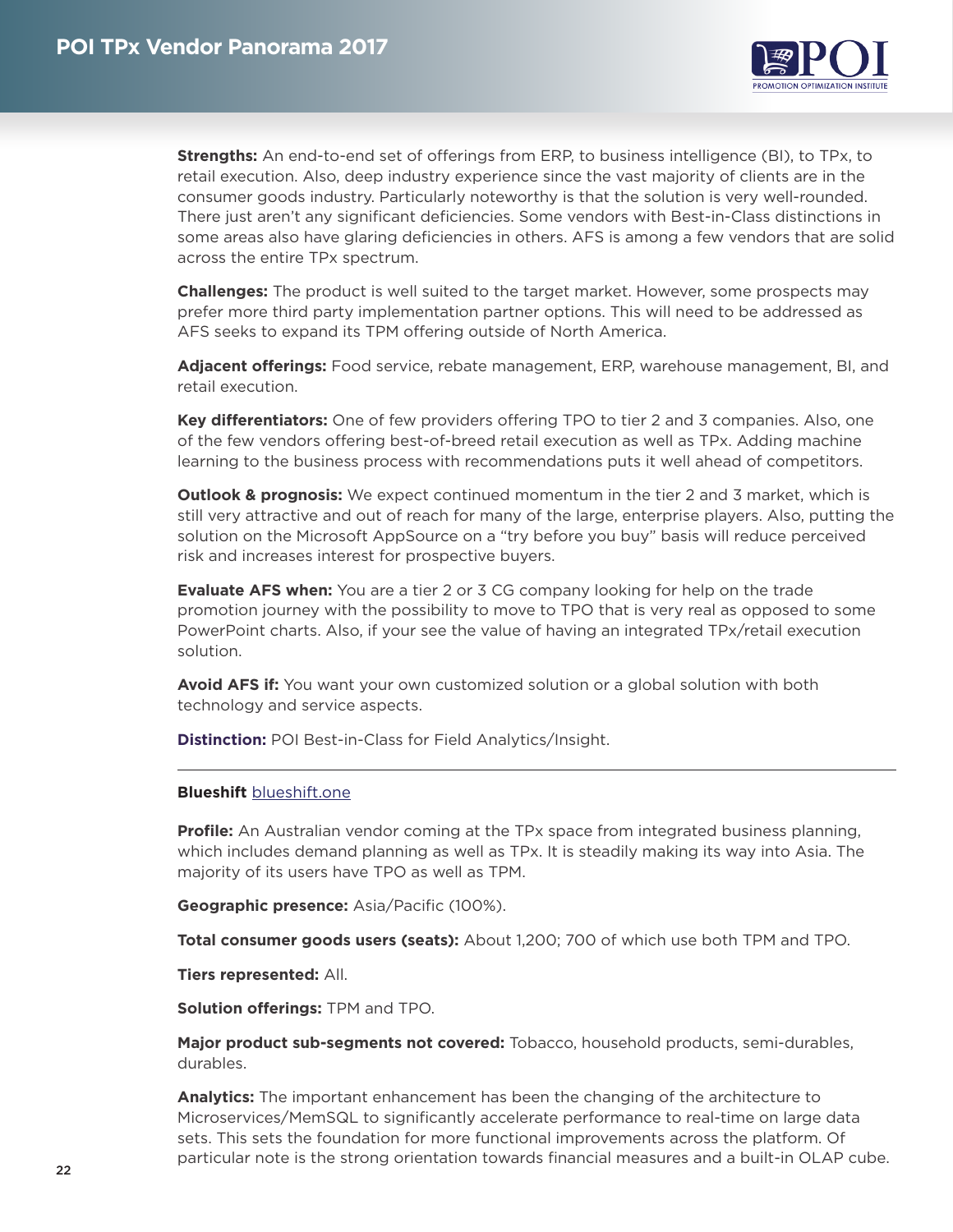

There are many pre-built views to highlight the business in insightful ways. In particular, we liked the P&L waterfall chart. Optimization utilizes Bayesian calculations and requires iterative trials. We like the one-page approach to specifying all the constraints. We rate it as Above Average on insightfulness and Average for how the analytics render.

**Configuration/Customization:** Customization is not allowed. All requests for functionality are incorporated into the code base and switched off by clients that do not wish to use them.

**Technology architecture/delivery options:** On-premises and hosted/private cloud where the client owns the solution as if it were on-premises. Public cloud is based on AWS.

**Service partners:** Deployments and support are performed in-house and this is expected to continue into the foreseeable future.

**Technology partners:** Microsoft, MemSQL, Gun.io, DevExpress, SciChart, SSW (Technology best practice consulting) Automatic Studio (UX design).

**User experience:** The solution has a strong orientation towards linking demand-creation and demand-fulfillment with the result being a one number forecast for S&OP discussions. The dashboards are quite nice. It has some unique functionality that inhibits people from gaming the system by compensating for shortfalls in past months by simply increasing results for subsequent months. We find the reports and promotion calendar to be very "griddy" and Excel-like. However, this does allow for exporting the Gantt chart to Excel to manipulate it. When you depart the solution and re-enter, it automatically takes you back to where you left off. We like the approach of using sliders when seeing the sensitivity of a 'what if' analysis. It is not an elegant solution, but it is insightful and feature-rich. We rate it as Average.

**Vendor trend:** Blueshift is relatively small but growing nicely. It has the ability to be perceived as the "local solution" for AsiaPac since Promax was acquired by Wipro. Being able to consistently sell TPM and TPO combined bodes very well. This is a growing company and one to watch in AsiaPac. A broad approach to solving data quality issues – currently under way – is quite interesting as a precursor to more insightful optimization.

**Strengths:** Having a strong financial analysis orientation is very relevant. The breadth of the offering given the size of the company is impressive. It feels much more like a platform than a tool because of the logical flow from "Business Plan" to "Customer Plan" to "Demand Plan" to "Settlement" to "Analytics" to "Administration."

**Challenges:** The TPO will need to be stepped up to provide true optimization. Performing iterative scenarios can be instructive, but optimization is the end game. Being able to do so should also improve outputs such as cannibalization. They are quick to acknowledge that the checkbook function within planning needs work and are working on it. There are pockets of really fine UX but it needs to be more consistent to provide a truly excellent experience. It is never easy to spread influence from AsiaPac to Europe and the Americas. Thus far, Blueshift has relied on word of mouth and personal contacts. Recent additions to in and outbound marketing capabilities can provide leverage, but Blueshift has been a bit late in the marketing game within this highly competitive space..

**Adjacent offerings:** Master data matching and loading for POS data, demand planning.

**Key differentiators:** Deep local market and overall industry expertise. The IBP approach, while not all in the scope of this analysis, gives it more avenues with which to generate interest from prospects.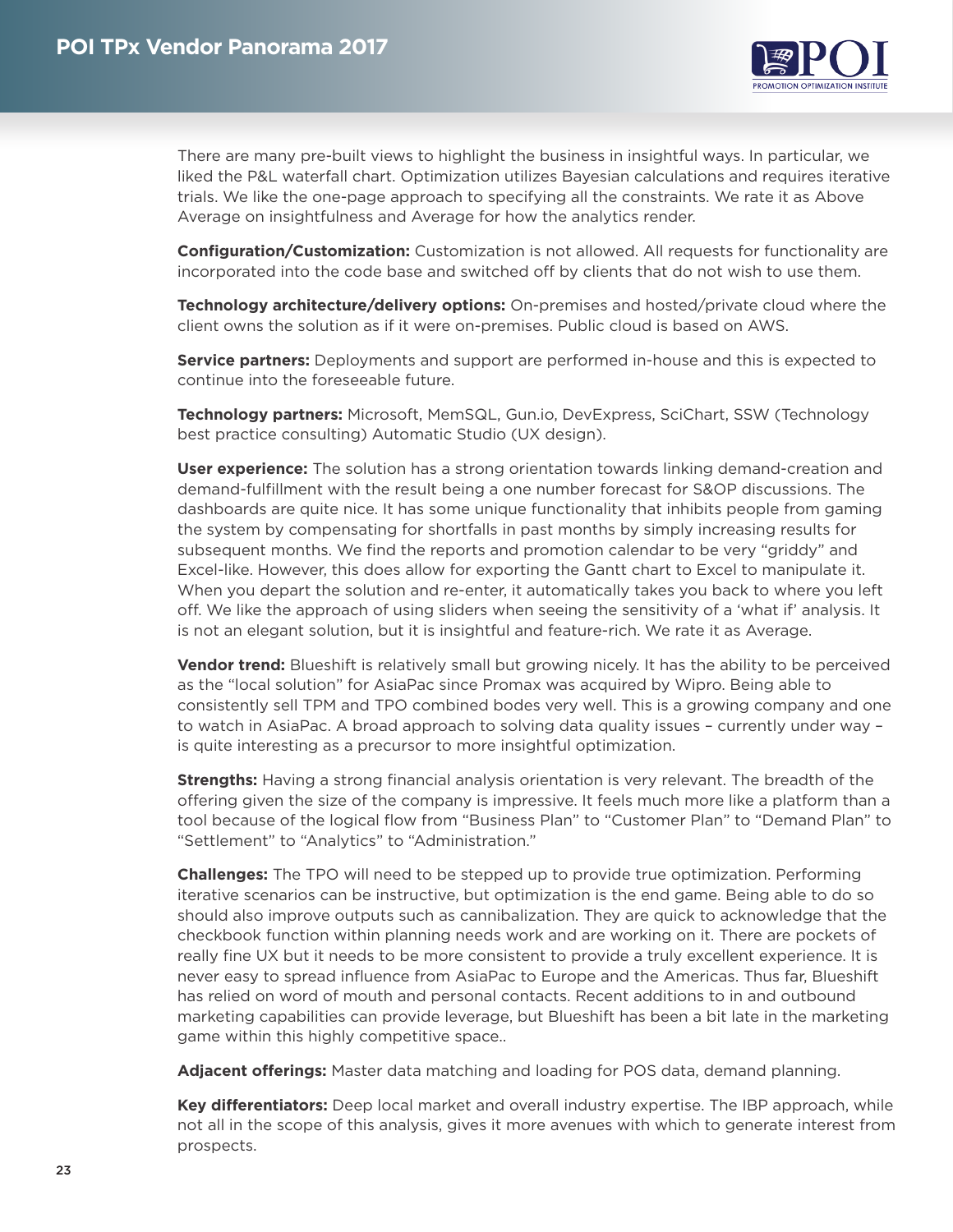

<span id="page-23-0"></span>**Outlook & prognosis:** Given good growth and regional expertise with a unique product stack for its target market, we see Blueshift as one to watch in AsiaPac.

**Evaluate Blueshift when:** You are in Asia/Pac — and particularly in Australia/New Zealand and favor an IBP with "one number" forecasting approach to trade management. Also, if you need a partner that can help you with optimization where sell-out data is not very robust.

**Avoid Blueshift if:** You need a global solution or really just want basic trade management.

**Distinction:** POI Best-in-Class for S&OP Capabilities.

#### **Comarch** [sfa.comarch.com](http://www.sfa.comarch.com)

**Profile:** A TPM offering from a division of a European-diversified IT vendor that is following its success in retail execution into the TPx space.

**Geographic presence:** Europe (100%).

**Total consumer goods users (seats):** 566.

**Tiers represented:** Tier 2 and Tier 3.

**Solution offerings:** TPM, TPO.

**Major product sub-segments not covered:** Tobacco, durables, and semi-durables.

**Analytics:** Includes an OLAP cube known as FastGrid and predefined views into the traded process. The report writer is drag-and-drop and quite intuitive. It has improved in graphical representation of data, but could still use more work. It has a very robust menu of KPIs that can be brought to the dashboard. Recent inclusion of regression-based predictive capabilities will put Comarch in a position to pursue TPO as well as baseline/promoted calculations and determine cannibalization. Overall we rate it as Above Average.

**Configuration/Customization:** Both are possible. Comarch is willing to assist in building out a custom solution.

**Technology architecture/delivery options:** On-premises, hosted in a private cloud.

**Service partners:** Comarch has done its own deployments to date.

**Technology partners:** Microsoft, Google, Samsung, HTC, DevExpress, SoInteractive.

**User experience:** Continues to improve. Dashboards can be personalized at the user level, which is a strong plus. Some features we like include:

- A step-by-step process which shows the progress visually through the use of a graphic above.
- Ability to drag from a line graph to get the price that you like and then have it segue to workflow for the next step.
- New layouts for master plans, inclusion of corporate strategy guidelines/details to aid the user when building promotional plans.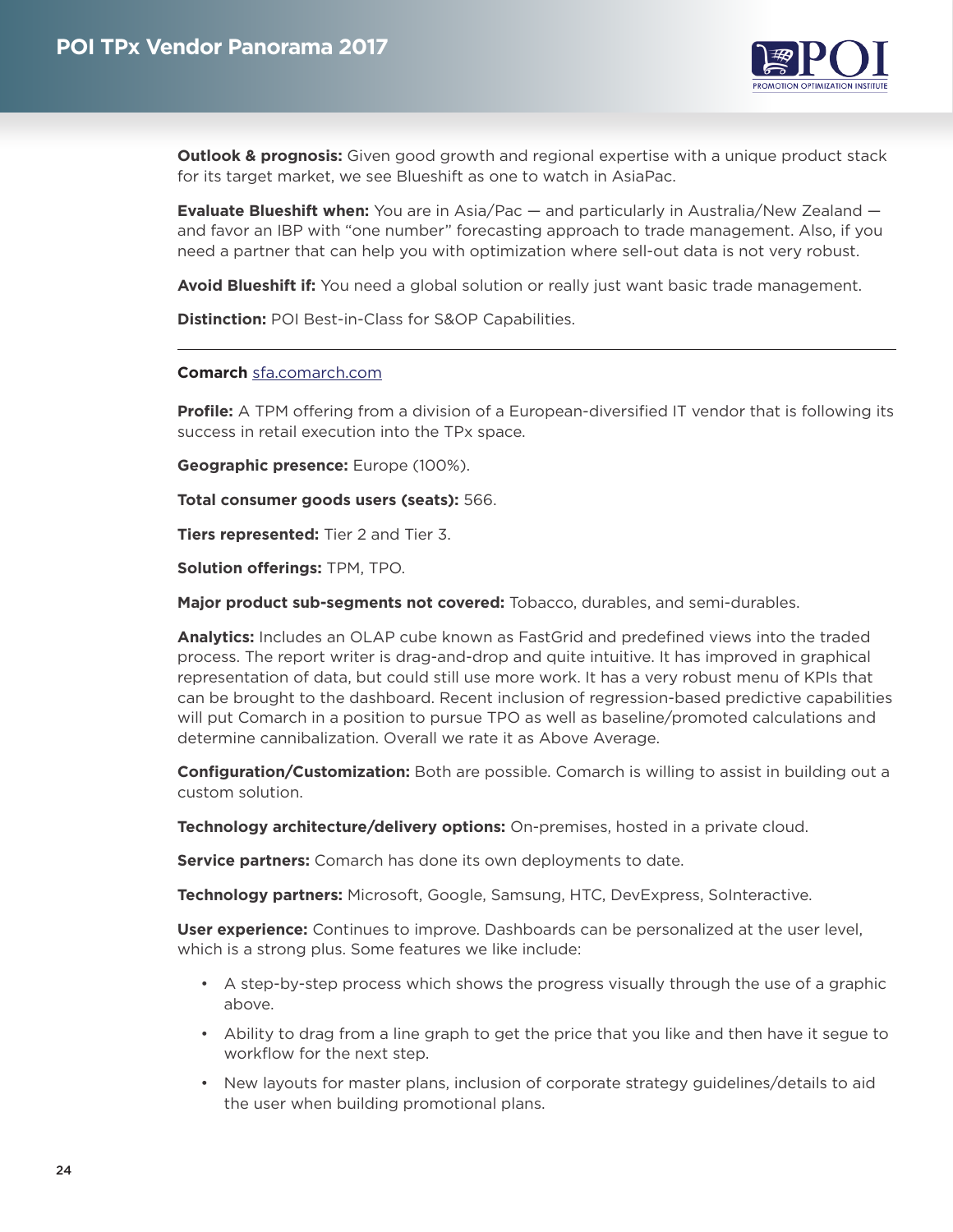

- New forecasting functionality for account managers to better understand opportunities and risks associated with a plan.
- A UX orientation that is more like a web page and not like a spreadsheet. There are those who prefer a grid-like view - and many solutions have them- so we like to highlight the distinction.

For UX, we rate it as Average.

**Vendor trend:** Comarch has a very small user base and has struggled to grow despite steady improvements in the product and a dedicated team to manage it. Nevertheless, we would describe its approach to TPx as opportunistic. The mother company is growing in revenue and headcount. It just needs to more declaratively enter the TPx space in order to grow.

**Strengths:** Deep capabilities across omni-channel and capabilities in HoReCa (hotel/ restaurant/catering). Also, an established presence in retail execution, with both multinational as well as local CG companies.

**Challenges:** Getting mindshare and leveraging its strengths as an IT vendor.

**Adjacent offerings:** Retail execution, ERP, mobile device management, image recognition, POS data management/cleansing.

**Key differentiators:** The integration of Focus syndicated data for retail audits and tracking of leaflets in several Northern-European countries. This is very useful for promotional compliance. It also has a mobile solution to enable viewing and even some creating/editing of promotions while on the go. This is rare among tier 2 and 3 vendors. It renders quite nicely on a smart phone. It also has a very powerful workflow management tool that is basically a drag and drop decision tree for who and how to manage any process within a promotion. It is like nothing else we have ever seen and could enable a workflow for a group, seasonal activity, or even an individual person if desired. It is also one of the very few vendors willing to build out and help manage a custom solution.

Also noteworthy is a unique approach to the promotion cycle that starts with high level planning, then forecasting, then the actual promotion planning, execution/monitoring, and the post promotion analysis. This approach is not for everybody. We see tools that start with forecasting and others with post promotion evaluation and copying forward of some promotions. This approach makes the most sense to us. The high level planning also includes strategic guidelines. The monitoring includes compliance checks through Focus. We applaud this fresh approach.

**Outlook & prognosis:** Despite an improved product, we believe that it will need to greatly increase its exposure in order to grow in this space.

**Evaluate Comarch when:** You are a CG company in Eastern Europe (perhaps with some atypical routes to market, such as HoReCa) and are looking to get started in TPx with a partner that can provide an abundance of services to support you.

**Avoid Comarch if:** You seek a global solution, or a highly differentiated product.

**Distinction:** POI Best-in-Class for Mobile UX.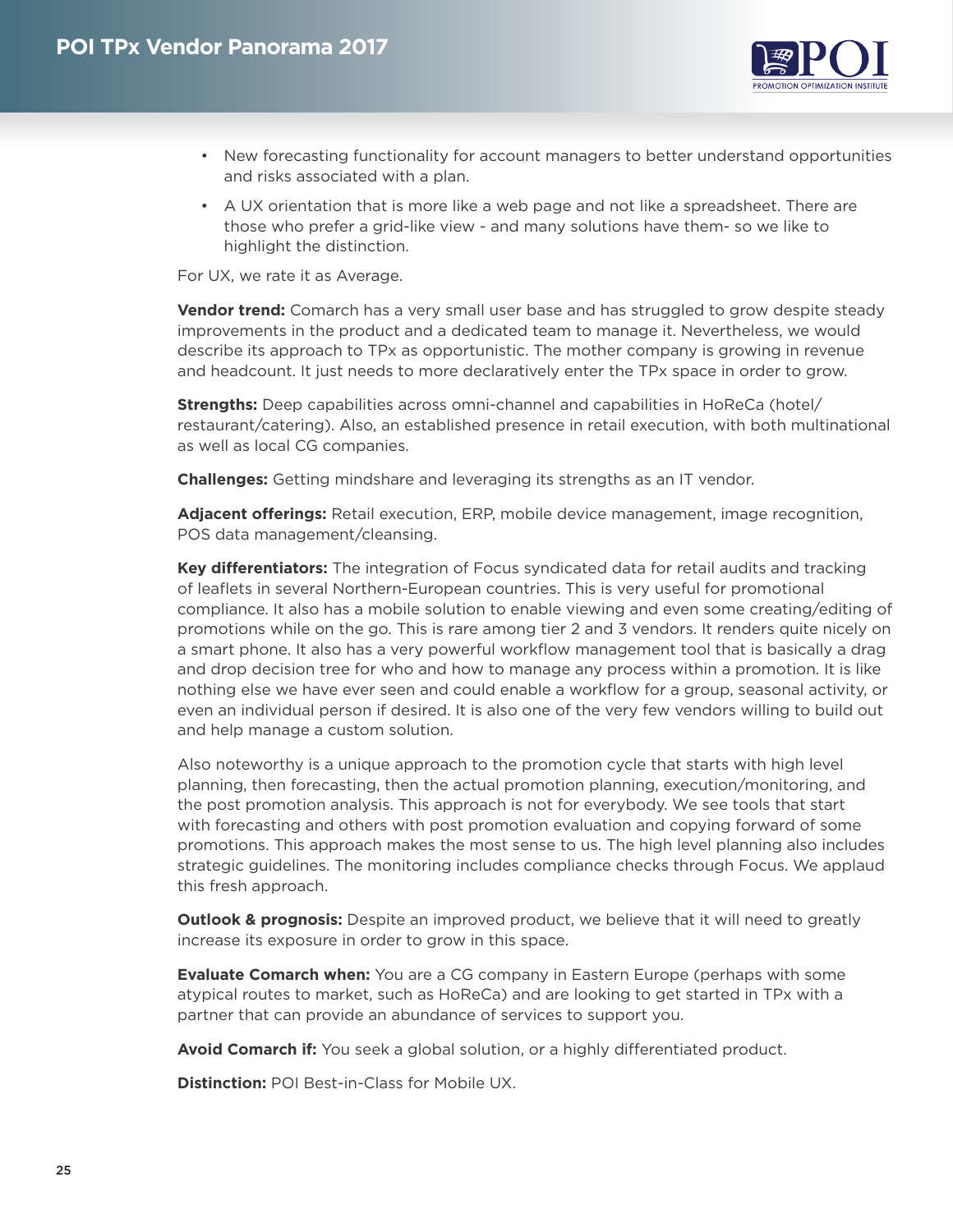

#### <span id="page-25-0"></span>**CPG Toolbox** [cpgtoolbox.com](http://www.cpgtoolbox.com)

**Profile:** A TPM offering built on the Salesforce.com platform that is making a global play.

**Geographic presence:** North America (55%), Latin America (20%), Europe (11%), and Asia/ Pacific (14%).

**Total consumer goods users (seats):** Approximately 650.

**Tiers represented:** Tier 3. Many are affiliates of multinational companies, but the largest single client is only 125 users.

**Solution offerings:** TPM.

**Major product sub-segments not covered:** Tobacco.

**Analytics:** Many standard reports and some that are insightful. The dashboard has graphics and allows the user to create dashboard elements, which we like. The rest of the application is a grid that shows data but not much in the way of unique KPIs or insights. We rate it as Average both for insightfulness as well as how the data renders.

**Configuration/Customization:** Can be customized using the open APIs, which will not impede the upgrade path.

**Technology architecture/delivery options:** Multi-tenant SaaS on Salesforce.com cloud.

**Service partners:** Mindtree, West Monroe Partners, Demand Solutions Group.

**Technology partners:** WalkMe, Conga, Plex.

**User experience:** The Salesforce Lightning UX will be an improvement to the Salesforce Classic UX and will launch in November, 2017. Dashboards can be configured at the individual user level. Overall the UX is very "gridlike." The calendar has improved in recent releases and the hovers offer more flexibility to drag, drop, and stretch a promotion. The ability to clone and entire calendar or go event by event is nice. Also, the Functionality is complete but often the Salesforce platform dictates options like the ability to get rid of two zeros to the right of the decimal place when dealing with even large numbers. Functionality is complete, but UX is Average.

**Vendor trend:** Very good global trajectory for a 4-year-old company. Because it is a good option for companies wanting to step of from spreadsheets, it enjoys a steady deal flow of mostly Tier 3 companies. Bringing on a partner to provide global customer support in January 2018 should be a good thing. The support will only be in English, but it is still a positive step.

**Strengths:** Ability to work hand-in-hand with clients during discovery and implementation despite being a relatively small vendor. Early mover in delivering TPM on multi-tenant SaaS.

**Challenges:** Staying in touch with the needs of of a global client base.

**Adjacent offerings:** POS and syndicated data management within the TPM tool.

**Key differentiators:** Step-by-step, tutorial-driven deduction-clearing capability featuring heavy use of Chatter to engage multiple stakeholders. Impressive global footprint for a vendor its size and with no satellite offices outside of the USA.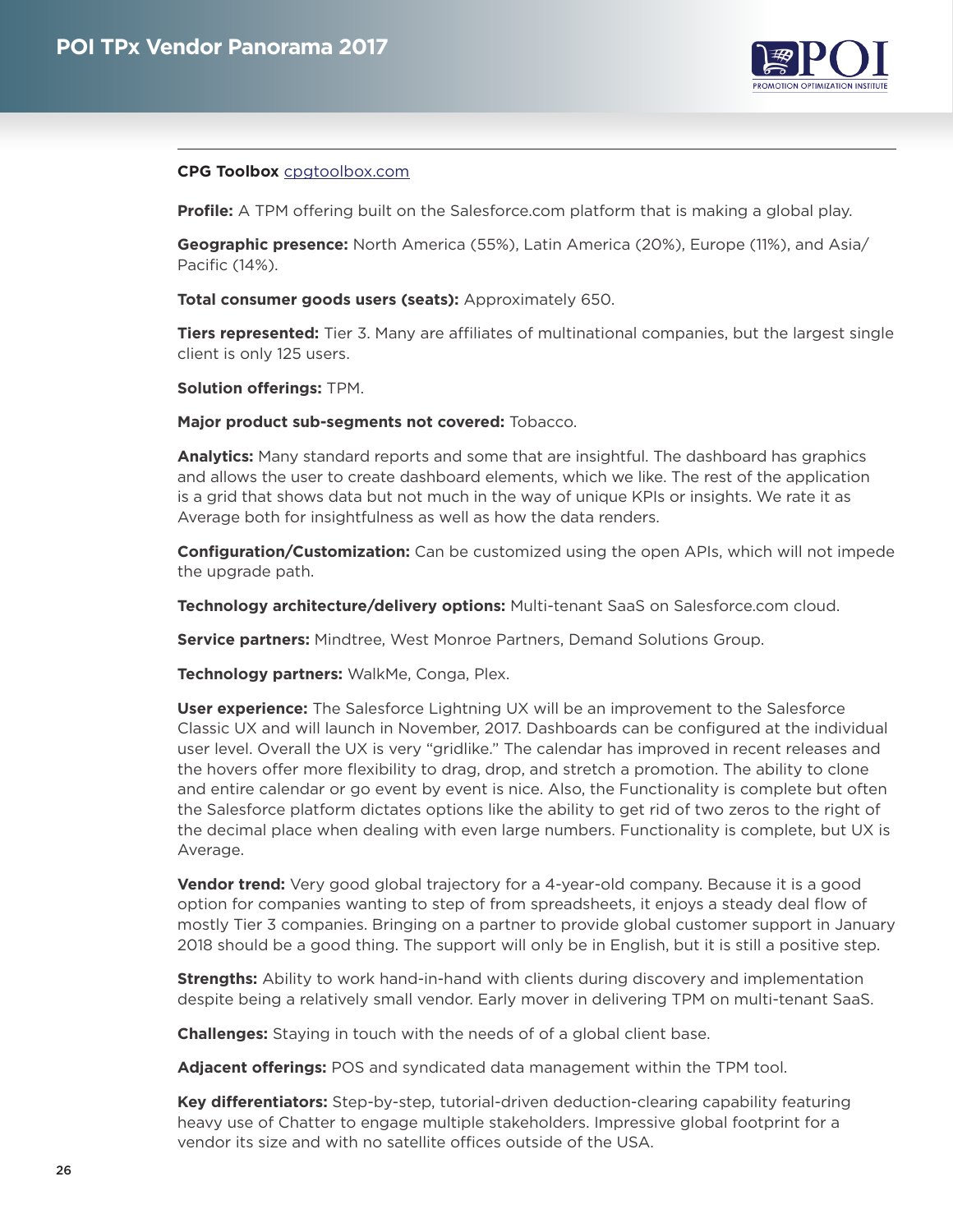

<span id="page-26-0"></span>**Outlook & prognosis:** Tier 2 and 3 are high growth segments and CPG Toolbox is an excellent transition from spreadsheets. Salesforce Wave analytics are very sexy but there are some basic analytical requirements that must be addressed before making such a big jump to AI. Having Crossmark re-sell the solution will help CPG Toolbox to focus more on the software.

**Evaluate CPG Toolbox when:** When you just seek TPM and TCO is very important; You are a Tier 2 or 3 CG company or a Tier 1 with a smaller affiliate abroad.

**Avoid CPG Toolbox if:** You seek a high-end user interface, require support services from the vendor beyond the software, or have an immediate desire for TPO.

#### **Data Ventures, Inc.** [dataventures.com](http://www.dataventures.com)

**Profile:** Data Ventures (DV) is a business analytics company offering TPx through analytical products and services through a SaaS platform for both manufacturers and retailers. It was spun out of the U.S. National Laboratories in Los Alamos, New Mexico and still has some operational departments located there.

**Geographic presence:** North America (78%), Europe (12%), AsiaPacific (5%) and Latin America (5%).

**Total consumer goods users (seats):** TPM: Approximately 200; TPO: Approximately 100. Approximately 300 Total. Enterprise licensing relationships do not allow for precise user counts.

**Tiers represented:** Tier 1 and 2.

**Solution offerings:** TPO and partial TPM (no checkbook or deduction management capabilities).

**Major product sub-segments not covered:** Household products, semi-durables, and durables.

**Analytics:** DV analytics extend well beyond the scope of this report into macro insights, shopper loyalty dynamics, assortment optimization, space management, strategic pricing planning, new product evaluation, and supply chain analytics. In summary, the ability to pursue the right promotional strategies. On the planning side this means promotion decomposition at the event level, understanding of brand and package switching, and calculation of pricing opportunities. The latter shows graphically which products to promote.

DV's expertise in post event analytics stems from its work with global retailers on POS/Scan/ loyalty card analytics. It is arguably one of the most powerful analytical tools on the market. They can then be planned and monitored at the banner level. One ongoing engagement for a very large beverage company and a pair of very large retailers involves monitoring on-shelf availability with full root cause analysis by store every day by 10 AM. This has also extended into the ability to support promotions by predicting when a specific SKU will run out of inventory at a specific store 3-4 days in advance.

It is arguably one of the most powerful analytical tools on the market. In particular, the new Analytics Dashboard is an outstanding way of looking at the total business and pulls together many disparate elements from the previous version. We also liked the new landing page because it combines KPIs, narrative, and links. Overall, we rate it as Above Average.

**Configuration/Customization:** Requests for customization end up as an enhancement for the entire user base. There is the provision for a complete one-off solution if desired.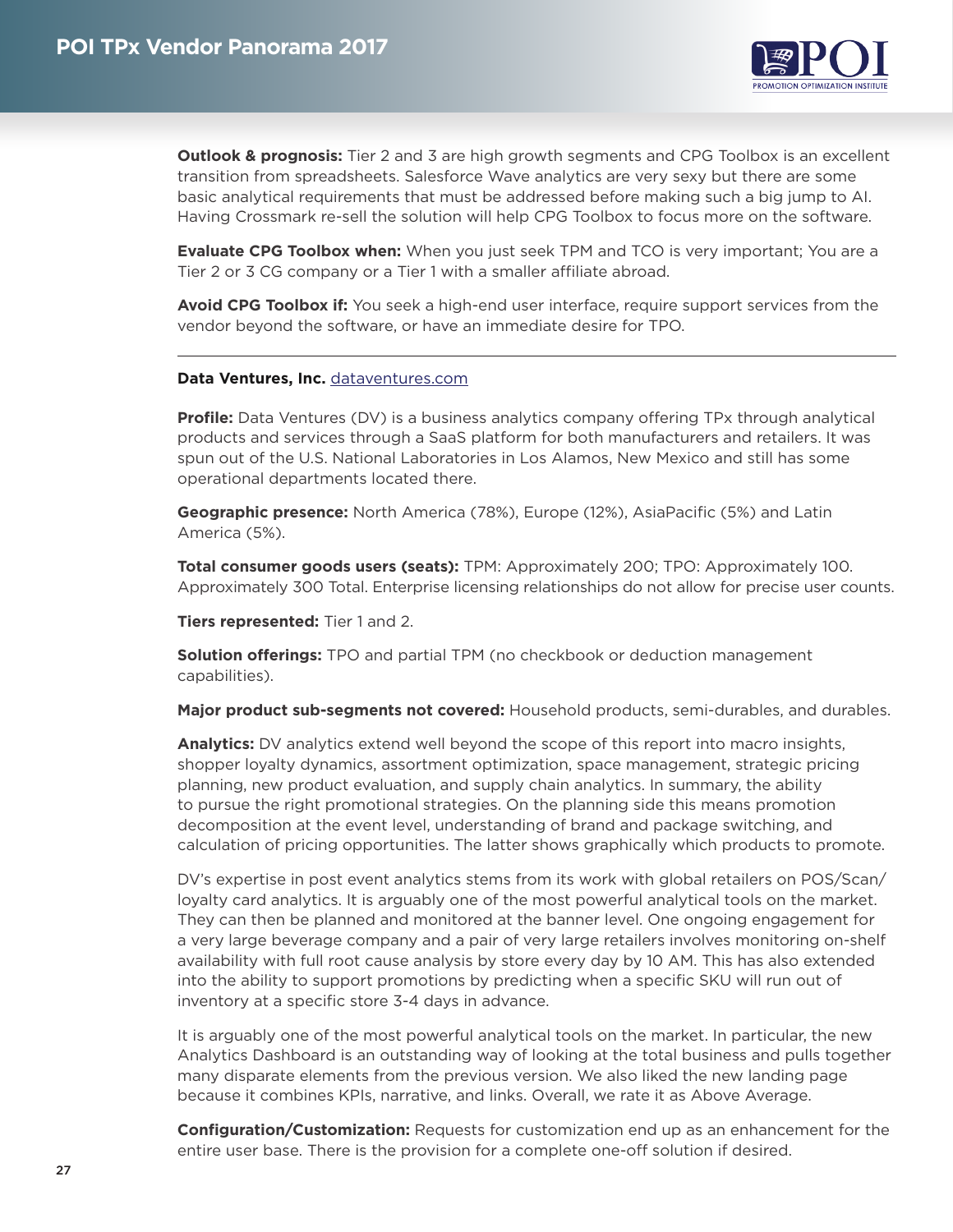

**Technology architecture/delivery options:** Private cloud and multitenant SaaS. Several large clients still require the solution to run behind the firewall so this is still an option.

**Service partners:** Capgemini (globally), Peak Ten (data services).

**Technology partners:** Capgemini for the Hadoop data lake. TIBCO/Spotfire for analytics and application delivery. IBM/AIX for product development environment. Linux for application library environment.

**User experience:** The solution is intuitive but not slick. Much of what is delivered is in the form of a grid so that it can deliver as much information as possible. There is so much functionality that it definitely feels like a power user solution with function over form. We rate the UX as Average.

**Vendor trend:** DV is a lifestyle company because it is owned by a Coca Cola Bottler in the US and, so long as it is profitable, it does not have the normal pressure to grow. Hence, their growth has been modest as focus has been placed on bringing more insight to their clients, rather than acquiring new ones. The deep partnering relationship with Capgemini is helping to expand services, but DV does not market itself aggressively, if at all.

**Strengths:** They don't like to be pigeon-holed into the beverage world, but the reality is they do a lot of work with many Coca Cola entities around the world and they are really good at it. That said, where causality is concerned for pricing, execution, promotional de-composition from the retailer and, manufacturer perspectives are concerned, they are very strong.

**Challenges:** Getting the tool in the hands of the basic account manager as opposed to the power users who are part of account teams or corporate. This is shifting because of the ability to push the insights into the hands of those who can act upon them, but the DV toolset itself is very much oriented to power users. Also, getting mindshare when their key clients in the beverage world are not motivated to tell anybody what they are doing or about the results they are achieving.

**Adjacent offerings:** POS data management/cleansing, shelf management, shopper analytics, supply chain management, assortment optimization, pricing optimization, and demand forecasting.

**Key differentiators:** The depth of the analytics and experience seeing things from the retailer side of loyalty card and shopper analytics. It is a really strong synergy and few competitors can do things like manage 1.2 million SKUs for a Japanese retailer for better merchandising, shelving, and pricing locally, let alone from halfway around the world. In particular, where we see depth on the TPx side is in volume decomposition, whether at the plan or individual level. Also, as it relates to monitoring and predicting out of stocks, which should be a part of any TPM approach. Thus, it is the insight on overall strategy development, details on how to execute a better promotion, and ability to monitor the execution remotely that differentiate DV.

**Outlook & prognosis:** DV will remain a highly competent and respected niche player for insights, simulation, and promotional monitoring.

**Evaluate Data Ventures when:** You want broad and deep analytics that completely surround the promotion process from strategy to execution.

**Avoid Data Ventures if:** You want a transactional TPM tool.

**Distinction: POI Best-in-Class for HQ Analytics/Insight.**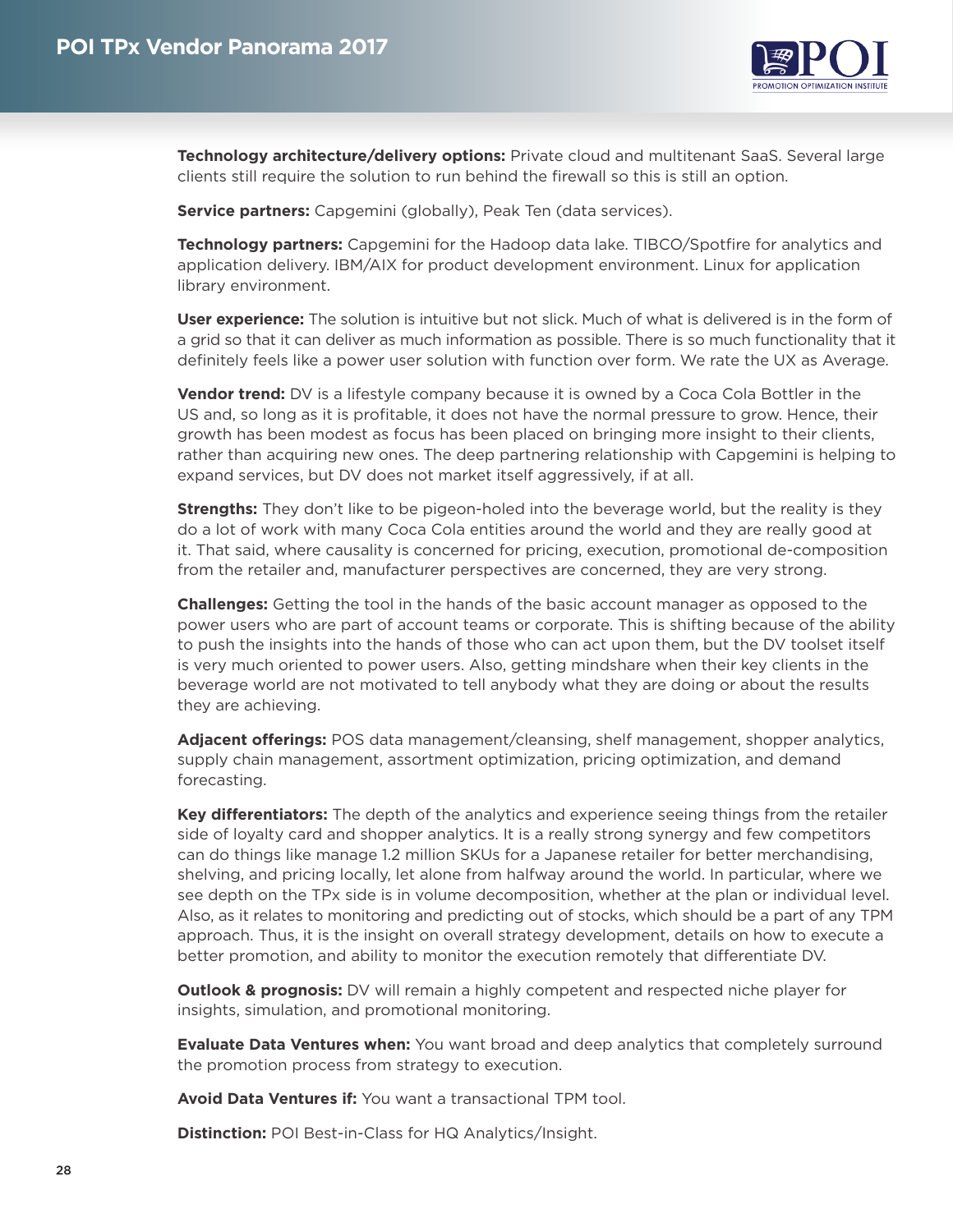

#### <span id="page-28-0"></span>**Effectmakers** [effectmakers.com](http://www.effectmakers.com)

**Profile:** A European headquartered TPM vendor taking an eCommerce approach to selling its solutions as well as traditional engagement with implementation. This is their debut in our TPx Panorama.

**Geographic presence:** Europe (100%).

**Total consumer goods users (seats):** 1,144.

**Tiers represented:** All.

**Solution offerings:** TPM.

**Major product sub-segments not covered:** Tobacco, semi-durables, durables.

**Analytics:** Is based on a built-in report generator with a client-specific Microsoft Analysis Services cube that captures desired KPIs and functionality. Basically, it is a series of Excellike grids. Some insights are available through sell-out data through a partnership with Catman, Inc., as the data is loaded into the data cube and can be utilized, but it is still largely self-serve. Cannibalization is a user input as an assumption, as it cannot be calculated by the system. Baselines are calculated through historical averages, not through volume decomposition or lift analysis. We liked the ability to highlight "risky" promotions that are below minimum selling price, exceed the volume cap, or do not meet margin criteria. Nevertheless, it did not have significant insights or analytical horsepower unless they are configured by the user organization. As a result, we rate it Below Average.

**Configuration/Customization:** Customization is not an option. Any company-specific adaptations would have to be through configuration.

**Technology architecture/delivery options:** On-premises, hosted/private cloud.

**Service partners:** None.

**Technology partners:** Microsoft Azure for hosting.

**User experience:** It has a tile-based landing page from which to navigate to the various functional areas. The UX is very monochrome and grid-like. Some editing to cells can be done through pop-ups. Reporting is self-serve and it is very easy to generate reports. A stepby-step guide to using the solution and getting your data into it. Basic business planning functionality for more B2B products (like food service) that is focused on pushing stock and not consumer offers. Ability to copy to Excel, manipulate, and bring it back into the tool is a nice feature. Overall we rate it Below Average. On the one hand it is simple, but on the other we don't find it attractive or engaging and did not find that it provides significant aid to users that enhance the experience.

**Vendor trend:** In relatively few years Effectmakers has been able to get a good mix of brand name, multinational as well as local clients in the Nordics and German speaking countries.

**Strengths:** Simplicity, attractive price point, local expertise in Nordic region.

**Challenges:** It remains to be seen whether selling the solution on-line and through re-sellers will allow them to achieve critical mass, but it is an interesting model and they are the only real entry level TPM solution in Europe so we will be watching them carefully.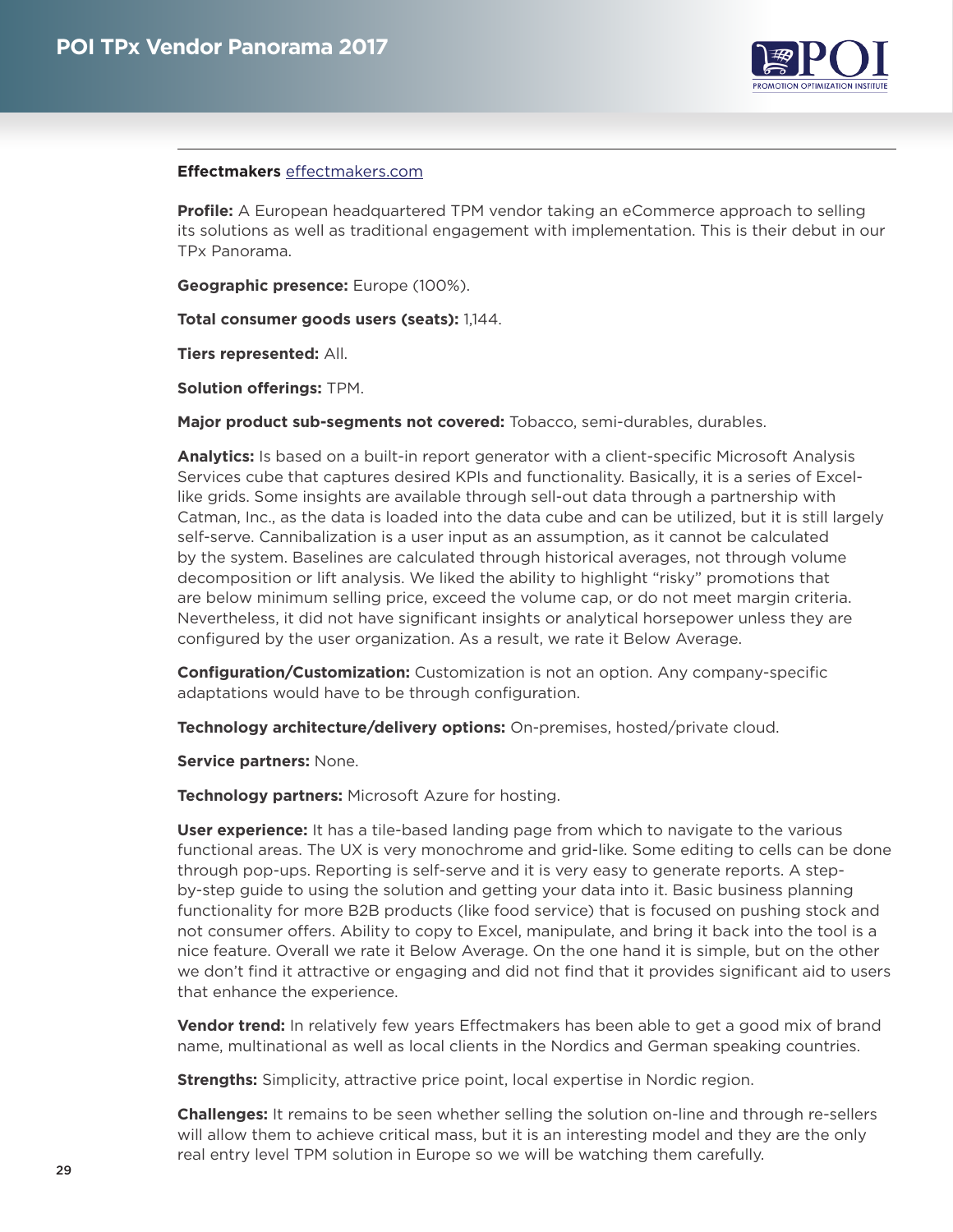

#### <span id="page-29-0"></span>**Adjacent offerings:** None

**Key differentiators:** The selling model is truly unique: Go online and play with the software. If you like it, then download your customer and item master with some help from their Business Integration Engine. Then just pay a monthly fee based on the number of direct and indirect users. They also have a higher touch, engagement-based model for larger enterprises, but the former is the one they feel will take off in the marketplace. Other than the low price, trybefore-you-buy, and self-serve deployment model, it is not highly differentiated.

**Outlook & prognosis:** There is always a market for low-end TPM solutions because our POI survey data still shows that, despite the availability of TPM solutions for two decades, there is a perception that they are too expensive. The Effectmakers selling model is intriguing and we predict that it can garner interest globally because it does not require any local sales or support offices. However, we see it as niche because most companies we survey and speak with are asking for more services, support, and best practice inculcation rather than less. Nevertheless, we applaud their being a low cost, self-serve option.

**Evaluate Effectmakers when:** Your primary TPM requirements are for a basic, cost effective, and largely self-supporting approach. Also, if you like to try before you buy or value local expertise in the Nordic region.

**Avoid Effectmakers if:** You desire a broader range of support and service options. Also, if you want to move quickly beyond TPM to TPO or place value on functionalities such as workflow, rich analytics, or a superior UX.

#### **Exceedra** [exceedra.com](http://www.exceedra.com)

**Profile:** A European headquartered vendor focused exclusively on TPx with an orientation towards integrated business planning (IBP).

**Geographic presence:** Europe (58%), North America (40%), Asia/Pacific (2%).

**Total consumer goods users (seats):** 3,300 with 1,800 of those utilizing it for both TPO and TPM.

**Tiers represented:** All.

**Solution offerings:** TPM and TPO.

#### **Major product sub-segments not covered:** Tobacco.

**Analytics:** The landing page and dashboard are both excellent. They have done some really nice things with Microsoft Power BI since it became the standard and are benefitting from being early adopters. They offer pre-built reports and views as well as self-serve. In particular, we liked the consistency of the report look and feel across the application. We also like the ability to create personalized dashboard elements and make them pervasive over time even though the standard reports are robust and insightful. There are pivot table options as well from the reporting cube. We like the ability to see both a grid and a graphic side-by-side. We also like the ability to compare the entire plan in scenario mode, as opposed to just the event. Pretty much anything in the system can be exported for sharing or further analysis, including being pushed out through a mobile device. The solution has a strong financial orientation to highlight contribution vs. spend or promotion contribution. It has embedded predictive and post event analysis. For analytics we rate it as Above Average. It is a superior analytical product.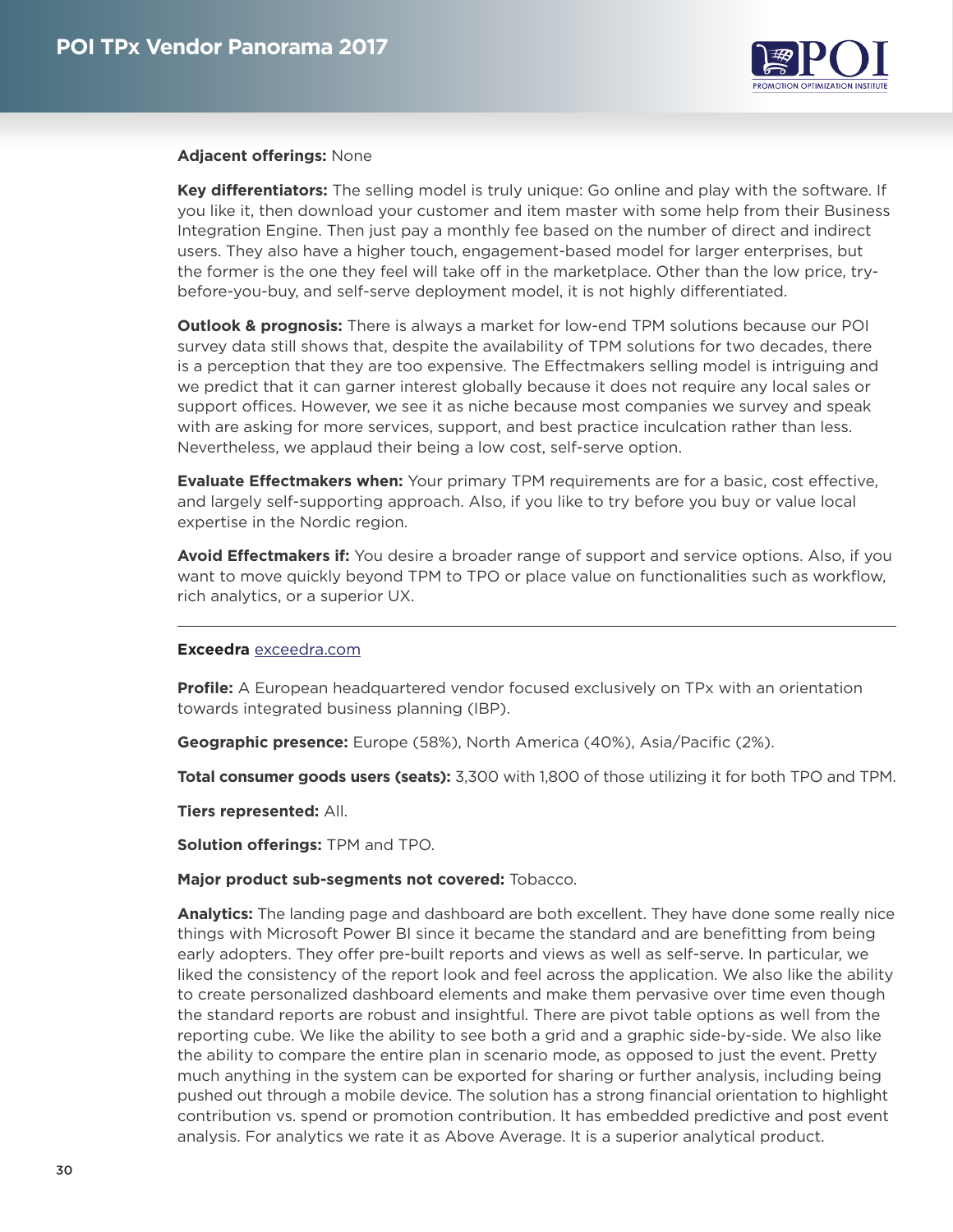

**Configuration/Customization:** Customization is allowed but not preferred. Exceedra looks to add requested functionality into the standard solution, but has done a one-off when the client opted for it.

**Technology architecture/delivery options:** On-premises, hosted/private cloud, and public cloud. All of these are the same technology and code base.

**Service partners:** Tata Consulting Services (TCS), Mindtree, Clarkston Consulting, Eye-on, Genpact, PWC.

**Technology partners:** Microsoft Azure for hosting and underlying technology. SKU Track for POS data integration.

**User experience:** The solution now offers more ability to model constraints, which helps the optimization process. It also has "guardrails" baked in to guide the optimization within company guidelines. We also like the ability to copy over only the successful promotions from the prior year, while leaving those that were not. The solution is quite flexible with lots of filtering to pare down all the data and options. Some views of data or a graphic can be saved for future reference. A promotion can be created directly from the calendar view or users can insert a totally new one. We particularly like the flow and navigation using the "next" button. The graphical approach to post event analytics with the ability to then drill into the details is very nice. For UX, we rate it as Above Average.

**Vendor trend:** Exceedra has a very strong trend relative to geographic expansion, headcount, and revenue. It also has very strong client retention.

**Strengths:** Exceedra offers a strong blend of analytics, usability, and industry expertise. We often don't see this balance in other vendors. Also noteworthy is the ability to leverage S&OP requirements, such as baseline creation and mutual priorities, to bring the promotion cycle into the conversation. 90% of their European clients use them to create a baseline sales forecast. Also, a strong stable of services partners for deployments allows them to focus on being a more innovative software company.

**Challenges:** Their primary challenge is managing growth and making the transition from regional to global player. Many multinationals have mental hurdles about how big a TPx firm most be to be considered. Exceedra has to navigate this fine line between growing too fast in order to be taken more seriously, and still being able to execute for all tiers of clients. However, having a strong partner network already in place will be key.

**Adjacent offerings:** POS data management/cleansing, demand planning.

**Key differentiators:** We were very impressed by the in-context reporting capability, which is a highly differentiated way of anticipating what a user may want to see based on a current activity. We are big fans of using machine learning to optimize promotions, but also see the benefits of using it to learn and anticipate what a user might want to see at just the right moment. Additionally, the new pre-configured solution for more rapid deployment gives a prospect more options, either as a company, or for various geographies. It also keeps Exceedra highly relevant with Tier 2 and 3 prospects by reducing time to value. This is a very nice and unique enhancement to the offerings.

**Outlook & prognosis:** We see Exceedra becoming a global player. It has a focused strategy, is avoiding the pitfalls of the "deployment quagmire," speaks the business (as opposed to technology) language in selling situations, and has good client references.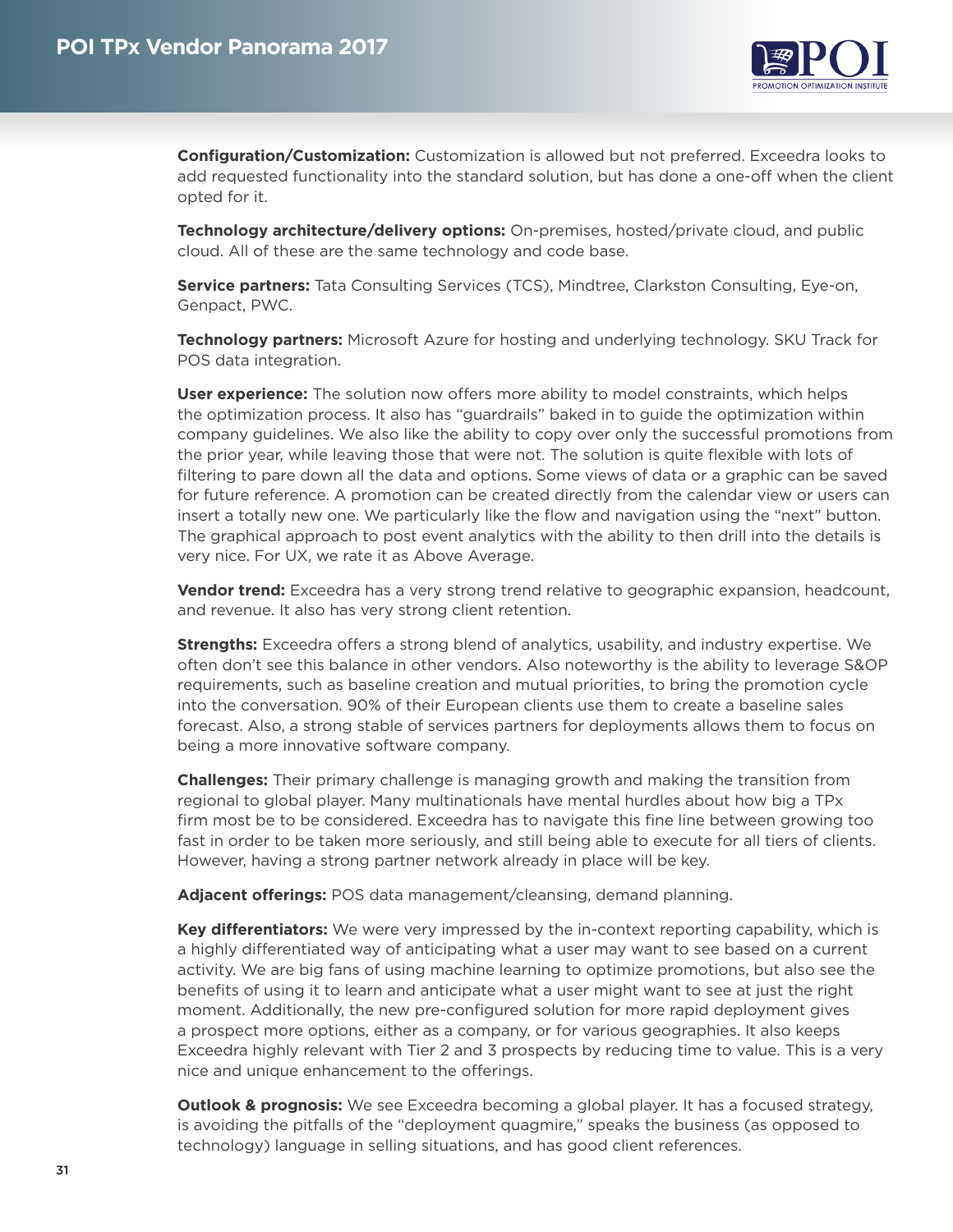

<span id="page-31-0"></span>**Evaluate Exceedra when:** You seek quality in both TPM and TPO as an integrated and yet modular proposition, have global intentions, like to look at promotions from a financial perspective, and are looking to link demand creation to demand fulfillment with integrated S&OP.

**Avoid Exceedra if:** We don't see a compelling reason to avoid Exceedra.

**Distinctions:** POI Best-in-Class for Field Analytics/Insight, S&OP Capabilities.

### **Flintfox** [flintfox.com](http://www.flintfox.com)

**Profile:** A company with a deep connection to Microsoft through the Dynamics platform and the only TPM player in the Microsoft Global ISV program. It is a global player despite not having a TPO offering. In addition to their Microsoft offering, Flintfox have developed their Performance, Pricing and Promotion functionality into its own platform, RMx. It can integrate with non-Mircosoft ERP solutions such as SAP or Oracle.

**Geographic presence:** North America (50%), Europe (25%), Asia/Pacific (20%), Latin America (5%).

**Total consumer goods users (seats):** Approximately 9,000. Enterprise licensing model does not provide much precision on seats.

**Tiers represented:** Tier 2 & 3.

**Solution offerings:** TPM.

**Major product sub-segments not covered:** None. It has a very diverse footprint across subsegments, including more B2B-oriented products.

**Analytics:** The recent addition of Microsoft Power BI is a real plus and we expect to see more appealing visualization and reporting over time. The Flintfox TPM offering has very robust analytics, from a pricing waterfall with up to 35 levels to simulation of very complex pricing schemes. The real-time pricing engine is impressive, particularly where frequent price changes occur such as in eCommerce. The account planning overview dashboard is quite insightful and has a strong financial orientation. Visualization we rate as Average, but improving. The overall analytics we rate as Above Average.

**Configuration/Customization:** Any customization would have to be done through source code branching so that the solution stays within the upgrade path.

**Technology architecture/delivery options:** Core execution components are well suited close to the ERP and behind the firewall. Additional web components can reside on a private or public cloud. Most deployments in the last year have been in the cloud.

**Service partners:** Flintfox Consulting Services, Blue Horsehoe, PwC, Columbus Global, Edgewater Fullscope, Microsoft Consulting Services, Blue Horseshoe, MCA Connect, HP, Avanade, Hitachi Solutions.

**Technology partners:** Microsoft, SAP.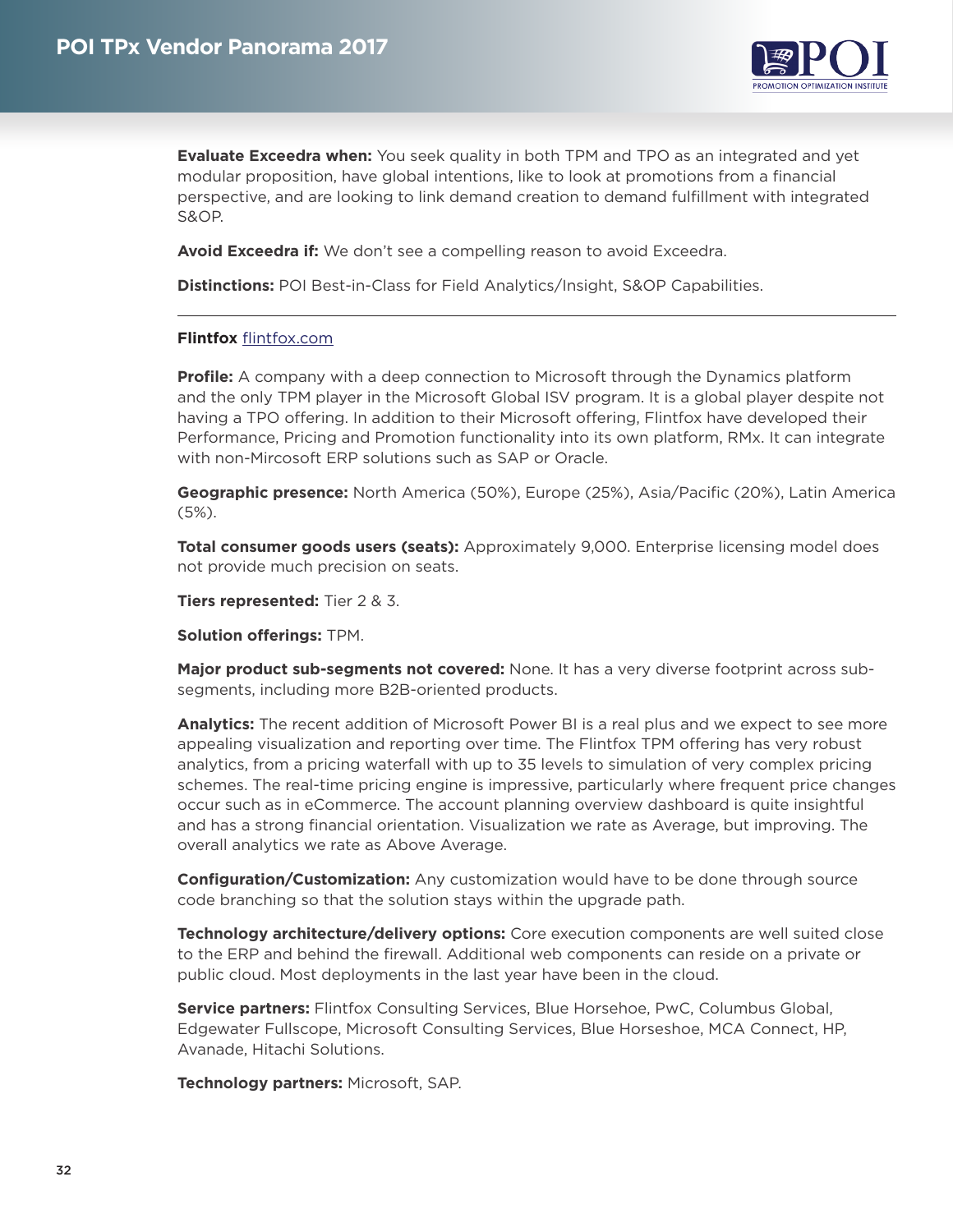

**User experience:** The solution is very powerful and the navigation is intuitive, but it isn't very attractive. It has improved in the last year or so, and for several years running, but we still rate it as Below Average. There is a stark tradeoff here between power/insight and esthetics. It also lacks some basic components that a user needs to manage promotions such as Gantt charts to visualize the promotional calendar. There also tends to be lots of white space on the screens and the numbers/letters don't fill their spaces well. At times they are downright hard to read.

**Vendor trend:** Flintfox has a strong trend in revenue, headcount, and deal flow as a total company as well as in the TPx business line. New offices in Brazil and the United Kingdom will continue to support that momentum. Because of its Microsoft ERP relationship and work beyond the more common food and beverage segments, it had grown at more than 31% CAGR since 2011.

**Strengths:** The Microsoft relationship is a strength across the board, from AX integration to infrastructure. It also has a strong service delivery capability both internally and externally.

**Challenges:** As Flintfox is the only vendor we have evaluated that is based on Microsoft AX/D365, we can only surmise that the inability to deliver a superior user experience is a limitation on AX/D365. Despite focus and resources, it just isn't on par. On the one hand, this might not be as problematic as tier 2 and 3 durable and semi-durable companies are not as hard to please as the tier 1 multinationals that play in food/beverage and personal care. Nevertheless, the UX is a challenge.

**Adjacent offerings:** POS data management and cleansing, advanced pricing management (as a module or standalone).

**Key differentiators:** In three respects Flintfox is in a league all its own:

- 1. Ability to handle complex promotional programs and agreements including pricing scenarios, tiered arrangements, rebates/commissions, and waterfall elements. Not only does it handle all of the complexity but also accountability for the various transactions.
- 2. Penetration into markets, such as automotive, oil & gas, consumer electronics, paints and chemicals, office products, and furniture, or janitorial products, which other TPM vendors just haven't dared or been able to venture into. Some of these clients have industrial as well as consumer divisions and this has driven the need for some of the rebating and price management functionality.
- 3. The Microsoft relationship for AX ERP integration and other capabilities that extend beyond the typical use of SQL or Analysis Services.

**Outlook & prognosis:** Because of the unique functionality for complex promotions and experience with products you would see at a specialty store, home store, or mass retailer, we see Flintfox continuing to thrive. And, because we are beginning to see it more at food/ beverage/personal care companies, we believe that it can enter these sectors faster than competitors can enter its stronghold.

**Evaluate Flintfox when:** You have global solution needs or your requirements align with any of the Flintfox differentiators above. In a word, if you are more focused on managing deals and agreements (and complex ones at that) than promotional events.

**Avoid Flintfox if:** You want a state-of-the-art UX, TPO, or the use of a visual promotional calendar is central to managing your promotions.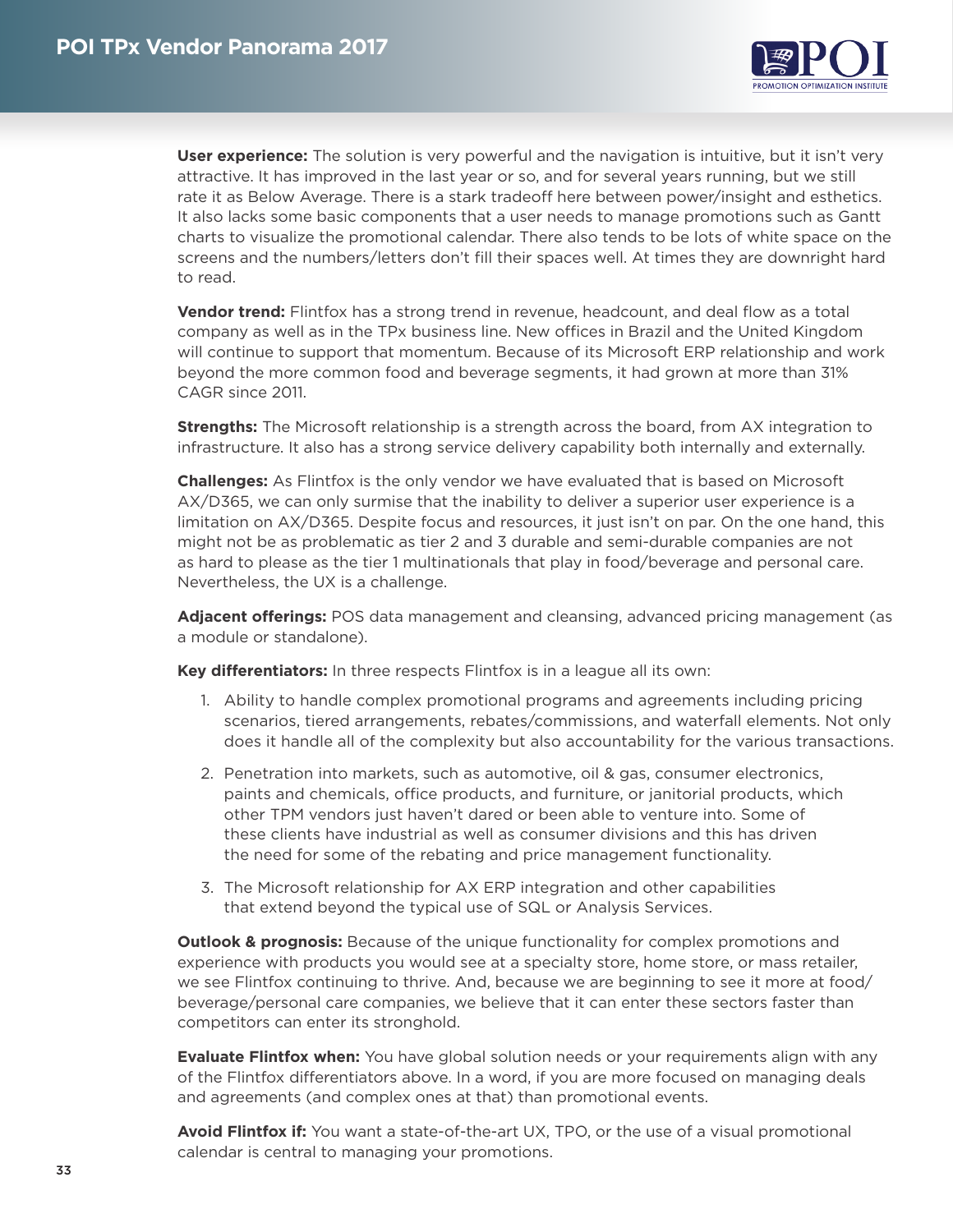

### <span id="page-33-0"></span>**ITC Infotech** [itcinfotech.com](http://www.itcinfotech.com)

**Profile:** ITC Infotech is the IT services subsidiary of ITC Ltd, an Indian conglomerate that includes many key consumer goods subsectors: tobacco, food, apparel, stationery, and personal care products. As such, it not only has created a TPx offering for its parent company, but has a solution offering for other companies.

**Geographic presence:** North America (12%), Latin America (8%), Europe (72%), and Asia/ Pacific (8%).

**Total consumer goods users (seats):** 4,900.

**Tiers represented:** All. Primarily focused on food and beverage, tobacco, and personal care/ beauty/pharma OTC.

**Solution offerings:** TPM and TPO.

**Major product sub-segments not covered:** Consumer semi-durables and durables.

**Analytics:** Optimization has seen some nice enhancements such as the ability to see 4 scenarios side by side while changing the constraints. We also like that the output is graphical instead of a grid and shows cannibalization graphically. The system can also define the optimal combination of sales controllables (timing, duration, frequency, tactic, and price point) to maximize a desired outcome such as lift or profit. It has several ways of measuring the business in a unique way or with a unique KPI. We rate analytics as Above Average.

**Configuration/Customization:** ITC Infotech offers both options and can perform and maintain significant customizations. However, this is not preferred. And, given the small number of client companies, it makes more sense to build any subsequent requirements into the standard product.

**Technology architecture/delivery options:** The TPM product is based on Siebel Application with Open UI. The TPO is based on Oracle OBIEE as a service, using FTP to connect to TPM. Both are offered as on-premises, hosted/private cloud, or on a public cloud. A TPx solution based on Microsoft Dynamics 365 will become available in late 2017. It will be PaaS and SaaS for tier 2 and 3 companies. Support will continue for Siebel/Oracle into the foreseeable future. It will simply expand the offering to both MS Dynamics and Siebel concurrently.

**Service partner:** ITC Infotech does all of its own services work.

**Technology partners:** Oracle Corporation, Microsoft Corporation.

**User experience:** We like the ability to see a scenario or outcome and then click "next" to keep it and move forward. We also like the ability to create a dashboard to meet userspecific preferences. The calendar has drag/drop/expand/collapse, which we find very useful. We also like the ability to toggle to the previous year's calendar as a refresher as to what it entailed. Additionally, you can see the current year compared to the planning year to further enhance the perspective. Hovers are very nice and detailed. Also, it has the ability to view the marketing calendar to either leverage or avoid overlaying trade events onto consumer events. Functionality is rich and has seen some ergonomic enhancements like the "90 Second Promotion," but UX we rate as Average because we don't see it as having a very modern look and feel.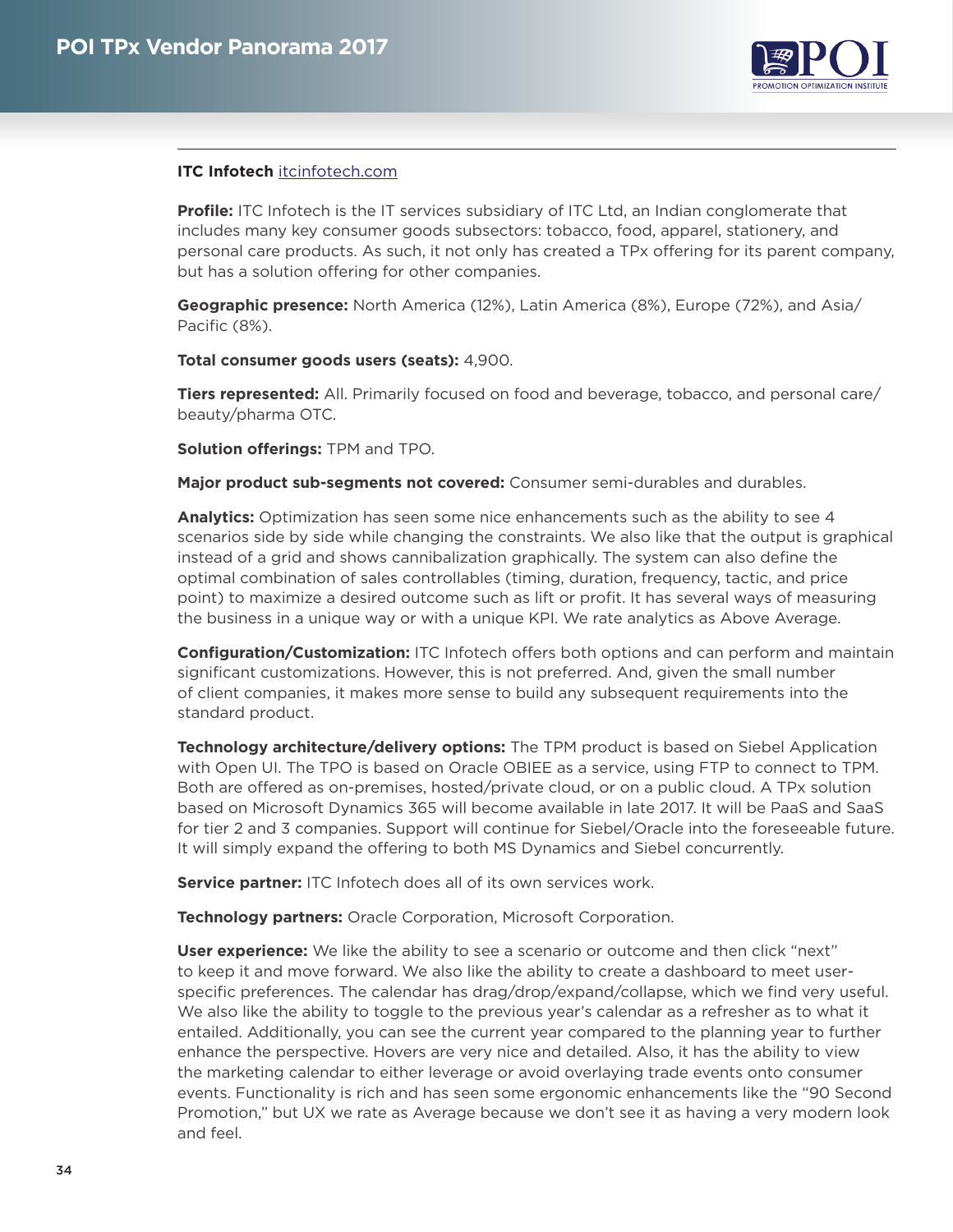

<span id="page-34-0"></span>**Vendor trend:** It continues to have a user base concentrated on a small number of customer organizations in tobacco, personal care, beverages, and household products. It is low-growth in TPx by all key measures despite its mother company comprising only 10% of its users. ITC Infotech has a solid TPx product, vast resources, and an ability to customize and support its products that others do not have. What it lacks is the ability to attract new clients.

**Strengths:** Ability to deploy on enterprise platforms like Oracle Siebel. Also, significant resources in a company with 6,500 employees. When they win, it is because of the implementation and ongoing support more so than the product itself.

**Challenges:** ITC Infotech is interesting as a company and with how it utilizes Siebel, but it does not position itself well in the marketplace. It has not yet achieved critical mass in terms of number of clients or total consumer goods users. It also does not have an eye-popping UI that draws in a prospect when shown as an example on a website or PowerPoint. Thus, it will have to garner interest through contacts and outreach. This has, and will, continue to be the seminal challenge.

**Adjacent offerings:** POS data management/cleansing, retail execution, coupon effectiveness analysis, Trade Marketing Command Center.

**Key differentiators:** Strengths in Siebel Open UI and a unique relationship with Oracle. Also, the experience as part of a consumer goods company that owns and uses it as a software vendor. It is the only software company we know of that is owned by a highly diversified consumer goods manufacturer, which gives it a captive audience for understanding the market and testing new capabilities.

**Outlook & prognosis:** ITC Infotech has broad resources and but will need to market itself better to have a chance of capturing mindshare and expanding into tier 2 and 3 opportunities. We do not believe that this will change with the MS Dynamics TPx offering. The key lies in sales execution. This does, to some degree, benefit user organizations because they will have a large voice amongst so few. However, the tradeoff is the degree ITC Infotech will continue to invest if it's not growing its install base. Ergo, we believe that improving sales execution to kick start growth is the best option.

**Evaluate ITC Infotech when:** You currently have Siebel TPM and want to preserve this investment while adding functionality and usability. Also, if you seek expertise in the Asian market (and emerging markets in general) or wish to add significant ongoing services to your deployment. Finally, if you have MS Dynamics for ERP see the value of connecting the Dynamics 365 TPx solution to it once it is available.

**Avoid ITC Infotech if:** You just want software, and perhaps basic TPM software at that.

#### **Kantar Retail** [kantarretail.com/xtel](http://www.kantarretail.com/xtel)

**Customer profile:** Kantar Retail is the retail and shopper insight, consulting, and technology part of Kantar Group, the data investment division of WPP. It is making a global play with TPx deployments in over 50 countries. It also has more than 20 years enabling sales processes in the consumer goods industry.

**Geographic presence:** Europe (80%), Latin America (8%), Asia/Pacific (8%), North America (3%), and the Middle East (1%).

**Total consumer goods users (seats):** 7,600.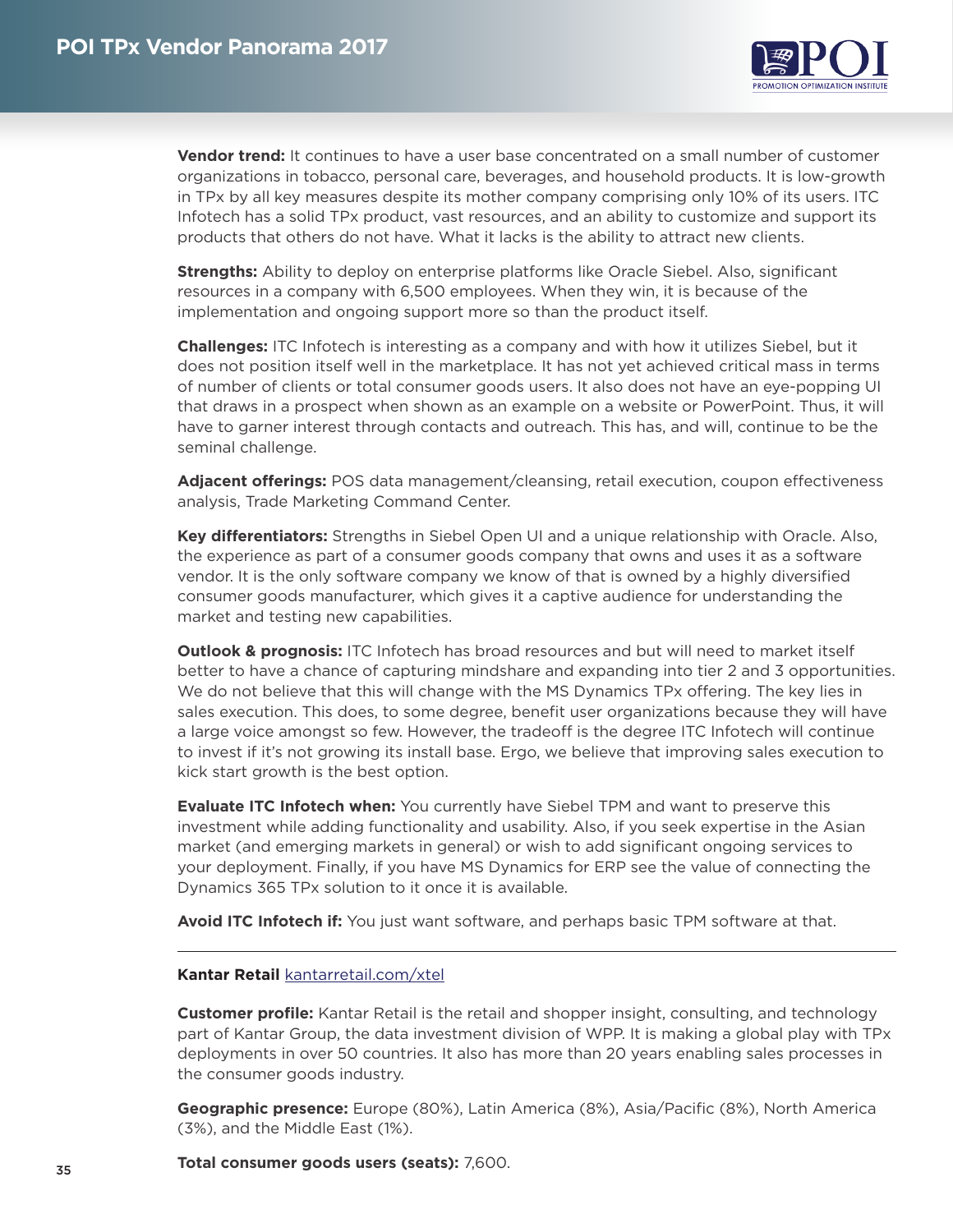

**Tiers represented:** All.

**Solution offerings:** TPM and TPO.

**Major product sub-segments not covered:** Tobacco.

**Analytics:** Now offers more out of the box analytics and less need to build. The landing page/dashboard are exceptional in the insights for managing the business and how they render graphically. The Funds Optimization module (we think it should be called Investment Optimization) has very nice HQ functionality for determining where to spend/invest. It combines the learnings from past promotions with the goals and constraints to predict future performance, then utilizes the TPM functionality to allocate the funds across markets, retailers and products; and then manage the execution. Many other solutions are heavily weighted to either HQ or the individual event. We find that Kantar Retail has a great blend of both. It also has some unique KPIs that are visualized in interesting ways. It tends to start with a graphical chart and then be able to drill into a table and more detail. It also has a unique ability to see both a graphic and a grid side by side. Examples of some insightful views include: cost of non-compliance, competitive promotional activity, reasons for non-compliance, and POS compliance. Its dashboards are strong and graphical. Promotions by store in a 2X2 matrix is very cool. Optimization expands beyond just the promotion mechanics to include assortment, product, and timing. It also has an Excel plug-in that is the best we have seen, for those who favor Excel. For insightfulness and how the data renders graphically, we rate it as Above Average.

**Configuration/Customization:** Both are offered, as well as a pre-configured, rapid deployment version.

**Technology architecture/delivery options:** On-premises or hosted on Microsoft Azure or Amazon Cloud (AWS).

**Service partners:** Everis/NTT Data, HCL, ICB Works, Business & Decision.

**Technology partners:** Microsoft, Oracle Database Management Systems, Qlik, Amazon Web Services for cloud infrastructure.

**User experience:** It is a superior user experience with a mix of ergonomic and graphical elements in HTML5. All constraints in TPO can be entered from a single location. Being able to define promotional ranges by using a slider is both convenient and cool. The calendar is also very nice because you can stretch it, drag and drop, add color coding based on how it is trending, and even do optimization directly from the calendar. We rate it Above Average.

**Vendor trend:** Kantar Retail has begun to catch its stride in sales execution in the TPx offerings as the "Kantar Retail Trade Optimisation" practice works in concert with the other Kantar offerings. We see more integration of those assets and more traction in the market place. This favors CG companies because it gets them thinking more holistically about how they go to market. We also see Kantar in more RFPs and on more short lists than in the previous 3-4 years.

**Strengths:** Industry expertise, strong product functionality and usability, excellent vision, and strong client references. A very strong roadmap for innovation to support revenue growth management. Offering best-of-breed for both TPx and Retail Execution.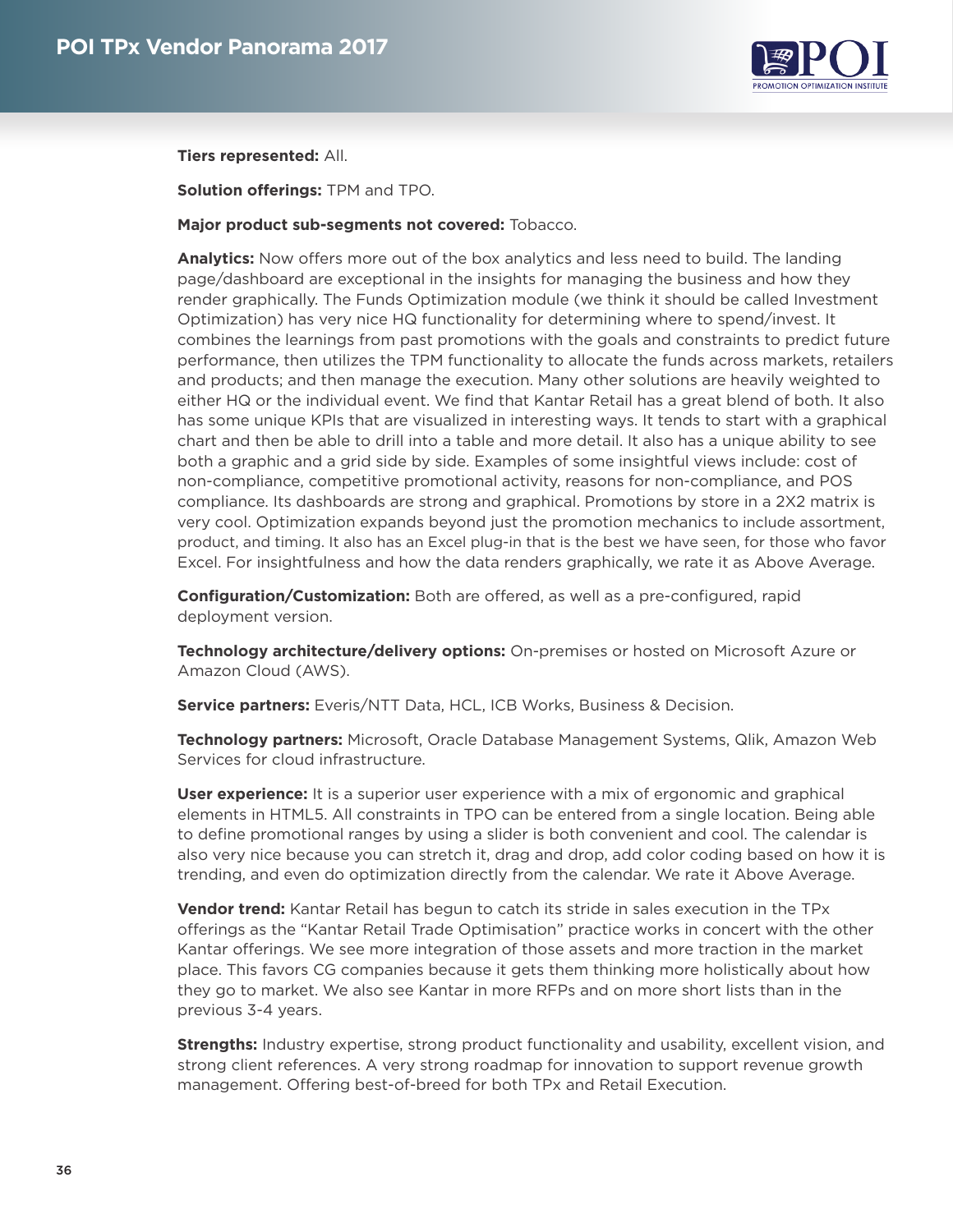

<span id="page-36-0"></span>**Challenges:** The key challenge lies in continuing to improve sales execution globally to ensure that it gets its fair share of deals. In fact, it should get more than its fair share of deals because it has a superior product, both from a functionality and UX perspective. Getting more traction in North America is critical.

**Adjacent offerings:** Sales quota and incentive management, retail execution, sales volume planning, portfolio optimization, assortment optimization, virtual store/merchandising visualization, POS data cleansing, image recognition, retail and shopper insights.

**Key differentiators:** Offering a separate template approach and different solution models based on what sort data is available is a really insightful way to go to market in order to drive the forecasting and optimization processes for Tiers 1-3. Also, the breadth of the offering around promoting and executing is unrivaled: Kantar Retail iQ to deliver the right shopper and retail insights; SKURAT/RichMix assets to determine the right product mix and planogram; Kantar Retail Virtual Reality to conduct collaborative sessions with retailers; XTEL to execute it; Planorama to capture it; and XTEL to track performance/incentives.

**Outlook & prognosis:** Kantar Retail XTEL will become a global leader in the next 3 years on the back of its quality and breadth of solutions and influence network.

**Evaluate Kantar Retail XTEL when:** You favor a strong user experience, excellent analytics, and European expertise with the potential to expand most everywhere. Also, evaluate when you seek TPx as part of a larger, strategy-to-execution solution.

**Avoid Kantar Retail XTEL if:** You seek something cheap and simple to meet basic requirements such as funds management.

**Distinctions:** POI Best-in-Class for Analytics Visualization, TPO ergonomics,

#### **Klee Commerce** [kleecommerce.com](http://www.kleecommerce.com)

**Profile:** A Europe-centric vendor with a blended TPM and retail execution solution combined with store and shelf visualization. It also has retailer as well as manufacturer clients.

**Geographic presence:** North America (4%), Latin America (2%), Europe (92%), and Asia/ Pacific (2%).

**Total consumer goods users (seats):** 13,200.

**Tiers represented:** All. Clients include food and beverage, personal care, and household appliances.

#### **Solution offerings:** TPM.

**Major product sub-segments not covered:** Tobacco.

**Analytics:** Has improved dramatically in the last year or so. We now rate it as Above Average due to features such as customer segmentation and performance analytics, and various ways of looking at the relationship between discounts and outcomes. The Klee preferred option for BI solution is embedded SAP Business Objects, but Microsoft is also an option.

**Configuration/Customization:** Fully configurable as a single solution across all functions.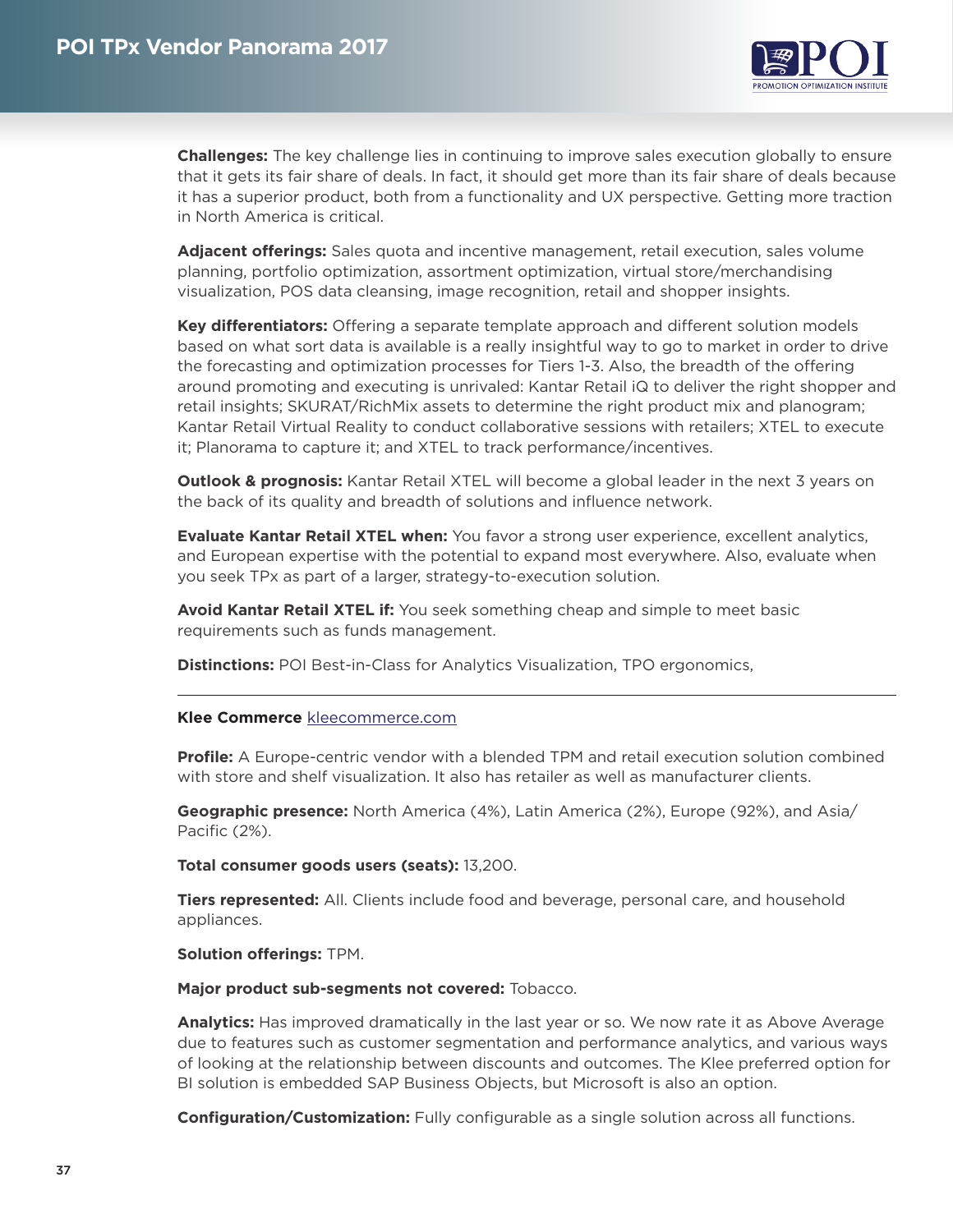

Users simply turn on and off the functionality that they want, thus enabling hybrid processes. Klee can also provide unique functionality for a specific client and will provide development and support resources, if so desired, but such an effort cannot impede the upgrade path for that customer.

**Technology architecture/delivery options:** On-premises, hosted/private cloud, and public cloud based on Microsoft Azure. All cloud clients have their own instance of both the frontend and database.

**Service partners:** Klee does its own deployments through its Klee Consulting and Integration arm. Training and support are done through Peppy-Tools (France) and the Retail Factory (Latin America).

**Technology partners:** SAP, Oracle, Microsoft.

**User experience:** The transition to HTML5 has improved what was an already compelling UX. In particular, it is extremely graphically oriented, which we prefer to mere numbers or a grid. Some of these graphics actually correlate to the client's product line. For example, the bottle for the beverage company becomes more or less "full" graphically based on the size of the opportunity. Document sharing and facilitation of social selling are also enhanced. It also offers a tile-based orientation, more ergonomics, a vastly improved calendar including a management view, revenue vs. discount percentage to determine who is getting the most discounts as a percentage of gross sales, and composite KPIs with drill down. These features result in increased sales effectiveness. Klee also continues to offer the ability to configure dashboards at the user level through "skins." We rate this as Above Average for UX.

**Vendor trend:** This is a boutique company that is owned by the 3 founders and its employees. It is more focused on innovation than growth. It is profitable, but favors investing in adjacent businesses such as virtual store/visualization over geographic expansion. Those users that are outside of Europe are the result of supporting user organizations abroad rather than expanding abroad.

**Strengths:** Analytics and shelf visualization/simulation. A nice mobile solution on iPad and Microsoft Surface for working in the field and keeping track of promotion details. Strong functionality for retailer-specific contracts at the store level. Expertise in consumer durables. Willingness to create and service a custom solution. Ability to accommodate unique requirements in the French and Italian markets. Extension to the Klee Commerce platform through web services offers omni-channel capabilities. A relatively large consulting organization that is about 3 times the size of the product team and all focused on this industry.

**Challenges:** The inability to expand beyond a toe-hold in Asia/Pacific, North America, and Latin America, which, combined, are only 6% of total consumer goods users. This percentage has remained constant over the last few years. Despite strong client retention and an excellent product, it struggles to grow mindshare. The biggest challenge lies in getting visibility in the market place for solutions that are highly engaging and evolved. Klee needs to market itself better.

**Adjacent offerings:** Storage of digital assets, TPM, coupon generation that can be used by partners through web interface, media asset publication, and distribution. The in-store simulation that can build out shelves and fixtures from bare walls and floors is very unique. Once the shelf/fixture is assembled it provides rich visualization, including the ability take a product off the shelf and handle or manipulate it in 3D as if it were in a human hand.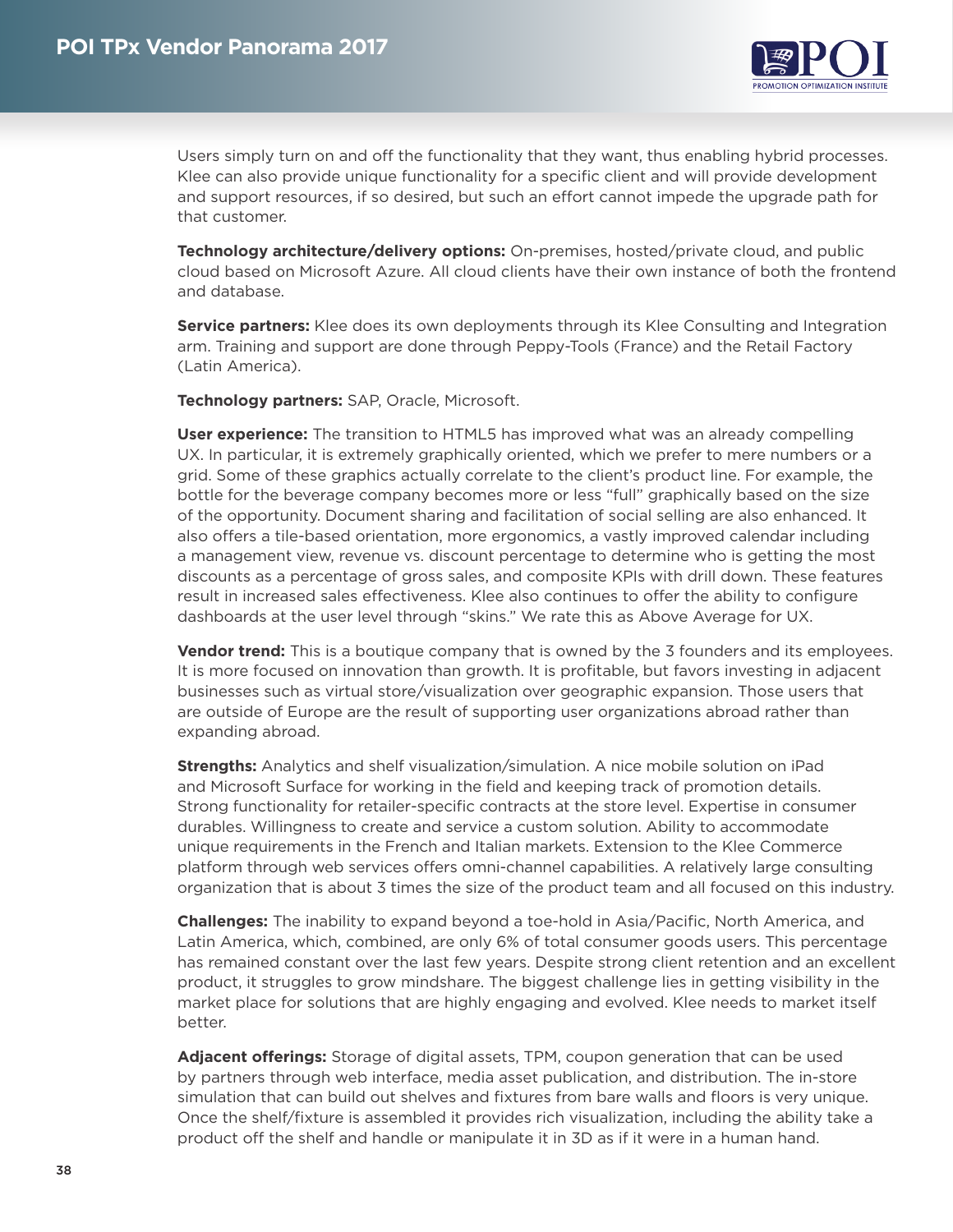

<span id="page-38-0"></span>**Key differentiators:** A superior, break-out user experience including off-line capabilities and the quality and extent of the graphics throughout the solution.

Deep levels of complex pricing, which is often more the norm in France than other markets. Store-shelf visualization, analytics, and expertise in the European market.

**Outlook & prognosis:** Klee will continue as an innovative boutique solution in the European market. In particular it will appeal to high-end consumer goods companies in Europe.

**Evaluate Klee when:** You seek a partner to help you adapt and possibly customize a solution to your specific requirements and value expertise in the Western European market, particularly France. Also, you like robust product visualization and in-store simulation capabilities or want additional capabilities for omni-channel selling.

**Avoid Klee if:** You seek multitenant SaaS, TPO, or a global solution.

**Distinction:** POI Best-in-Class for Desktop UX.

#### **Nielsen** [nielsen.com](http://www.nielsen.com)

**Profile:** Nielsen is a global research, data, and analytics company that studies consumers in 100+ countries around the world. It can best be described as being in the business of measuring and understanding what people watch and what they buy. TPx is offered as part of Nielsen's Revenue Management and Optimization solution, which is part of Nielsen's broader Sales Effectiveness practice.

**Geographic presence:** Europe (35%), North America (40%), Latin America (15%), Asia Pacific (10%).

**Total consumer goods users:** Estimated 6,500. Licensing structure is not by named user.

**Tiers represented:** All.

**Solution offerings:** TPM and TPO.

**Major product sub-segments not covered:** Tobacco, durables and semi-durables.

**Analytics:** Nielsen now has an analytics launch pad from which to navigate to get the insights. This is a really nice enhancement. We have found the analytics deep and insightful from the "HQ" and strategic level for the entire plan, then they go into the particulars of products and customers (what Nielsen calls "tactical plan"). The portion focused on planning for cases of product and spending budgets is a work in progress but is coming along nicely in early deployments. Once the two (HQ and budget level tactical plan) are equal in stature to each other they will be a powerful combination. In particular, we also like that there are help screens to interpret and advise on an area of insight. Each step along the way requires analytics and Nielsen combines the insights, analytical frameworks, simulation tools, and even mobility. We were impressed with ways of looking at elasticity, purchasing thresholds with store level data, and pop-ups with definitions to provide context around the analysis. We rate it as Above Average.

**Configuration/Customization:** Adaptive requirements are made through configuration. All requests for additional functionality for either the front- or back-end are assessed, prioritized, and built into the plan. A one-off that would take it out of the upgrade path is not an option because it is multitenant SaaS.

**Technology architecture/delivery options:** Private cloud.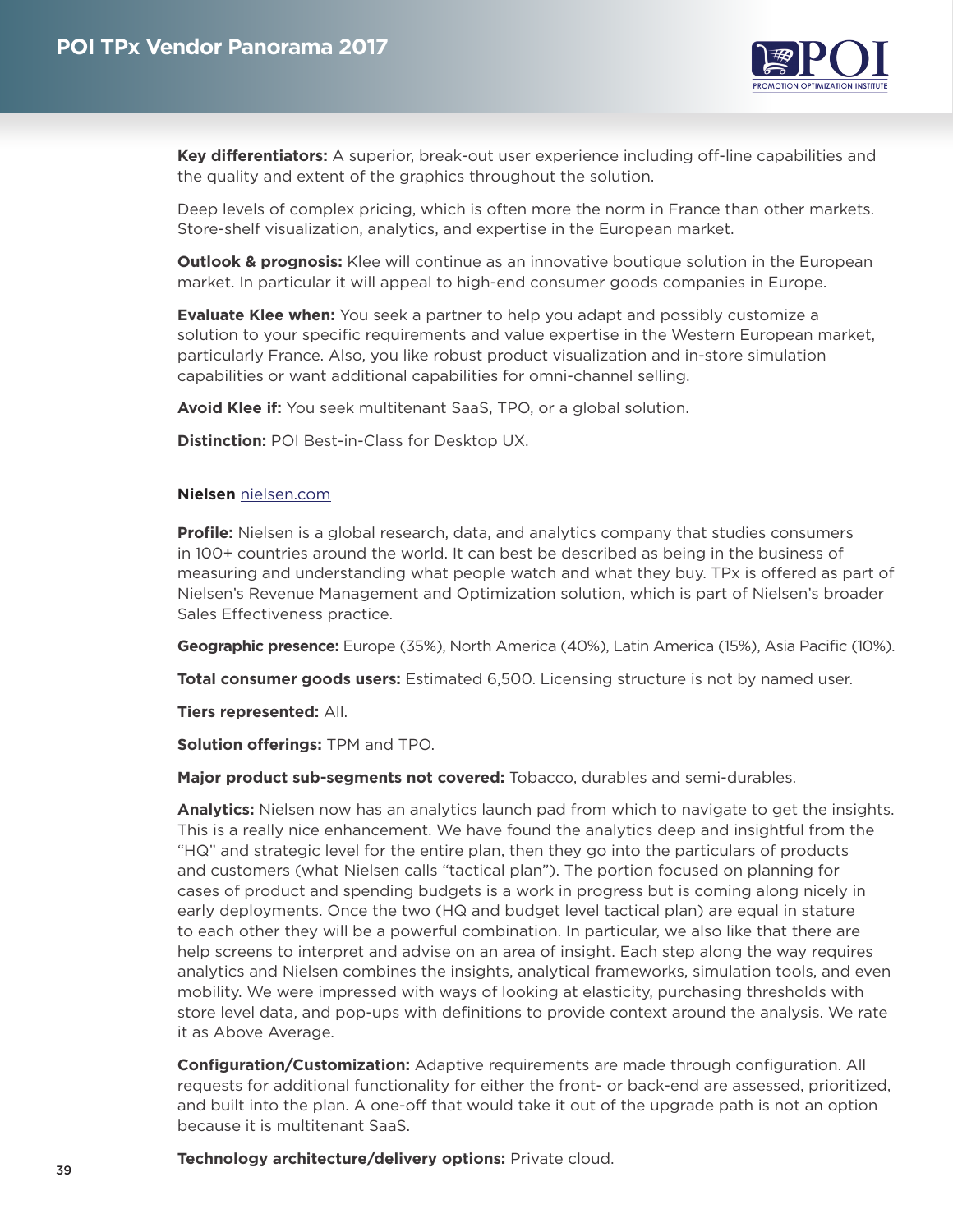

**Service partners:** HP, Thorogood.

**Technology partners:** MicroStrategy, Tata Consulting Services (TCS), Cloudera.

**User experience:** Has been enhanced with tile-based navigation and a much better UX. We found it to be much less of a power user tool and more appealing to the masses. Navigation is a big part of this, but also there is much more of a flow versus some charts and reports in lists if you know where to find them. We found the planning function to have just the right combination of graphics along with data without being overly "gridlike". In fact, we particularly like the approach of starting with an insight through a graphic and then drilling into the grid for the details. The HQ planner and consumption-based tactical planner we rate as Above Average. The tactical planner for cases and budgets we rate as Average but improving because the focus has been on adding functionality to the former G4 toolset that had minimal tactical planning capabilities. We expect UX to come along in the next year or so to bring the two on par.

**Vendor trend:** The combination of software, services, and expertise has resonated in the marketplace. It is often able to maneuver around blanket software purchasing decisions that go to the enterprise software vendors because Nielsen is so widely known, offers the tools as a service, and bundles them in with some sort of engagement. The company has faced some stiff headwinds in recent months, but ironically, the TPx product has made more strides during the last year than several previous years, so we see it overall as positive.

**Strengths:** The depth of analytical resources and industry experience are unrivaled. The emerging ability to really nail both the HQ insights and tactical planning in a single tool is a real strength because so many competitive offerings are only really good at one or the other.

**Challenges:** Getting a bit of a late start on the tactical TPM side has meant that many Nielsen clients already have a tool. The ability to price it right and implement it fast will allow it to move down market where there are still Tier 2 and 3 opportunities.

**Adjacent offerings:** POS data management/cleansing, shelving strategy development and management/visualization, retail execution strategy development and compliance tracking, marketing mix modeling, concept testing/simulation.

**Key differentiators:** The ability to create the strategy and drive it down to tactics with all of the accompanying analytics. Also, the depth of knowledge of the consumer goods industry. \$6+ billion in revenues and 44,000 employees with 55% of the business focused on what gets purchased never ceases to impress.

**Outlook & prognosis:** Nielsen is already a global player. As it continues to showcase its unique approach to TPx, it will be a global leader as lines between software and services continue to blur. CG companies just want help with a set of problems and Nielsen can deliver against them. The Nielsen Revenue Management and Optimization messaging lines up well with an industry focus on Revenue Growth Management (RGM)

**Evaluate Nielsen if:** You value deep analytics and industry expertise to improve your TPx processes.

**Avoid Nielsen if:** You favor an on-premises solution, are a durable/semi-durable company, or simply want a transactional TPM tool.

**Distinction:** POI Best-in-Class for HQ Analytics/Insight.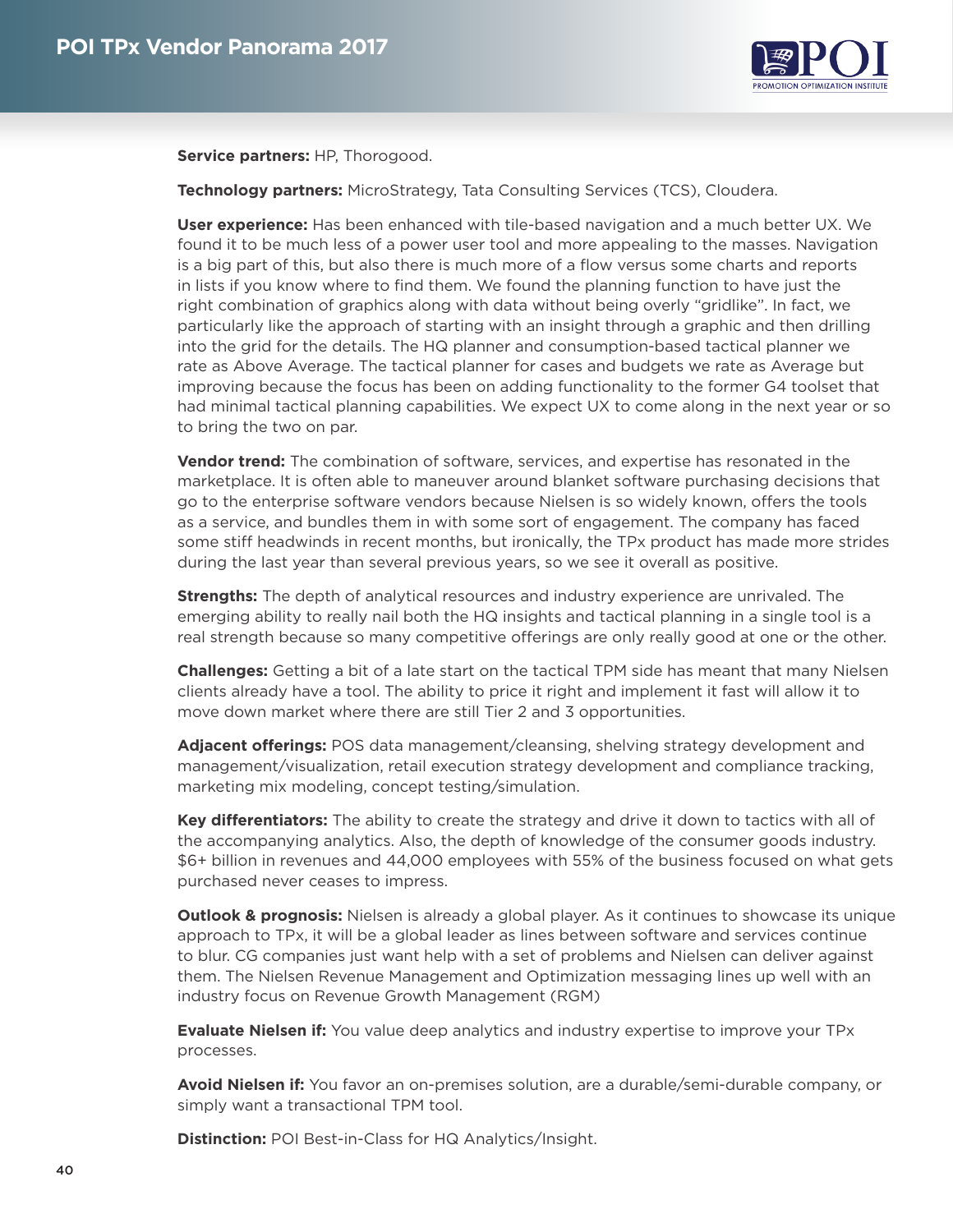

#### <span id="page-40-0"></span>**Oracle** [oracle.com](http://www.oracle.com)

**Profile:** An enterprise software vendor and longstanding TPx player through its own solutions as well as the acquisition of Demantra and Siebel.

**Geographic presence:** North America (45%), Europe (30%), AsiaPac (15%), Latin America  $(10\%)$ .

**Total consumer goods users (seats):** 9,500 (POI estimate).

**Tiers represented:** All.

**Solution offerings:** TPM and TPO.

#### **Major product sub-segments not covered:** None.

**Analytics:** Much of the development effort has been focused on moving the application stack to the cloud. Nevertheless, we still find the analytics to be very powerful with many out-ofthe box options. We liked the graphical approach to post event analytics as opposed to just showing numbers. Also, the ability to add a note to capture the insight as to what happened and why. The Oracle approach to optimization is beyond doing scenarios. It means being able to have the system determine the best option, whether for a promotion or an entire calendar. We like the ability to optimize the calendar and then lock certain elements while tweaking others, thus combining true optimization with some scenario elements. This is beginning to get user acceptance after some initial reluctance to trust the system to do so much of the planning. The entire optimization process is well embedded and intuitive. All of the analytical requirements are included: base and lift forecast for both shipments; category analytics including impact on competition, brand switching, and even account switching; and cannibalization/halo effects. We also note the quality of the mobile analytics for managers or as a companion to the desktop. We found that the Oracle Demantra solution delivers the depth of insights in a very pleasant mobile solution. For analytics we rate it as Above Average. The rendering of the analytics needs a refresh in the coming months to keep from slipping to Average.

**Configuration/Customization:** Extensive configuration is possible so long as it will not impact the ability to upgrade.

**Technology architecture/delivery options:** On-premises, Private Cloud, Oracle Public Cloud, or 3rd party public cloud. Oracle Public Cloud is the preferred infrastructure option and has the added advantage of being able to use the Oracle automation tools, which they claim makes the installation of the out-of-the box version up to 90% faster.

**Service partners:** Accenture, Avata, Capgemini, Clarkston Consulting, Cognizant, CSC, Customer Systems, Deloitte, Fujitsu, Genpact, Hitachi Consulting, IBM, Inspirage, ITC Infotech, Oracle Consulting, Perficient, Praesto, Red Rock Consulting, TCS.

**Technology partners:** IBM, Microsoft.

**User experience:** The user experience is very good. It is ergonomic and intuitive, notwithstanding the previous comment about how the analytical elements render. The calendar is strong because of how it allows for high level as well as drill down – and includes digital marketing elements. Giving users a mobile version also enhances the overall UX as well as letting users configure their own desktop. We rate the UX Above Average.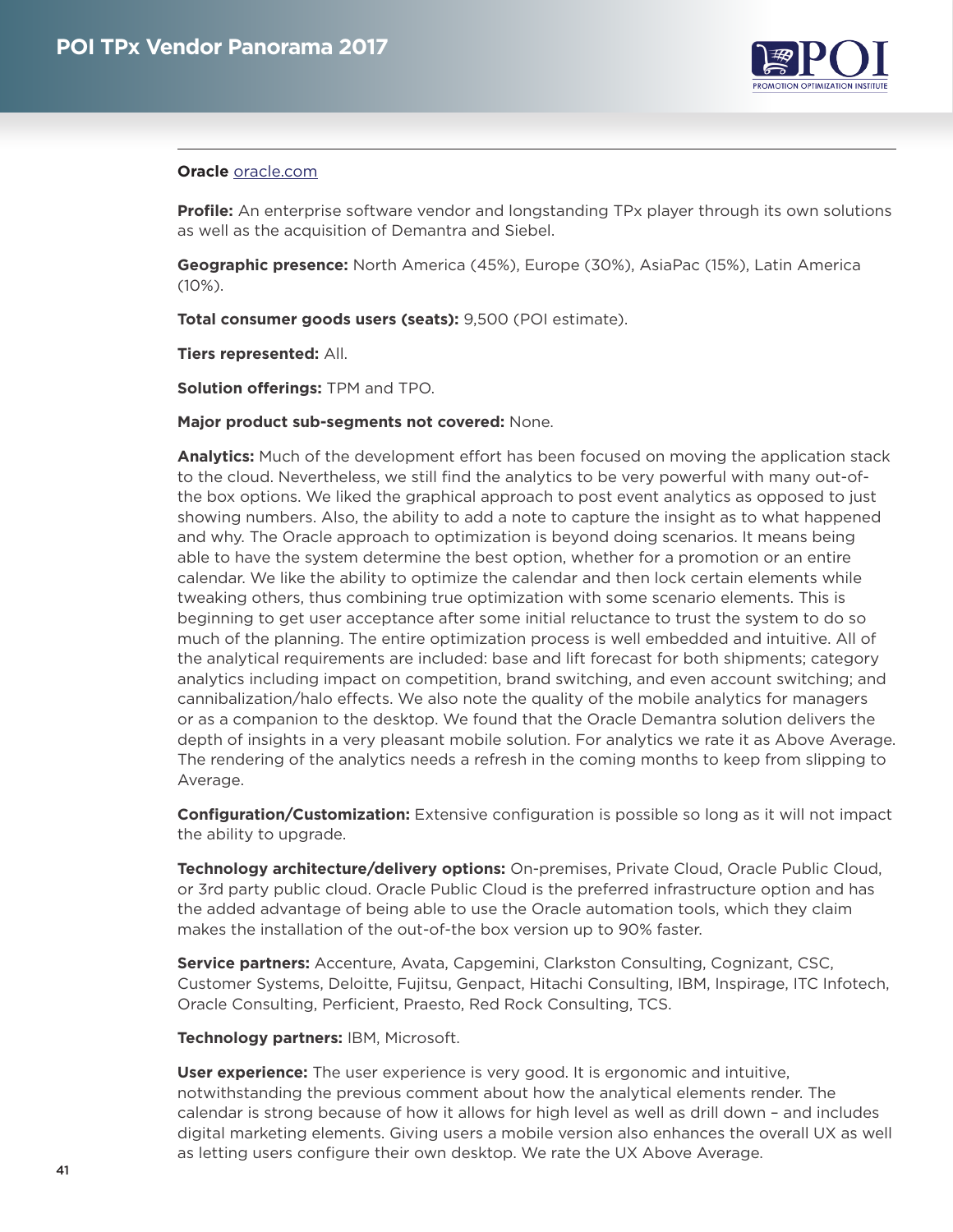

<span id="page-41-0"></span>**Vendor trend:** We see Oracle getting its fair share of deals, if not a bit more. In particular, it is driving improved results in Tiers 2 and 3. Also noteworthy is its momentum in durables and semi-durables. Some Tier 1 clients that were using Siebel chose not to upgrade and went with competitors. Oracle has seen some softening in deal flow as much of the demand has been in Tier 2 and 3 companies, where the vendor does the implementation. So, although Oracle has a vast services network, there is an untrue perception that this results in additional cost. Nevertheless, we saw Oracle working down market several years ago and it is the most formidable of the enterprise software companies when it comes to tiers 2 and 3.

**Strengths:** It is truly an end-to-end solution from capturing insights to planning to execution and monitoring. The predictive modeling is very advanced and seeks to optimize many factors, not just revenue or profit.

**Challenges:** There is a perception in the market place that Oracle is heavily focused on SaaS and cloud applications. Our survey data shows that there is still a sizable market for onpremises TPx solutions - and the Oracle Demantra solution still has an on-premise option. It is important that Oracle continue to actively position both options to dispel this perception. A major Oracle competitor lured away 3 Tier 1 Oracle clients to an on-premise solution by stressing the ability to choose the delivery option as opposed to overt cloud focus. This will continue to be a challenge as legacy Siebel instances face de novo implementations to take advantage of Demantra capabilities, or look at competitors.

**Adjacent offerings:** Demand signal management, S&OP, supply chain management, retail execution.

**Key differentiators:** The depth of the service partner network, quality/usability of the predictive modeling, and the mobile solution.

**Outlook & prognosis:** Oracle is already a global leader and will continue to be so into the foreseeable future. Continued penetration into Tiers 2 and 3 will be key.

**Evaluate Oracle when:** You have global or local needs and seek a combination of product and support for pretty much any aspect of TPx. Also, if you want a really solid partner for the journey from TPM to TPO.

**Avoid Oracle if:** You really want a basic, inexpensive point solution. Also, if you want a single vendor to provide both software and business related services/outsourcing.

#### **Periscope By McKinsey.** [periscope-solutions.com](http://www.periscope-solutions.com)

**Customer profile:** A highly analytical TPM/TPO offering that embeds McKinsey intellectual property and a broad array of services into the promotion cycle.

**Geographic presence:** North America (46%), Europe (24%), AsiaPac (5%), Latin America (15%).

**Total consumer goods users (seats):** 1,500: 350 for TPM and 1,150 for TPO.

**Tiers represented:** All tiers. Primarily in food and beverage.

**Solution offerings:** TPM and TPO. TPM functionality includes planning but not budgeting, accruals, or settlement.

**Major product sub-segments not covered:** Tobacco, consumer semi-durables.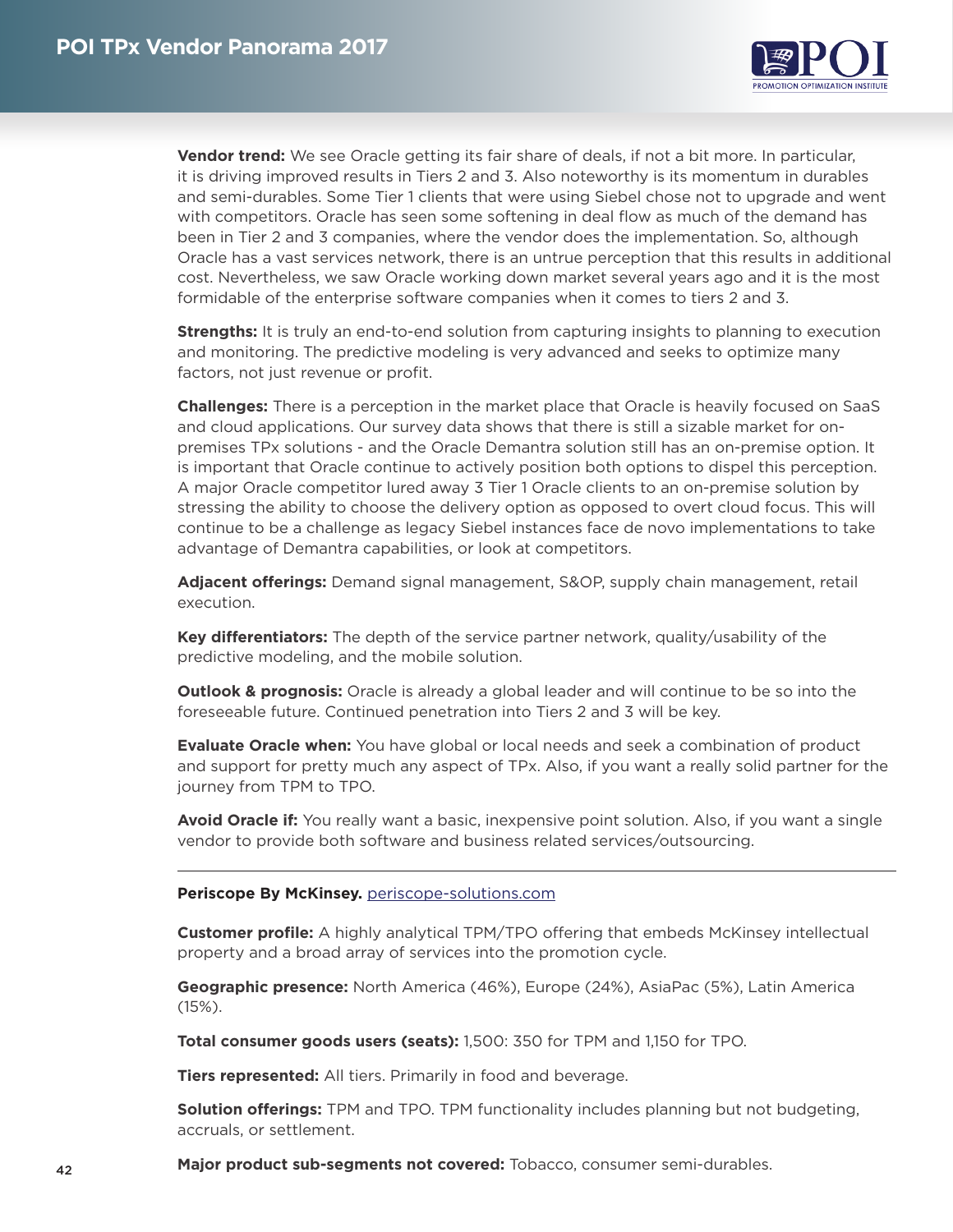

These are served from the retailer perspective but not specifically from working with manufacturers.

**Analytics:** The advent of the self-serve portal is a real plus because it opens up the models (Python, R, and SQL) to data scientists and analysts to be more self-reliant and make adjustments more quickly. Enhanced elasticity models are now part of the on-line toolset for anybody with a browser. From the acquisition and preparation of data, to insight-based planning, to simulating the best possible promotion, this is where Periscope excels. In particular we found these analytical aspects to be compelling:

- 10+ baseline methodologies.
- Ability to simulate volume transfer to de-listed SKUs.
- Dynamic price and promotion modeling to empower RGM. Also, the ability to manage mark downs to better enable the entire product life cycle.
- Advanced capabilities, such as cross elasticities, which many TPO vendors do not have.
- Ability to simulate "never before run" promotions.
- Performance, both in data rich and data poor environments.
- Ability to aggregate optimized scenarios to see total impact at various levels.

We rate analytics as Above Average both for insight as well as how the data renders.

**Configuration/Customization:** Customization is possible and Periscope will provide resources to support customization needs. However, it is not common as the off the shelf solution is highly configurable.

**Technology architecture/delivery options:** On-premise (still offered; works well in counties/ regions where internet is less reliable), hosted/private cloud (possible but less common), public cloud (preferred).

**Service partners:** McKinsey & Company, Eversight for offer innovation. Periscope does its own implementations through the global capabilities in 26 locations in 17 countries globally. It currently supports clients on 6 continents.

**Technology partners:** Microsoft (hardware and software), BoardwalkTech, Tableau, Amazon Web Services, Host Europe, Alteryx, Spark, Exasol.

**User experience:** The TPP (planning and analytics solution) has been enhanced to better enable front-line users from planning to execution. This includes workflow for approvals as well as usability. Solutions with deep analytics often favor power users because they have a cockpit like a major airliner. Periscope, however, has combined power with simplicity in a HTML 5 delivery. If a grid is necessary to show the relevant data, it is done in a way that is the most visibly appealing and utilizes pop-ups for making changes. It is very visual/graphical; as much so as any other solution we have reviewed. In particular, we like the ability to create a scenario, review it, compare it side by side with an actual, and then create even more scenarios for side-by-side comparison. It also has a robust capability for a reviewer to add a detailed annotation and send it back to the author as a form of internal collaboration. We also like the modular approach to not swamp users with functions that they do not use. Also, the very robust Learning Management System and eLearning modules wrap themselves around a user as part of the overall experience. We rate UX Above Average.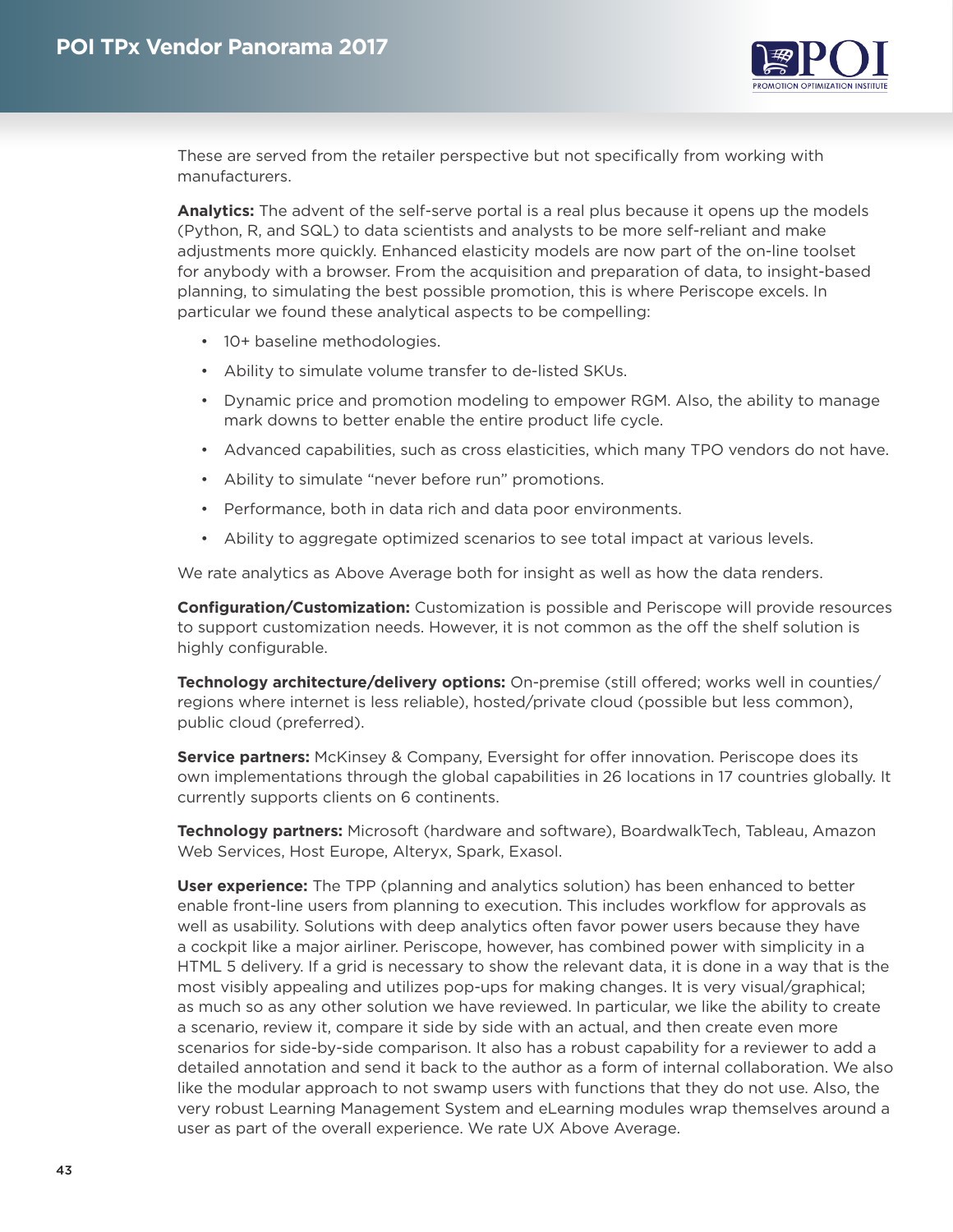

**Vendor trend:** Total employee count for Periscope is up from 350 to 550. The user base is up 22%. Retailers as well as manufacturers continue to choose Periscope to help them with their promotions. This is not surprising for three reasons:

- 1. CG companies have shown that they like a combination of technology plus support services and the flexibility to tailor how they are delivered to their own needs.
- 2. Retailers tend to run very lean with headcount, but when appropriate will contract for value-added services.
- 3. The industry focus on analytics as a competitive differentiator and a key requirement for stealing share from others.

**Strengths:** The depth of experience working the promotion cycle for both manufacturers and retailers gives them hands-on understanding of what retailers are thinking about and struggling with. This dovetails nicely with the willingness and ability to manage and data hygiene of retailer POS as well as other data sources. We find too few TPx vendors that are willing to get their hands into the data, but instead assume that somebody else will provide clean data. We also see the linkage between category management and TPx to be a real plus because of how the insights can be easily brought to bear in the planning cycle. Industry expertise and depth of talent base are also big factors for Periscope to enable a focus that starts with the strategy and includes marketing as well as trade effects. Also, the proven ability to co-exist with a transactional TPM tool.

**Challenges:** Periscope is now nudging up against a complete TPM tool but lacks some aspects. This makes it reliant on some TPM functions already mentioned above or else duplicated. Yet these functions are not terribly analytical and not value added, but Periscope will need to move to a complete TPM or spend a lot of time explaining the trade-offs between what an incumbent TPx solution can or cannot do.

Getting the word out is also a challenge. Periscope is very discrete about its client engagements because of its roots as a consulting firm. This makes it harder to expose the nature of how the solutions are being used within a given CG firm, given the breadth of the offerings. All of this creates some marketing challenges when Periscope's competitors are more liberal about discussing their customer situations.

TCO comparisons are also tricky. The Periscope approach is high touch and has many wraparound services relative to others. This differs widely from a software-only approach that may have no provision for including data management and enrichment, insight creation, software, expert support, and capability building. This means that a TCO comparison has to include the entire stack with software, implementation, third-party services, and so forth. CG companies not willing to layer in all of this may experience "sticker shock."

**Adjacent offerings:** Assortment optimization/shelf management/visualization, remote retail monitoring, pricing management & optimization, eCategory management.

**Key differentiators:** Definitely the depth of the end-to-end offering of software and services as previously mentioned. Also, we see value as well as early-mover advantage in being part of the Nielsen Connected Partner network to leverage those data and insight assets - for both manufacturer as well as retailer perspectives. We also see Periscope as being a leader in pattern recognition through machine learning to help in answering the questions that people don't think to ask. Finally, the willingness to get their hands dirty on the data management and enrichment to ensure a more favorable output. We have seen too many TPO initiatives flare out due to the inability to get clean data to feed the models.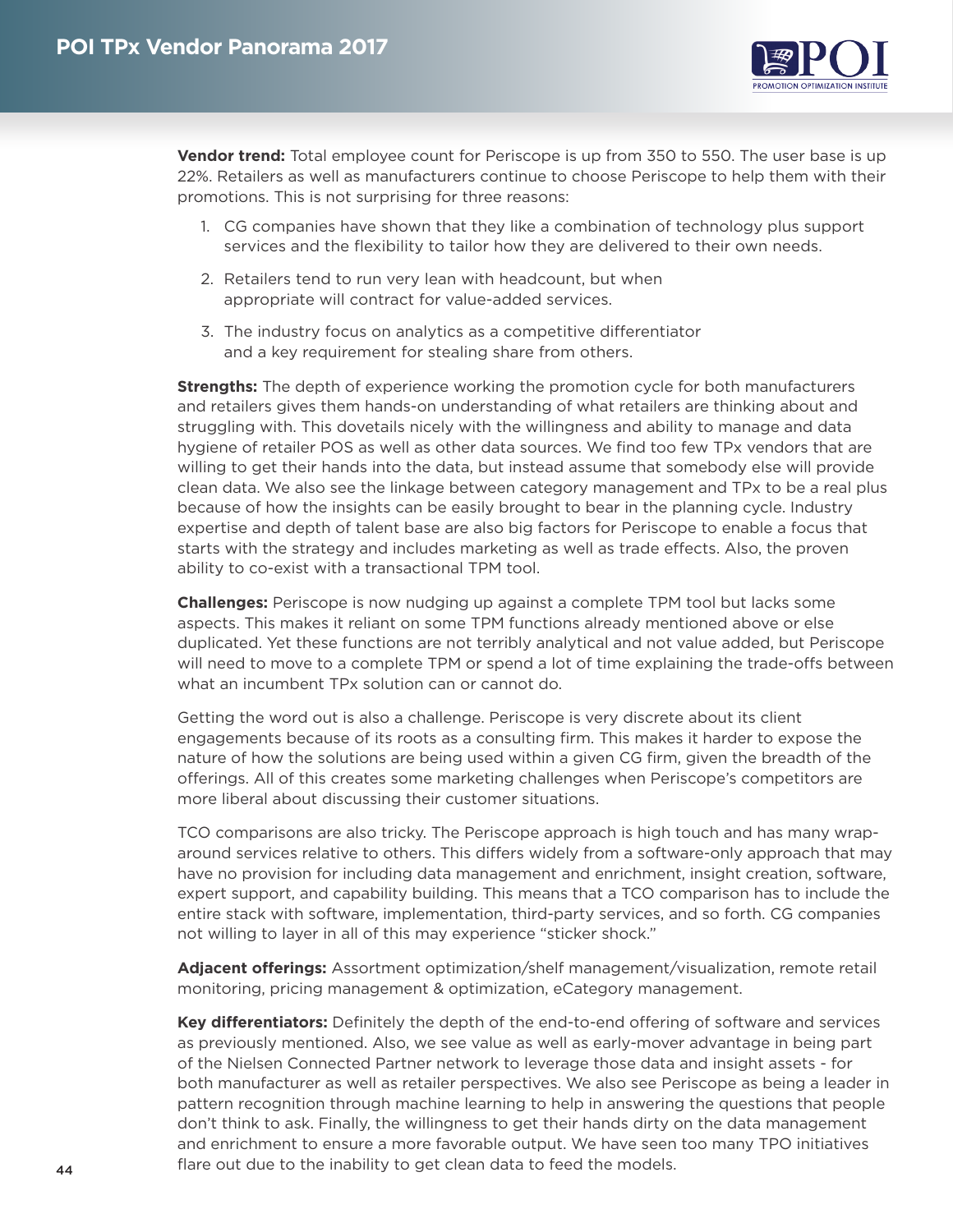

<span id="page-44-0"></span>**Outlook & prognosis:** Because of the importance of analytics with a "tools plus services model," Periscope will continue to thrive. However, because of the level of services, the relative cost, and a focus on forming deeper relationships, it will not grow share like a toolsonly player. Nevertheless, it will have global reach because of its McKinsey network and ability to work in data rich as well as data poor environments.

**Evaluate Periscope when:** You want an analytical suite as well as possibly a single component, like post promotion analytics. Also, when you want expertise and the ability to deploy globally but adapted to the local environment. Lastly, when you want analytical power without overwhelming users with complexity.

**Avoid Periscope if:** You want a transactional tool for funds and accruals management, or settlement. Or, if you just want software that you can manage on your own.

**Distinctions:** POI Best-in-Class for: Desktop UX, HQ Analytics, External Collaboration.

#### **RI (formerly Retail Insight)** [ri-team.com](http://www.ri-team.com)

**Customer profile:** A TPM offering from an analytics firm that enables consumer goods manufacturers, retailers, and brokers worldwide.

**Geographic presence:** EMEA (36%), AsiaPac (62%), LatAm (2%).

**Total consumer goods users (seats):** 625.

**Tiers represented:** Tier 2 and 3. Many are overseas affiliates of Tier 1 multinational companies.

**Solution offerings:** TPM.

**Major product sub-segments not covered:** Tobacco, consumer durables and semi-durables.

**Analytics:** Features many pre-configured, dynamic reports. Also, has established linkage to Tableau due to existing client usage, but is data agnostic. The analytical elements are in unique "decks," which form story boards. Has strong pricing tools as well as the ability to look at product mix. We liked the ability to toggle between a grid and a graphic based on preferences. Also, the scatter plot of events and ability to chart any P&L element. Users can click and drill on the dots to identify underperforming promotions. The "what-if" analysis in the form of a sales volume bridge is very cool. Nice ability to align daily/weekly data to the customer time frame because the data is built on a daily basis. Also offers new ways to access its cubes and flat files so that they have more flexibility to do analysis and are not at the mercy of back-end system. This also increases speed and reduces cost. Very financially oriented with full internal/external P&L on SKU or event levels with side-by-side comparisons. We rate it as Above Average.

**Configuration/Customization:** Customization is allowed.

**Technology architecture/delivery options:** Hosted/private cloud.

**Service partners:** Rackspace for hosting. RI does its own implementations through its offices in Bentonville, USA; the U.K.; or Singapore.

**Technology partners:** Tableau and High Charts for data reporting and visualization.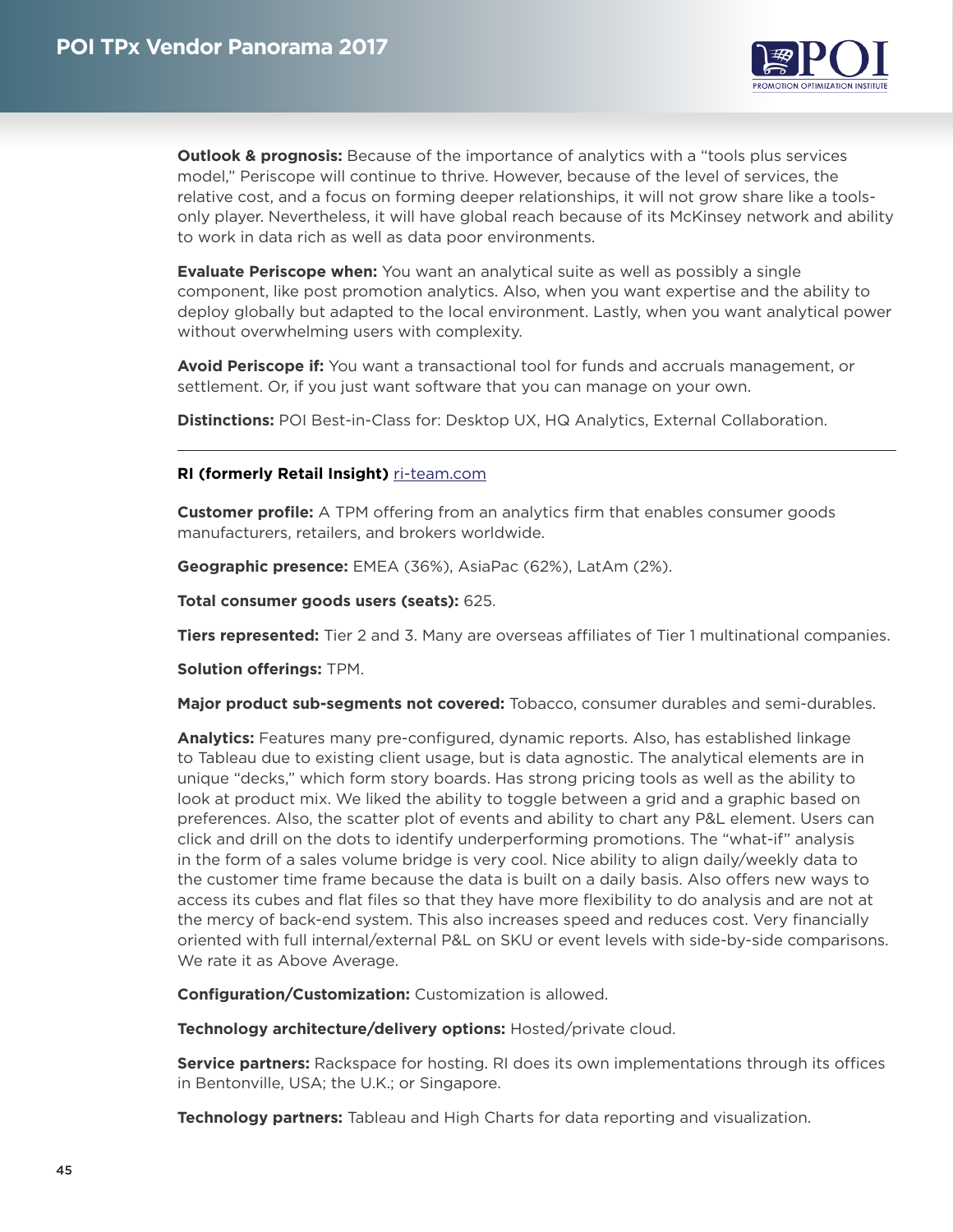

**User experience:** The current version includes many UX enhancements such as:

- A knowledge repository for past plans and events that is stored in a uniform format. Also a high degree of knowledge management of what happened in previous periods, and why.
- Tile-based navigation as a jumping off point for all business process areas related to promotions.
- Ability to click through from the calendar to the P&L or have it as a pop-up.
- Ability to plan at many customer levels and see the investment, expected ROI, and actual results at those levels.

The solution is intuitive, ergonomic and has a strong sense for process flow. In particular we like the "Learn, Plan, Track" orientation of the solution with corresponding tile-based navigation. We rate it Above Average.

**Vendor trend:** This is a vendor that is growing its voice in the marketplace because of its ability to work with both manufacturers and retailers, particularly in distributor markets. It has high client retention.

**Strengths:** Ability to work with manufacturers that go to market in multi-tiered distribution markets is unrivaled. This includes being able to handle all the distributor data that comes back from all levels. The management team is deep in industry experience and able to disseminate best practices. They also have an uncanny ability to sell to affiliates of Tier 1 multinationals that have a deep SAP footprint in other markets. Strong financial performance orientation and IBP analytics.

**Challenges:** They need to translate their expertise in creating baselines into a TPO solution that is predictive, rather than arithmetic and based on averages. Up until now this has not been a priority in the data-lean emerging markets but it is important for global expansion. Also, whereas the solution is strong on the planning portion of the promotion cycle, it has no provision for settlement in the modern trade through the deduction management process, but does have settlement for traditional trade through direct means.

**Adjacent offerings:** Remote retail monitoring.

**Key differentiators:** Strong expertise in the Asian market. Proven scalability as demonstrated by processing 3.6 billion records daily and working with several of the world's largest retailers. The remote promotion monitoring tool (Compass) is key to transparency in what actually gets executed in the marketplace and should be an embedded part of every TPM approach. Capture of comments and knowledge retention as part of learning and best practices are both deep and unique.

**Outlook & prognosis:** Given strong analytics, the remote promotion monitoring, and level of expertise, we see this as a very appealing option across multiple geographies.

**Evaluate RI when:** You want an analytical TPM solution, industry expertise, and proven ability to execute in AsiaPac.

**Avoid RI if:** You need a global deployment through a 3rd party, TPO, or settlement capabilities through an integrated solution.

**Distinction:** POI Best-in-Class for Financial Orientation/Simulation, Remote Monitoring.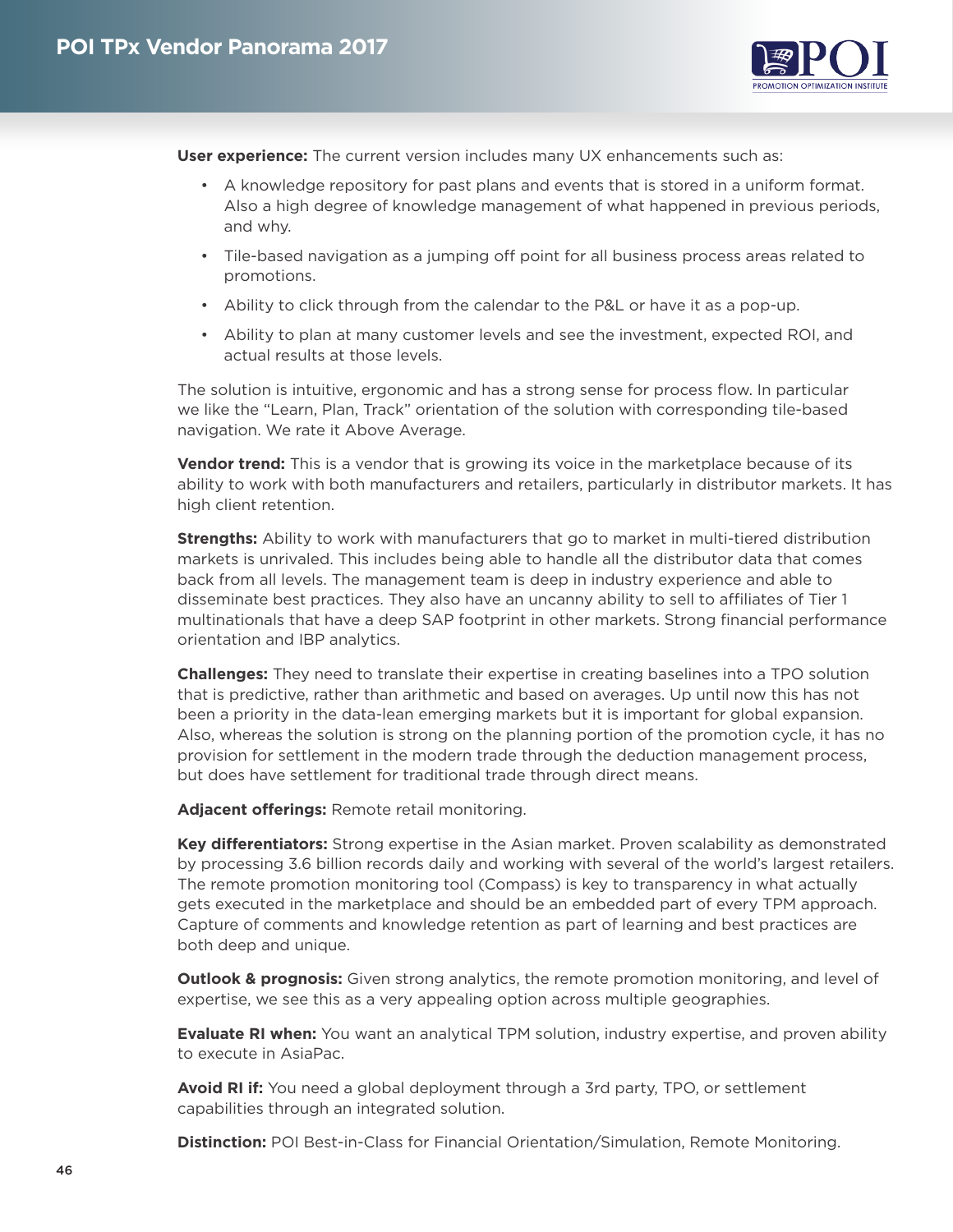

### <span id="page-46-0"></span>**SAP** [SAP.com](http://www.SAP.com)

**Profile:** A global, enterprise software vendor with a large ERP install base and significant mindshare in the CG industry.

**Geographic presence:** North America (40%), Latin America (5%), Europe (45%), and Asia/ Pacific (10%).

**Total consumer goods users:** 17,000.

**Tiers represented:** All.

**Solution offerings:** 10% of TPM users have TPO as well.

**Major product sub-segments not covered:** Tobacco, semi-durables.

**Analytics:** Continue to benefit from significant focus. The landing page is largely KPIs and each is drillable. This provides both insights as well as details in just one click. The ability to quickly specify the amount of detail on a P&L is very nice. Then the ability to see each of these elements on a line chart is very informative. When viewing a promotion, we liked the ability to see it as a graphic as well as all of the details on a grid. This greatly enhances the ability to do high and lower level analysis. Emerging capabilities in guided discovery are exceptional if not visionary. This includes everything from a high-level executive discussion to an interactive meeting with a buyer – and the graphics are really that good!

We also like the Smart Insights capability, which describes what a number means in words. At the other end of the spectrum is the inclusion of AI to provide pattern recognition and answers to questions that a user hadn't thought to ask. Being able to see baselines for multiple products is a plus. Having P&L by month as a graphical view is very nice. Seeing multiple scenarios side by side is not only powerful but the graphical renderings were very good. SAP has taken scenarios to a new level. We rate Analytics as Above Average across the board because SAP has greatly enhanced how the data renders as well its insightfulness.

**Configuration/Customization:** SAP provides customer exits for enhancing the solution without precluding upgrades. It is a platform that can be enhanced however the customer chooses.

**Technology architecture/delivery options:** On-premises or hosted/private cloud.

**Service partners:** PwC Strategy&, Deloitte, HP, AgilityWorks, IBM, Infosys, Knack Systems, Gruppo Asso, Teklink, Bluefin, 4brands Reply, Maihiro.

**Technology partners:** No dominant technology partners. SAP is hardware agnostic.

**User experience:** Continued focus on UX through HTML5, focus on ergonomics and visualization. Particularly noteworthy are:

- A highly interactive calendar that includes KPIs, great hovers, and the ability to put the prior calendar at the bottom of the page for reverence. Users can enter data into a hover.
- Chevrons give a clear sense for the process flow, approval status and where a user is in it.
- An optimizer that shows side-by-side scenarios as well as a graphic to show everybody's profit on the side.
- It has a new, cool way to visualize product hierarchies and drill into them as well as create custom roll-ups.
- A much more graphical orientation than ever before.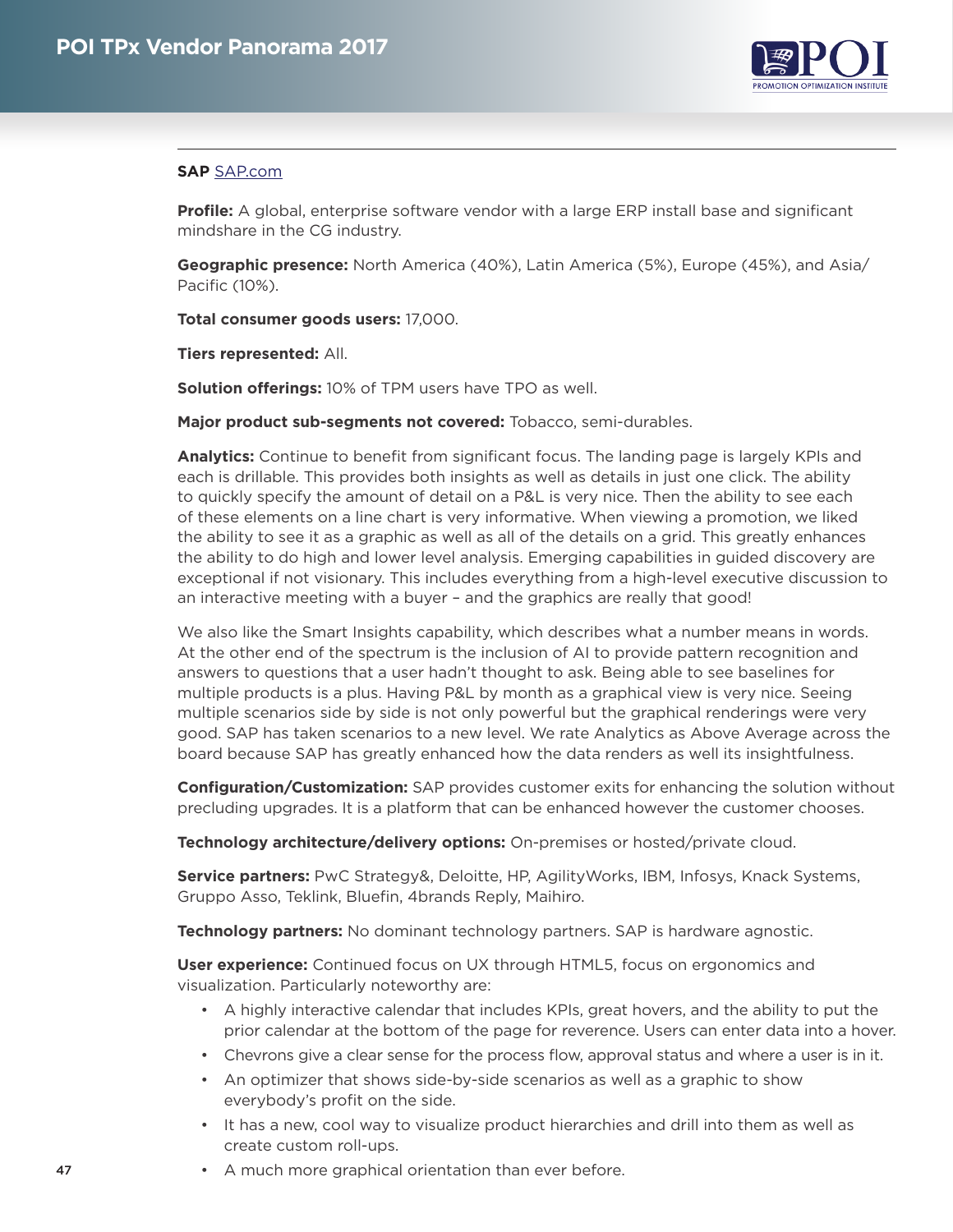

**Vendor trend:** The past 2 years have been very key for SAP as it has addressed every major shortcoming, more than captured its fair share of deals, seen key customers through the upgrade process without experiencing defections, and begun to flex leadership muscle. It listens to customers through multiple means and prioritizes the input for more frequent releases (2 per year). It has simplified pricing to 2-3 line items and is truly an out of the box solution as opposed to a framework or platform for co-development. The UX is now among the best, as is also the roadmap. Also noteworthy is offering a hub-and-spoke, two –tier trade management solution for smaller markets, which will allow CG companies to leverage existing investments while scaling down to meet distributor-centric needs.

Three years ago we were urging (if not criticizing) SAP to close the functionality and usability gaps. Now we find ourselves urging them to stay out in front and looking forward to discussions about the visionary elements of the roadmap.

**Strengths:** Product development is now a strength. It has shown that it can buckle down and deliver more, and in a shorter timeframe. Gone are the days of 4+ years from PPT to actual product. SAP is now a leader on the development side. It also has a vast service provider network, name recognition, and relationships with IT organizations.

**Challenges:** It will take some time to break the stereotype that SAP had for years, which was somewhere between stark and basic for TPx. Some of those CG companies have looked elsewhere, but there are Tier 2 opportunities where SAP can scale down and meet their needs with a modular product. Pricing commensurate with size will be key. However, having an outof-the box solution greatly improves TCO.

We look forward to the day when SAP can sell outside of its own ecosystem. For now, it is positioned to increase this win rate. Another challenge is to simply stay focused on being a leader as it is a large and highly matrixed company.

**Adjacent offerings:** POS data management and cleansing, retail execution, supply chain management, IBP/S&OP, marketing automation, campaign management, ERP.

**Key differentiators:** The embedding of AI in analytics, optimization, and overall business process are unquestionably hallmarks of leadership. In fact, the way SAP delivers these unrequested insights through Smart Discovery is one of the coolest things we have seen in this TPx Panorama cycle. Other differentiators are the depth of expertise in the industry, number of trained implementation partners, and strength of the roadmap. For example, the work already done on the "conversational UI" (voice driven) is quite impressive.

**Outlook & prognosis:** We look for SAP to gain momentum like never before. And with its cloud offerings, we look for more movement down market to Tier 3.

**Evaluate SAP when:** You haven't seen their TPx offering lately. Also, if you run ECC6 or S/4HANA and haven't customized your data tables. This will lead to a much smoother and more as "advertised" integration. Finally, if you are looking for a TPx partner with a complete commercial vision for consumer goods, from demand creation to demand fulfillment to invoicing and beyond.

**Avoid SAP if:** You want cheap and basic TPx. Also, if you want a bundled offering of solution and services.

**Distinctions:** POI Best-in-Class for Field Analytics/Insight, Financial Orientation/Simulation, Post Event Analytics (through embedded Strategy& capabilities), Calendar.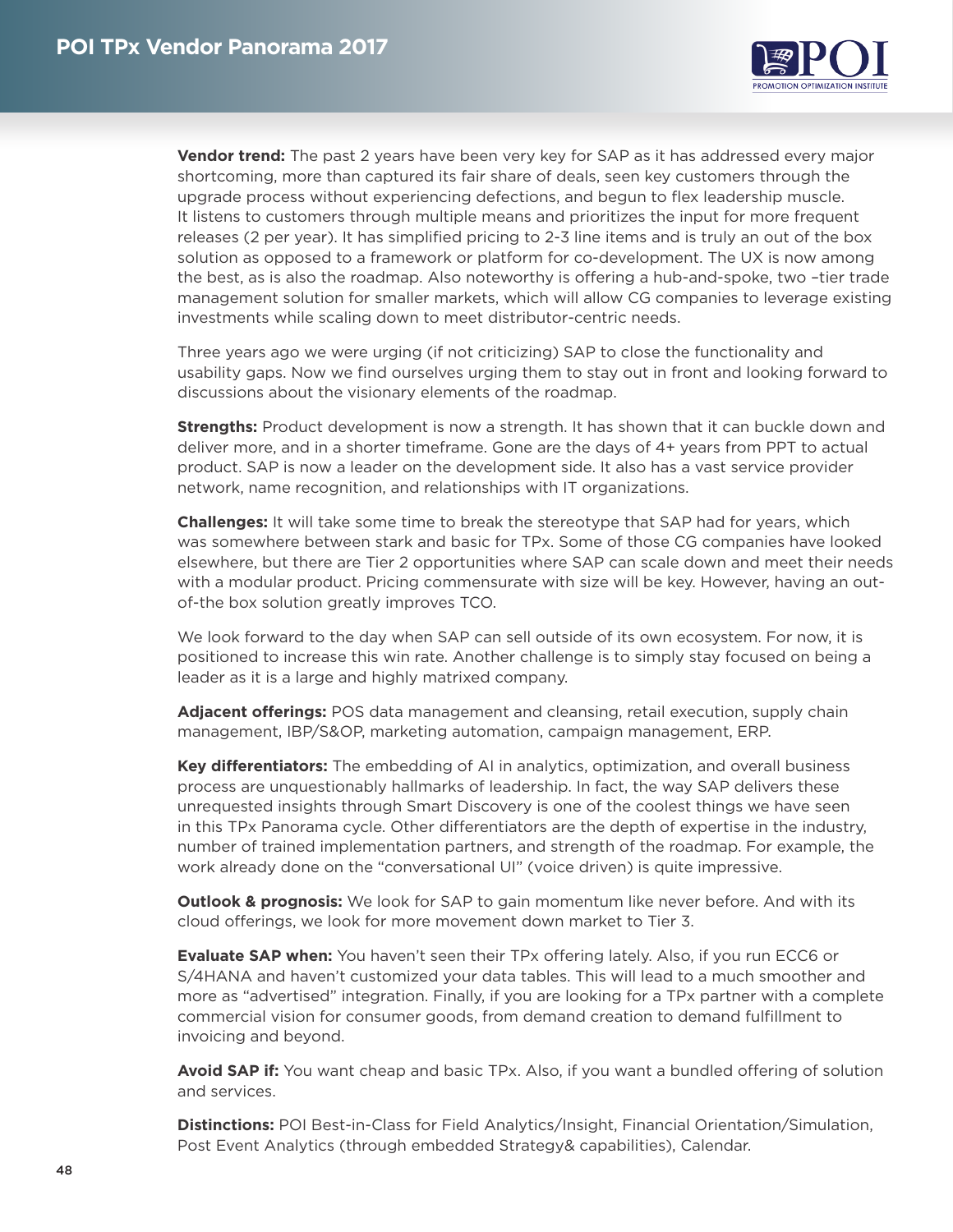

#### <span id="page-48-0"></span>**Sequoya** [sequoya.com](http://www.sequoya.com)

**Customer profile:** A trade optimization and customer analytics firm combining technology, services, and expertise. Previously we considered it as more of a customer analytics firm, but the launch of the new 20/20 Platform makes it a complete TPO and revenue growth management offering with single sign-on and role-based log-in.

**Geographic presence:** North America (85%, of which 69% is in the U.S and 16% in Canada) and Latin America (15%).

**Total consumer goods users (seats):** Approximately 600, but current licensing arrangements do not allow for a precise number as they are enterprise level.

#### **Tiers represented:** All.

**Solution offerings:** TPO. Very limited TPM functionality by design, and only as a courtesy for customers that insist on it. The idea is to connect to existing TPM solutions via web services.

#### **Major product sub-segments not covered:** None.

**Analytics:** The new visibility metaphor is the dynamic ability to drill into data visually, from interactive waterfalls, instant volume decompositions, , to being able to view accounts relative to an "anchor" account, simply by dragging and dropping on the fly. We found this to be very insightful and unique for pricing and other analyses. As part of the expanded analytical charter, the 20/20 solution can pull spreadsheets or any other client assets/documents into the analytical ecosystem. Landscape is part of the overall 20/20 analytics platform and as such leverages the same modeled database as the other 20/20 modules, meaning analytics are consistent - and not just historically based reports, but forecasted as well. It also has a folder system rather than a cockpit. This makes sense because a single cockpit doesn't cover each customer analysis, but the folders are more like a project file that can contain whatever is important. We saw a demo that included 9 product categories. The folder metaphor worked very well for this example as opposed to multiple cockpits with different metrics or lenses on the data.

Any report can also be shared across the 20/20 platform. We also liked the ability to use arrows to indicate how a data point has moved over time. We found it to be the right blend of insight and power, but easy to glean the insights because of the way they are rendered. For example, it takes no training to understand a 2X2 matrix for ROPI (return on promotional investment) where the dots in the boxes correspond to win/win, win/lose, lose/lose and so forth. We also liked the ability to:

- Evaluate keeping the status quo, as in "if we do nothing," as a scenario for purposes of comparison.
- Graphically spot opportunities like when I'm subsidizing base price through EDLP.
- Show cross-elasticity graphically side-by-side to show which products it interacts with.
- Model the effect of a price increase across the entire category.
- Pivot a waterfall "due to" chart horizontally, not just from the top. Thus, the view could be based on customers, total business, SKUs and families, and so forth for an analysis such as volume de-composition.
- Refresh a customer and category model 12 times per year to ensure the tactics stay nimble.

As it is both insightful/powerful and renders very well. We rate it Above Average.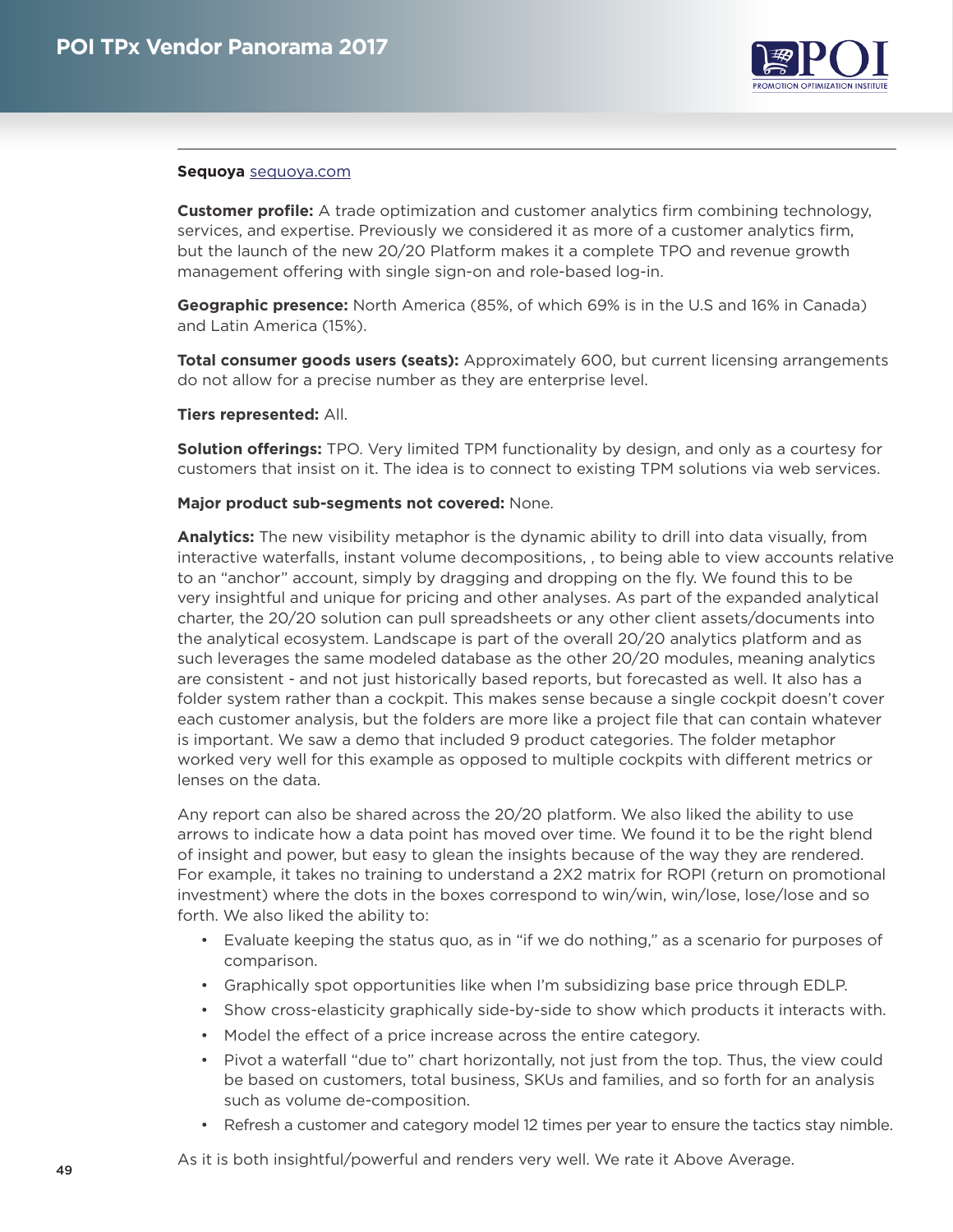

**Configuration/Customization:** All attempts are made to code/configure in a way that would not inhibit the upgrade path. So far this has worked, but an exception might be made. Sequoya will duplicate any existing analytical report in the 20/20 environment chart library with full automation and settings functionality.

**Technology architecture/delivery options:** One instance of on-premises. All others are private cloud, which is the preferred method. This can be in a single or multitenant environment.

**Service partners:** Sequoya does the bulk of its own implementation work from its offices throughout the Americas.

**Technology partners:** Liquid Web for hosting.

**User experience:** Has improved dramatically with 20/20. The folder metaphor really helps to organize the analyses. 20/20 is far superior to the grid that was utilized previously. From a usability perspective we like it much better because it really feels like a web app. It is a userfriendly and logical flow of understanding the insights and building a plan accordingly. In particular we liked the tile-based approach to selecting customers and products as opposed to from lists. Overall it is very graphical and only utilizes grids when absolutely necessary.

Sequoya has taken usability to nearly sublime levels with 20/20. We rate it Above Average.

**Vendor trend:** Investment in the product has been considerable and out in front of growth, which tends to be "land and expand." It has a seasoned and stable management team.

**Strengths:** Strong client retention; users come to depend on the insights and deepen their use of the solutions over time.

**Challenges:** There is still a tendency for power users to acquire and use the tool even though field personnel could also benefit greatly from it. Being an optimization company that has analytics wrapped around it will take time to register with many HQ users. The other challenge we see is that companies like Sequoya with solutions plus services and expertise do not experience meteoric growth. They often are brought in to mop up after "software only" solutions fail to deliver on their promises. Hence only a few power users on the solution so they can stay under the radar screen and not shine too much light on why so much was spent on the big software solution or custom app. Moving to enterprise licensing will help to allow the use of the tools to penetrate more deeply. Otherwise, the key challenge lies in finding prospects that are ready and willing to capture and act on insights instead of copying the trade plan from the prior year and running it again.

**Adjacent offerings:** Category management, shopper marketing, return on return on promotion investment analytics, and elements of demand planning.

**Key differentiators:** The depth of the insights and high touch client engagement model. These manifest themselves in three ways:

1. Client engagement is between Sequoya and the clients as well as between clients. User conferences are held twice each year for sharing best practices and as a forum for staying in touch with clients. Additionally, each client has dedicated strategic consulting support from the Sequoya analytical teams either on-site or from Sequoya locations. This delivers value as well as a means of staying in touch with client challenges and goals. Select clients also receive annual business planning workshops and mid-year reviews as a means of working side by side to deliver against their analytical requirements.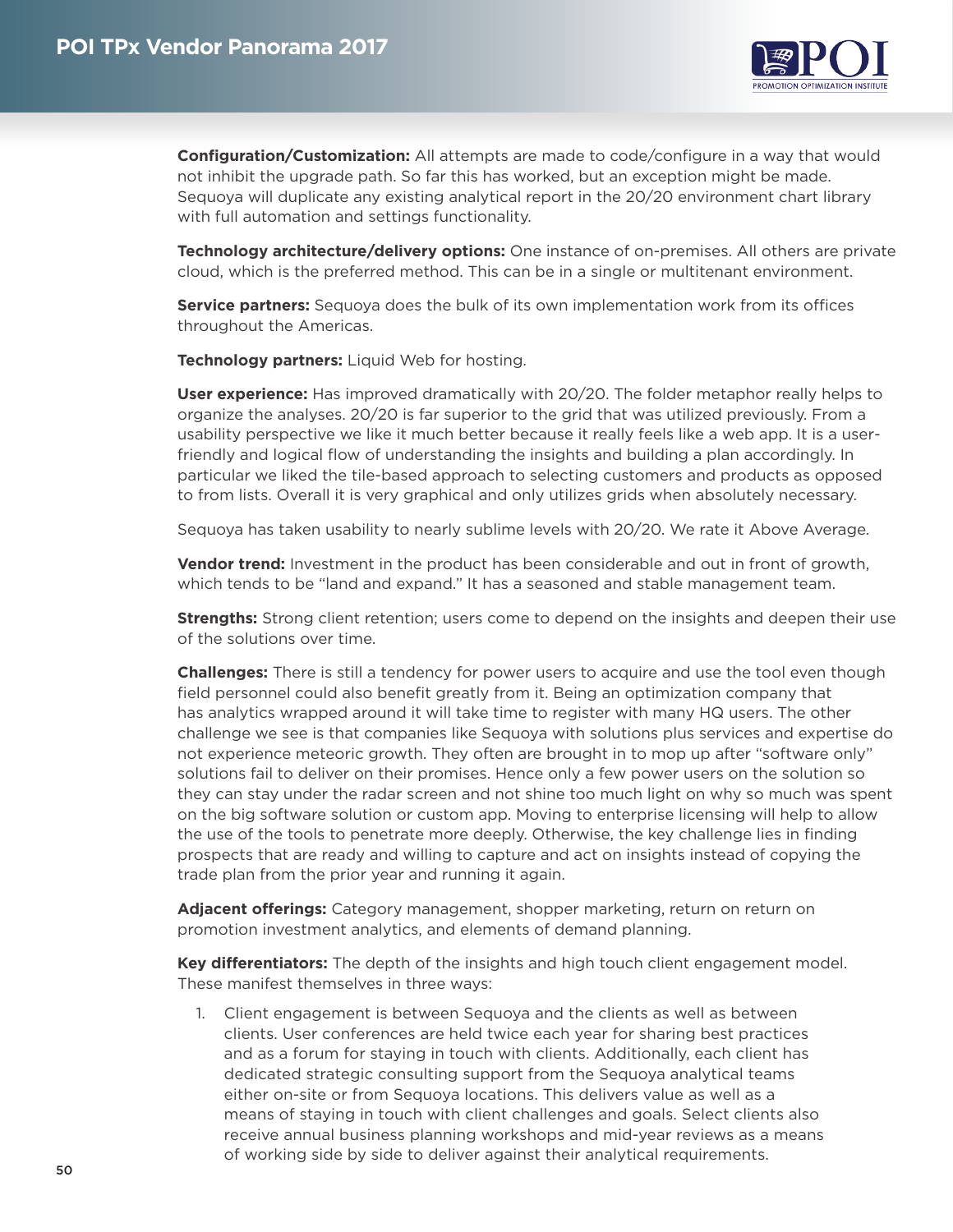

- <span id="page-50-0"></span>2. The orientation of the Landscape modoleas a dynamic lens into a series of promotional situations that become an analytical library. Each utilizes tools like waterfall and ROPI optimization to simulate and improve it through TPO capabilities.
- 3. Willingness and ability to change the platform. It is continuous improvement and in some cases, quite different, like the migration from legacy Sequoya to 20/20 that has recently occurred. Sequoya prides itself on constant product improvements as opposed to quarterly or bi-annual.

**Outlook & prognosis:** We see Sequoya becoming a global leader in the "expertise plus tool" space where it has positioned itself. That will mean steady growth as all deployments are through the high touch service model and entail winning one or two countries at a time as opposed to a shotgun deployment. Nevertheless, the approach is consistent with our POI research, which shows that finding employees with the right skill sets, managing through change with them, and being able to bring new employees on board when there is turnover, can largely be remedied through a staff augmentation approach along with a strong and friendly toolset.

**Evaluate Sequoya when:** You have a transactional TPM tool and wish to add significant pricing and promotional insights into the planning process by leveraging existing investment but adding TPO through a web services call-out. Also, if you are moving your applied insight capabilities from developing to emerging markets and want a partner that can accompany, if not facilitate, your doing so. Finally, if you want to bring experts into your process to assist or outsource portions of it.

**Avoid Sequoya if:** You seek basic trade management capabilities to execute or settle promotions. Also, if you really want an on-premises solution that you can customize, or are just looking for software that you can manage on your own.

**Distinction:** POI Best-in-Class for Desktop UX, HQ Analytics/Insight, External Collaboration.

#### **TABS Analytics** [tabsanalytics.com](http://www.tabsanalytics.com)

**Customer profile:** An analytics and data management company.

**Geographic presence:** North America (90%), Europe (10%).

**Total consumer goods users (seats):** Approximately 500.

**Tiers represented:** All.

**Solution offerings:** TPO.

**Major product sub-segments not covered:** Tobacco and consumer durables.

**Analytics:** TABS is all about analytics. Its Total Insights product has the best dashboard we have ever seen because it is visually compelling, includes unique elements such as social "buzz" data, ads by banner, breakdown of sales volume data, demographics, and total share by retailer/online vendor. From there, it has the ability to drill into the details to understand every aspect of the business. It is truly "total business analytics." There are many other analytical insight capabilities such as:

- Understanding the impact of existing, discontinued, and new products on growth.
- Visually show changes in price elasticity.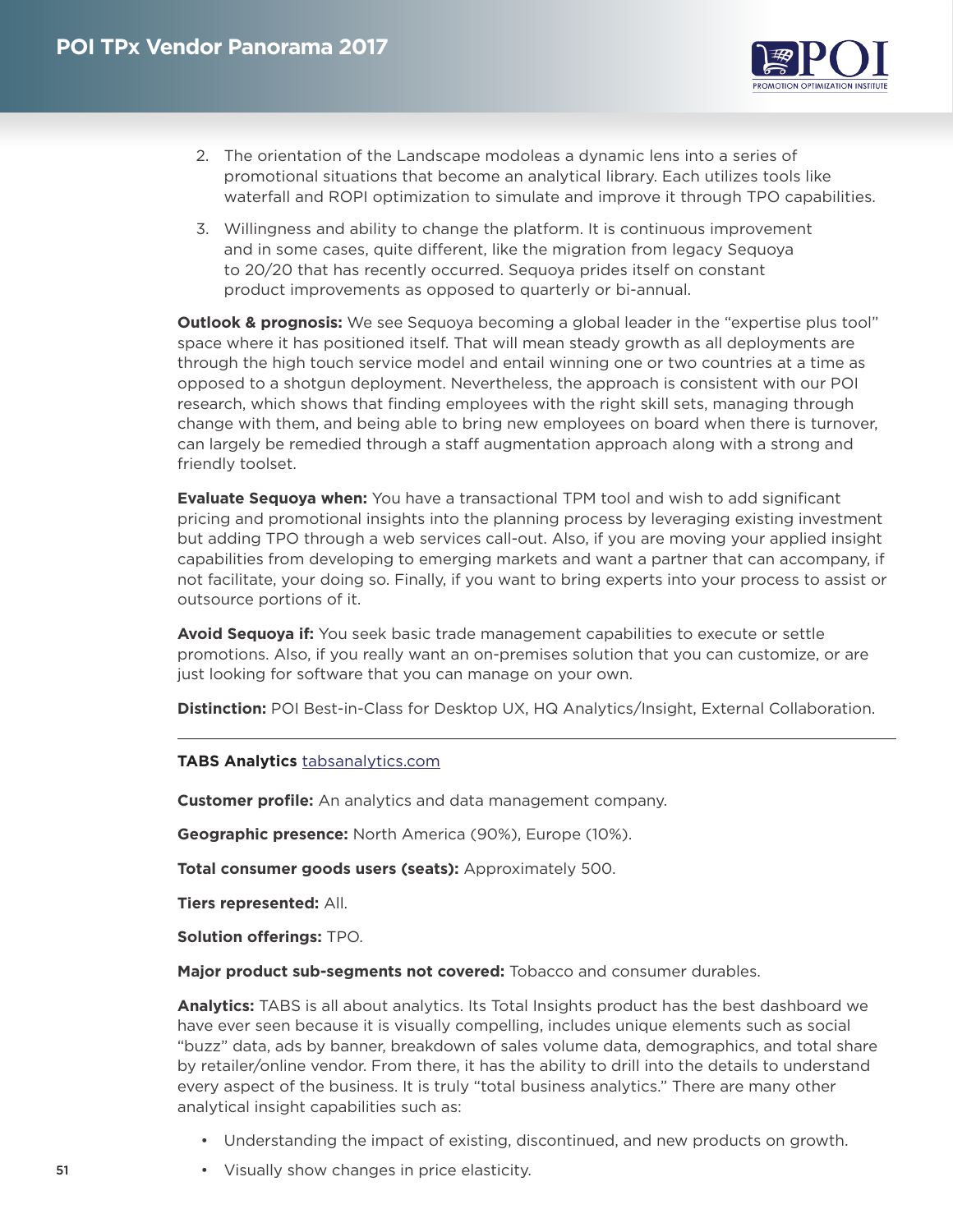

- Leakage and slippage chart with causal factors to show not only where lost shoppers are going but why.
- Integration of panel data to marry sellout with behavioral data and better understand shopper dynamics.

Additionally, the All Outlet Visibility offering now leverages a recent acquisition of Pivotstream, a cloud-based big data management firm, to increase speed and data rendering through Microsoft Power BI. All Outlet combines eChannel with brick & mortar to better understand product performance dynamics in the marketplace with the inclusion of Nielsen, InfoScout, and survey data. This allows for segmenting (high/medium/low/extreme) stores with accompanying volume decomposition by store segment. Thus, it can track trends for brands as well as outlets for performance as well as emerging trends. Showing these trends in a word cloud is an appealing way to capture them. The example we saw focused on how preferences for certain ingredients drives to certain brands and then Google trends. This can make for better focus on promotional attributes by looking at these trends across the eChannel as well as regular retail.

For analytics we rate it Above Average. It is highly innovative, shows the insights in very consumable formats, and has deep insights.

**Configuration/Customization:** Customization is common due to how user organizations like to analyze their business.

**Technology architecture/delivery options:** Private and public cloud.

**Service partners:** Hybrid Intelligence, Cognizant.

**Technology partners:** Tableau, Microsoft, Alteryx.

**User experience:** Very strong UX and ergonomics, which continue to improve each year. The landing pages are exceptional. It is very graphically engaging but also offers grids by the side of graphics for those who prefer to view it more like raw data. It is also not complex. It has all the capabilities of a power user tool, but is intuitive and relatively simple. Inclusion of the presentation builder to facilitate turning insights into impactful materials makes life easier. Also, doing more in Microsoft Power BI will provide additional options on how data is rendered. We rate it as Above Average.

**Vendor trend:** The company is growing and profitable. It also has very stable management. The combination of these two elements has resulted in a consistent focus on product development and innovation.

**Strengths:** The depth of analytics and industry experience of key personnel.

**Challenges:** Competing with larger, IT-centric companies is difficult. During RFP processes people often don't believe that they can do what they say and for the quoted prices. They provide references that include some really big and respected names, but are still not believed. Hence, the biggest challenge is getting a chance to show what they can do. Additionally, TABS, like other companies that focus on macro as well as micro level insights, can be perceived as a power-user tool. In point of fact, there are many insights that are readily consumable by field personnel, and in very engaging ways, but companies still tend to keep the tool close to the top of the organization. This limits license revenue as well as crosspollination as field users migrate to other companies with tales about "the great tool they used to have."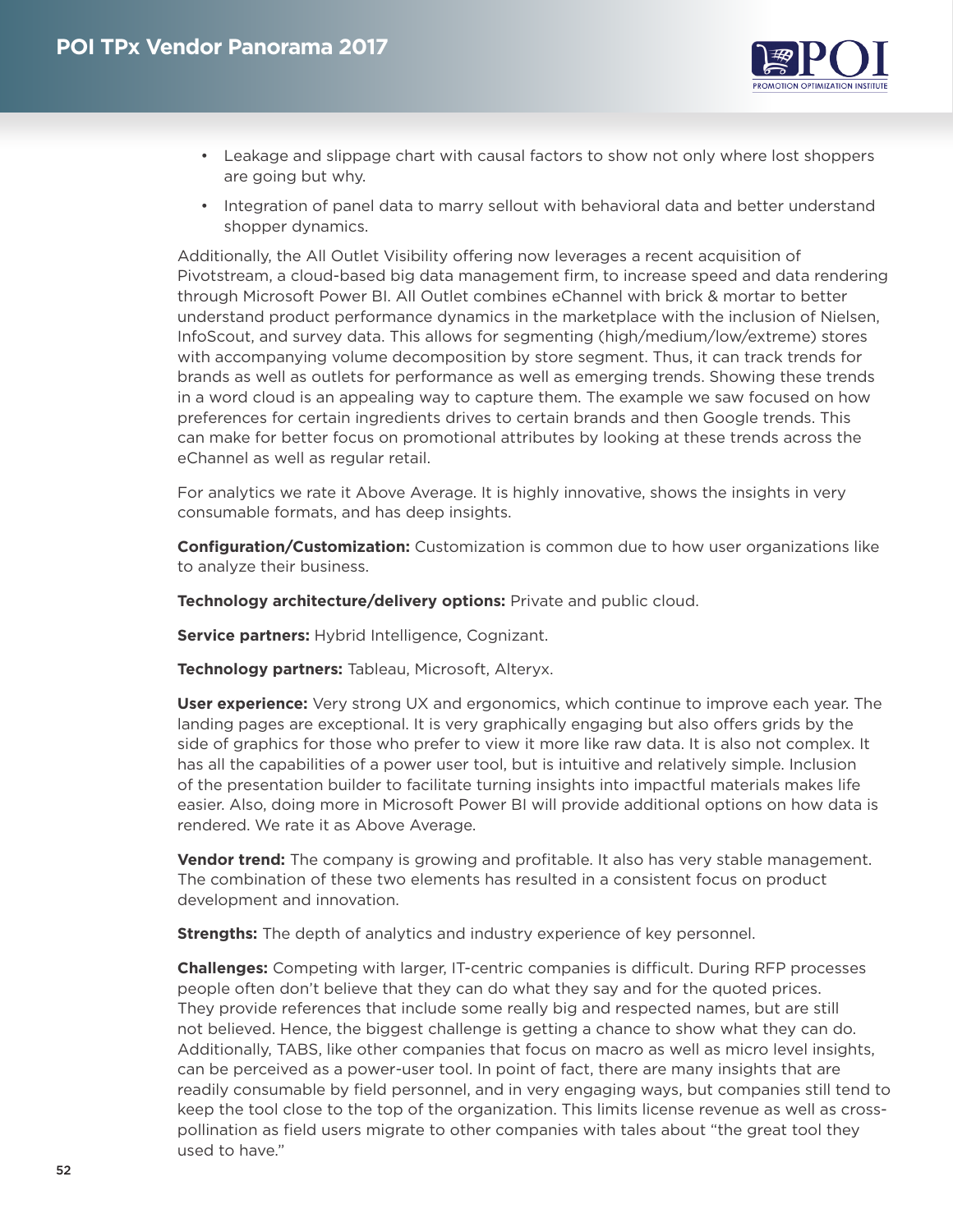

<span id="page-52-0"></span>**Adjacent offerings:** Category management, retail store optimization, advanced marketing analytics.

**Key differentiators:** Speed and depth of data cleansing/harmonization in support of the equally deep analytics. Data quality is key to generating insights for a better promotion. Few vendors provide data quality services. We have seen TABS successfully take on data harmonization challenges after other vendors/providers have failed. The dashboards continue to be in a league all their own.

**Outlook & prognosis:** Continued presence and relevance as an analytical player and innovator into the foreseeable future. In many ways it could be argued that TABS is more of an enabler than an actual TPx vendor. This is because it has great focus on the data that is so essential to doing meaningful predictive modeling or post event analysis. There are many TPx options in the marketplace, and certainly TABS is one of them, but there are fewer offerings for data cleansing and harmonization. Thus, before any meaningful TPx work can take place, a firm like TABS has to prepare the key ingredient, the data. This is why we see TABS in more and more data projects of late and why it is a critical player in this space.

**Evaluate TABS when:** You want insights to make for a better promotion, plus services to help you along the way. Also, if you want unique ways of looking at business problems with a superior UX.

**Avoid TABS if:** You seek a TPM solution. TABS doesn't purport to have promotion execution or settlement. Also, if you need a global deployment.

**Distinctions:** POI Best-in-Class for HQ Analytics/Insight, Analytics Visualization, Dashboard.

#### **T-Pro Solutions** [t-prosolutions.com](http://www.t-prosolutions.com)

**Customer profile:** A TPO and analytics company that is solely focused on improving promotional outcomes. It has come at the TPO problem directly as opposed to other vendors that have morphed into it from TPM or category management. Nevertheless, its clients have subsequently asked for some TPM capabilities over time, which we do not include in the ratings because it is more of a courtesy than a product offering.

**Geographic presence:** North America (99%), LatAm (1%).

**Total consumer goods users (seats):** 450.

**Tiers represented:** All.

**Solution offerings:** TPO. Most elements for TPM except for settlement.

**Major product sub-segments not covered:** Tobacco, consumer durables and semi-durables.

**Analytics:** The solution is oriented around post-promotion analysis and optimizing annual customer plans to company or brand objectives. Baseline/promoted analysis is the heart of the approach. And it is the accuracy of its baselines that is attracting clients who have found less accuracy elsewhere, which had previously distorted their approach to promotions. At present it is used more as a power user tool for guiding key accounts. The user has the ability to choose a number of weeks in the baseline, remove outliers, align the promotion to when it actually ran, and begin to do scenarios. It features many unique insight drivers, such as: viewing competitive baselines and promotions, predictions that include historical averages, having the system tell when the best time is to promote, and includes digital marketing causal data to simulate into the mix. We rate it Above Average.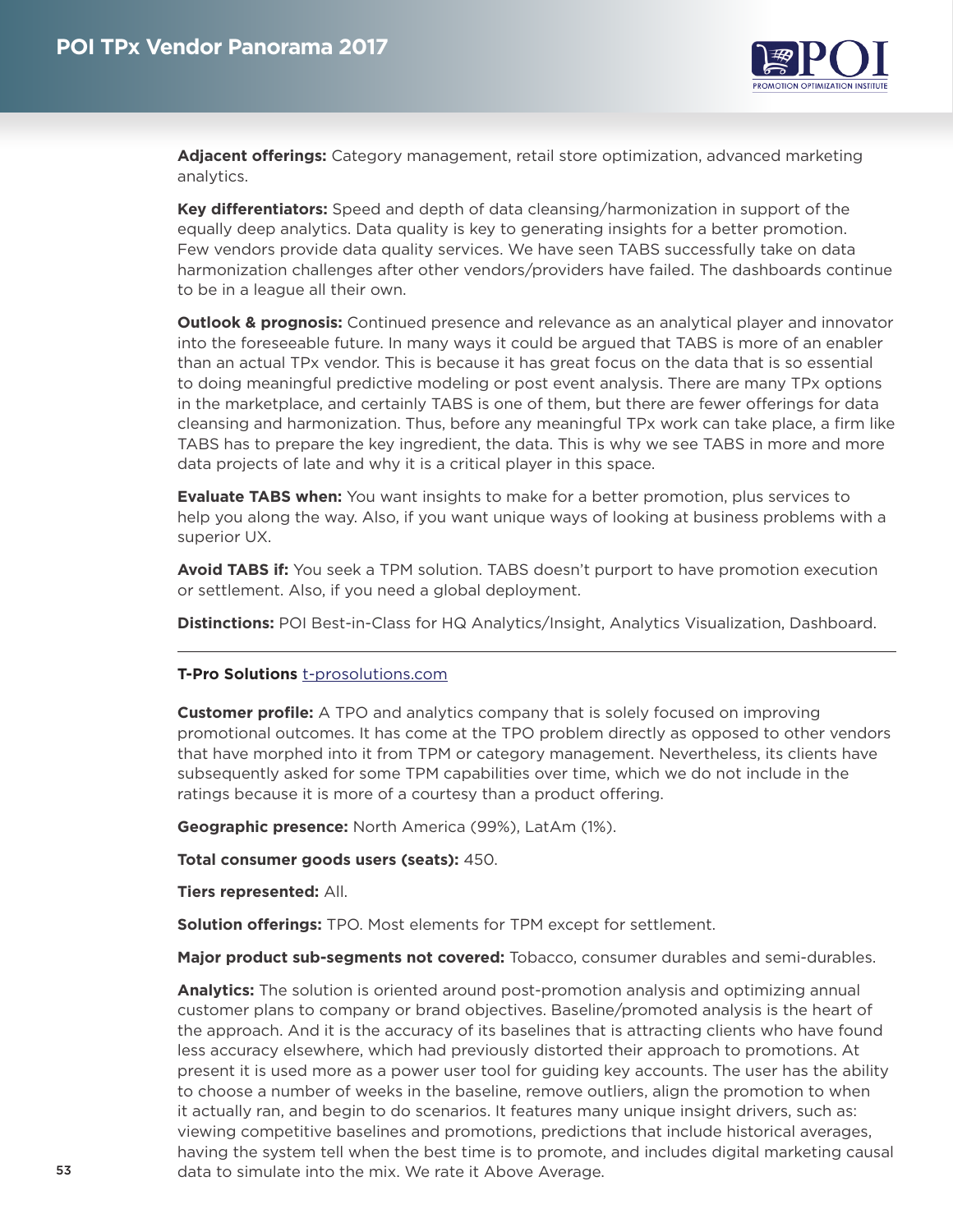

**Configuration/Customization:** Customization is an option at an incremental cost. Any other modifications would be built into the core product at no cost to the client.

**Technology architecture/delivery options:** Public cloud on Amazon Web Services is the standard. It is a SaaS architecture that runs on any browser. On-premises and private cloud are both possible.

**Service partners:** None. T-Pro does its own implementations and training.

#### **Technology partners:** None.

**User experience:** The core of the application is looking at the baseline graphics for projected and historical baselines on promotions and then moving to the calendar for plan creation. T-Pro Insights is a light BI tool for visualization. It does not have significant dashboard-type functionality as the approach is to keep it simple. And it is simple and yet powerful — with emphasis on simple. A library of scenarios helps with plan creation. Guardrails about the appropriate components of a promotion guide the planning scenarios. The entire optimization input process can be done through a single pop-up; it is just that simple. The "Electronic Help" section further aids in getting users comfortable and doing so quickly. We found it to be exceptionally "flow" oriented - meaning very stepwise with the ability to drag a scenario into the plan. They really have made a complex process quite simple. As a result, we rate it Above Average.

**Vendor trend:** Despite being relatively young in the marketplace, the growth has been substantial with companies of all tiers. Product investment continues to be substantial and it shows. Plans to do more in category analytics will strengthen the value proposition.

**Strengths:** The simplicity of the planning process and high degree of usability cannot be understated. We believe that most anybody could learn the solution and begin using it in less than half a day. It is a highly entrepreneurial company and features a core management team with deep industry experience first, and technology experience second, as opposed to the other way around like we typically see.

**Challenges:** T-Pro does not offer a menu of system support or outsourced analytical services. So on the one hand it keeps T-Pro focused on the product but may exclude it from situations where a more bundled set of services is desired. Also, T-Pro prefers to connect to an existing TPM system and not directly to an ERP. The latter is possible, but it may become a question of cost to do so. But we have seen instances where TPM solutions are not integrated to their ERP, so this might necessitate integration work.

**Adjacent offerings:** POS data management and cleansing, elements of demand planning, master calendar that includes all historical and future planned sales/marketing activity.

**Key differentiators:** Unlike most TPx solutions, which integrate into an ERP system, T-Pro integrates into an existing TPM solution. Because it is designed to lay on top of a TPM solution and thus avoid integration with an ERP it reduces TCO and time to value. We like this approach because many of those TPM solutions were so expensive and painful to install that a substantial amount of infrastructure has been added around them rather than replace them. Simplicity is a big differentiator as well as some unique metrics such as "consumption to purchase index" (CPI) for to adjust for forward buy and diverting; and, "percentage base participation", which is a better indicator than ACV when promoting a single SKU. We rate it Above Average both for insight as well as how the insights are rendered.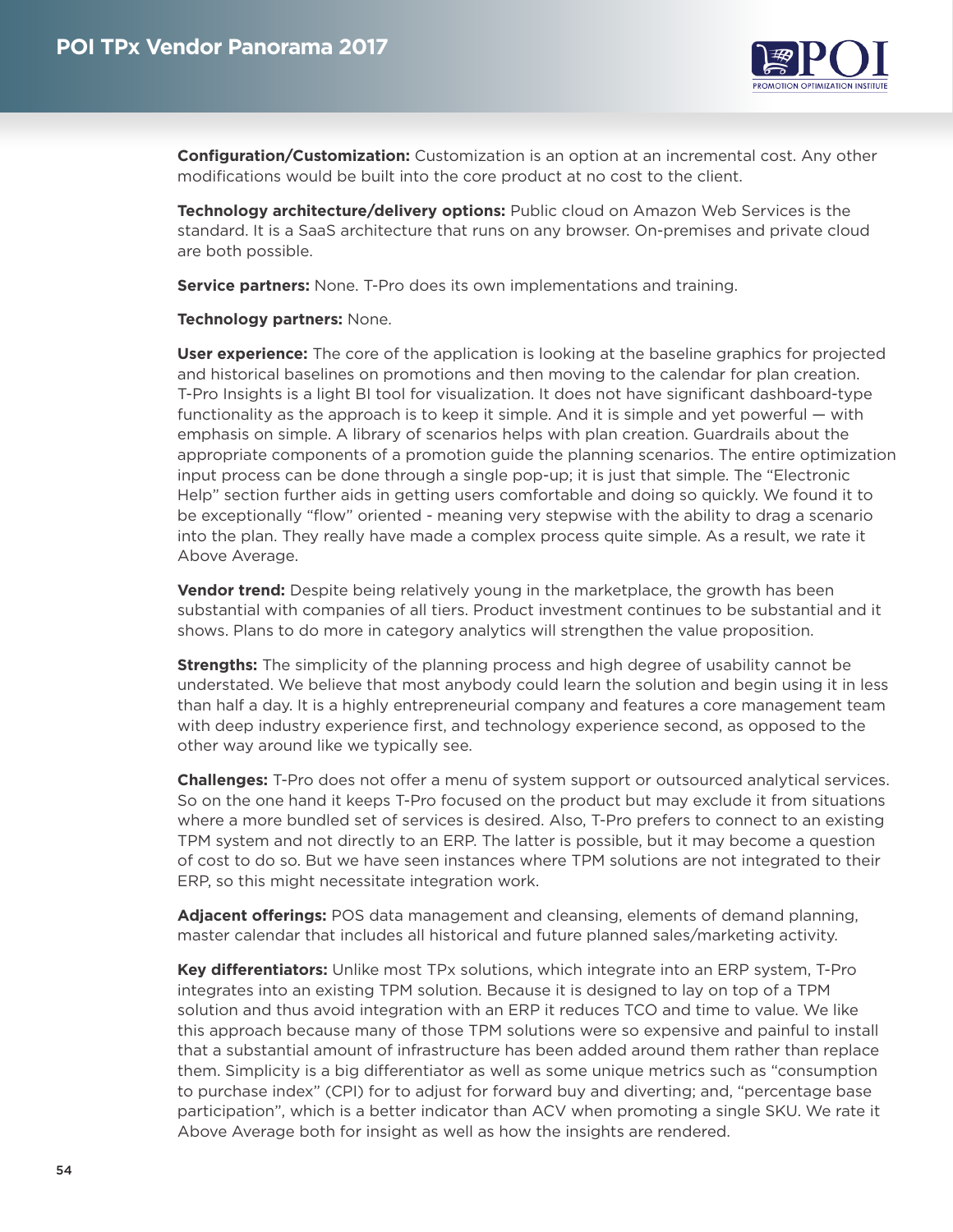

<span id="page-54-0"></span>**Outlook & prognosis:** Being able to add to existing TPM investment is a nice option. We actually see T-Pro winning against TPO vendors that already have their brand of TPM solution in place. This is a testament to the power and simplicity of the toolset. T-Pro has much to offer in the TPO space and we expect it to be a key player.

**Evaluate T-Pro when:** You have a TPM and want to add TPO. You prize simplicity but do not want to sacrifice analytical power.

**Avoid T-Pro if:** Your primary need is a TPM solution. T-Pro has all TPM functionality except deductions/settlement. Best to let it do what it does well. Also, if you are looking for a global deployment with local support.

**Distinctions:** POI Best-in-Class for Field Analytics/Insight, TPO Ergonomics.

#### **UpClear** [upclear.com](http://www.upclear.com)

**Customer profile:** TPM vendor with a global footprint.

**Geographic presence:** North America (33%), Asia/Pacific (25%), EMEA (40%), and Latin America (2%).

**Total consumer goods users (seats):** 2,200.

**Tiers represented:** Tier 2 and 3. Many clients are affiliates of Tier 1 multinationals.

**Solution offerings:** TPM. TPO offered is through an embedded solution from Management Science Associates (MSA).

**Major product sub-segments not covered:** Tobacco, consumer durable and semi-durables.

**Analytics:** Are through Tableau, which is embedded. We like the tile-based orientation with a miniature version of the underlying report to aid in navigation. New functionality for topdown planning and budgeting are a real plus for visibility and accountability. The new TPO Toolkit also provides for the reception of key lift data and furthers both pre and post event analysis. It has good side-by-side comparisons of scenarios, excellent bubble charts to show key metrics like promotional ROI versus % incremental volume, and has drill down into nearly any graphical element. A report writer is included. The "due to" analysis is quite powerful because it shows a volume bridge that can include TV, radio, holidays, and most any other factor. It is one of the most analytically oriented "TPM-only" solutions that we have seen. We rate it Above Average.

**Configuration/Customization:** Customization is not an option at present, unless it is an evolution that aligns to the global roadmap. It looks to be more configurable than most solutions we have seen.

**Technology architecture/delivery options:** SaaS in a private cloud. Currently it is Rackspace but progressively moving to Microsoft Azure.

**Service partners:** Clarkston Consulting for SAP integration and change management; Infor for general partnering from ERP to joint product marketing /sales, and integration; Edenhouse and Pivot for SAP integration; Rackspace for hosting; Microsoft for technology and hosting.

**Technology partners:** Rackspace and Microsoft for technology and architecture. Infor as ERP partner/integrator. Tableau for data visualization. Dell Boomi for data integration.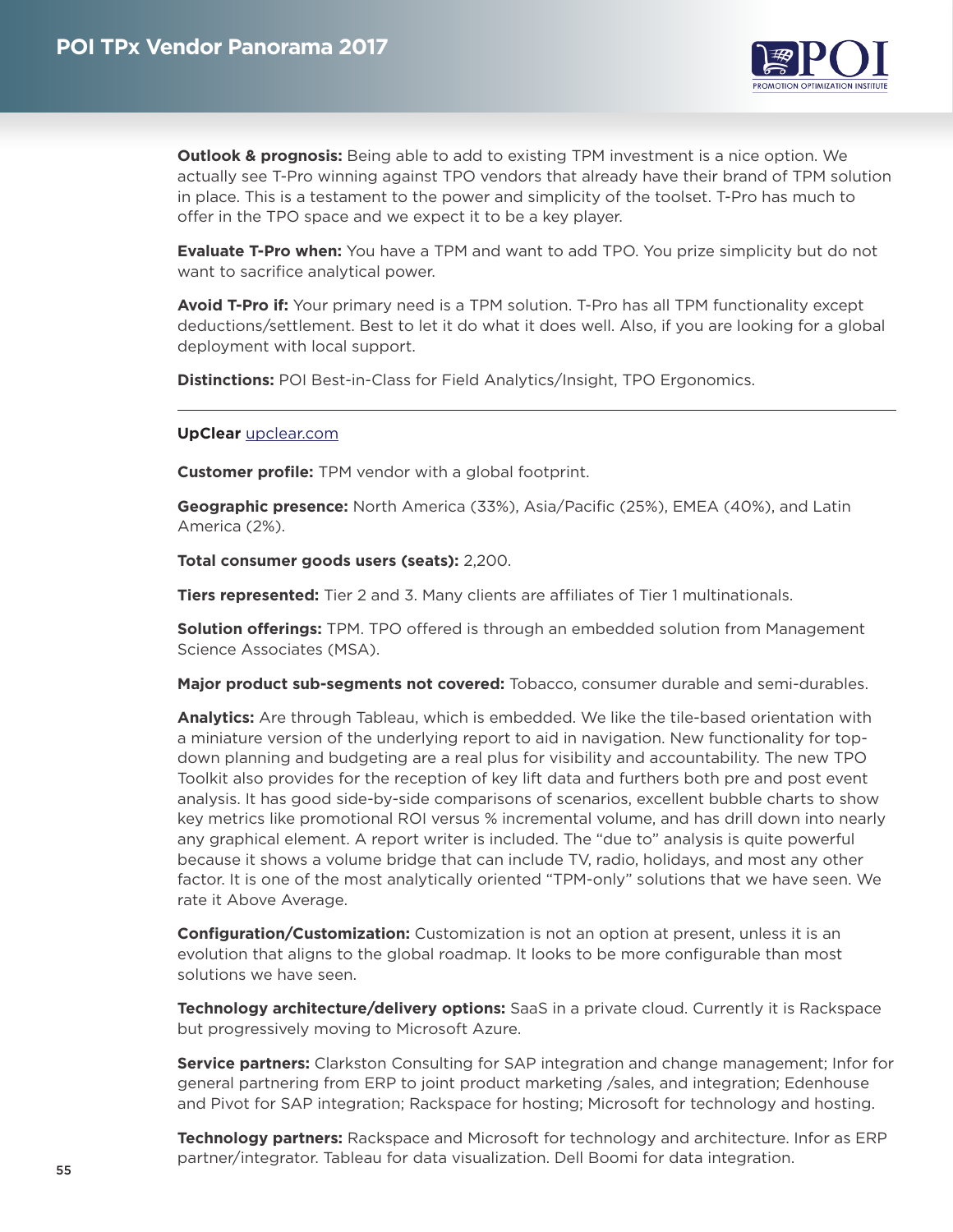

<span id="page-55-0"></span>**User experience:** The addition of traffic lighting and status icons to help a user quickly understand how a promotion is doing are nice. Dashboard notifications are also of benefit to the busy user by channeling focus. The calendar has also been dramatically improved to include more segmentation, visualization, competitor activity, and perform drag-and-drop activities. Overall the user experience is very modern and graphically oriented, and is easy to use. We love the ability to change a variable and watch the graph move accordingly. We also like the tile-based architecture and the dashboard is very nice. The Mobile BluePlanner for viewing and approving on mobile devices is also a real plus. The Intelligence product could be more graphical as we favor charts over Excel-like grids. Nevertheless, we rate it as Above Average for UX.

**Vendor trend:** The company is high-growth and has a stable management team despite its global expansion. It continues to grow the team and invest in the product. We like that they hire people with industry experience. It is also making inroads into Tier 1, which positions it very well to enable a multinational company in all markets, not just smaller ones.

**Strengths:** BluePlanner light for emerging markets. Everybody claims to be able to do rapid implementations, but these guys do it consistently. The company is also surprisingly "selfaware" when it comes to its relative strengths and weaknesses and is constantly working to improve them. The work done on the calendar is a good example.

**Challenges:** We don't see UpClear having significant challenges.

**Adjacent offerings:** Data management and integration.

**Key differentiators:** Expertise in emerging as well as developed markets. Most vendors are opportunistic about the former. UpClear does both very well. Recent deployments in Asia have given it more expertise in working through distributors and some unique functionality. This includes pushing budgets down to the store level, confirming promotional participation through the "WeChat" app and rolling the spend data back into BluePlanner for budgeting and invoice matching. Low deployment and ongoing costs relative to other solutions. This is an excellent "bang for the buck" solution. Microsoft Yammer is embedded for internal collaboration based on topic, distribution group, and includes notifications. We found this to be really cool.

**Outlook & prognosis:** UpClear has a tremendous upside and momentum as a global player.

**Evaluate UpClear when:** You want a really good user experience with global potential at an attractive price.

**Avoid UpClear if:** You want an on-premises solution you can customize. Also, if you have an immediate need for a proven TPO tool.

**Distinction:** POI Best-in-Class for Internal Collaboration.

#### **visualfabriq** [visualfabriq.com](http://www.visualfabriq.com)

**Profile:** An integrated TPM/TPO vendor with both manufacturer and retailer clients.

**Geographic presence:** Europe (75%), [South] Africa (25%).

**Total consumer goods users (seats):** 1,020.

**Tiers represented:** All.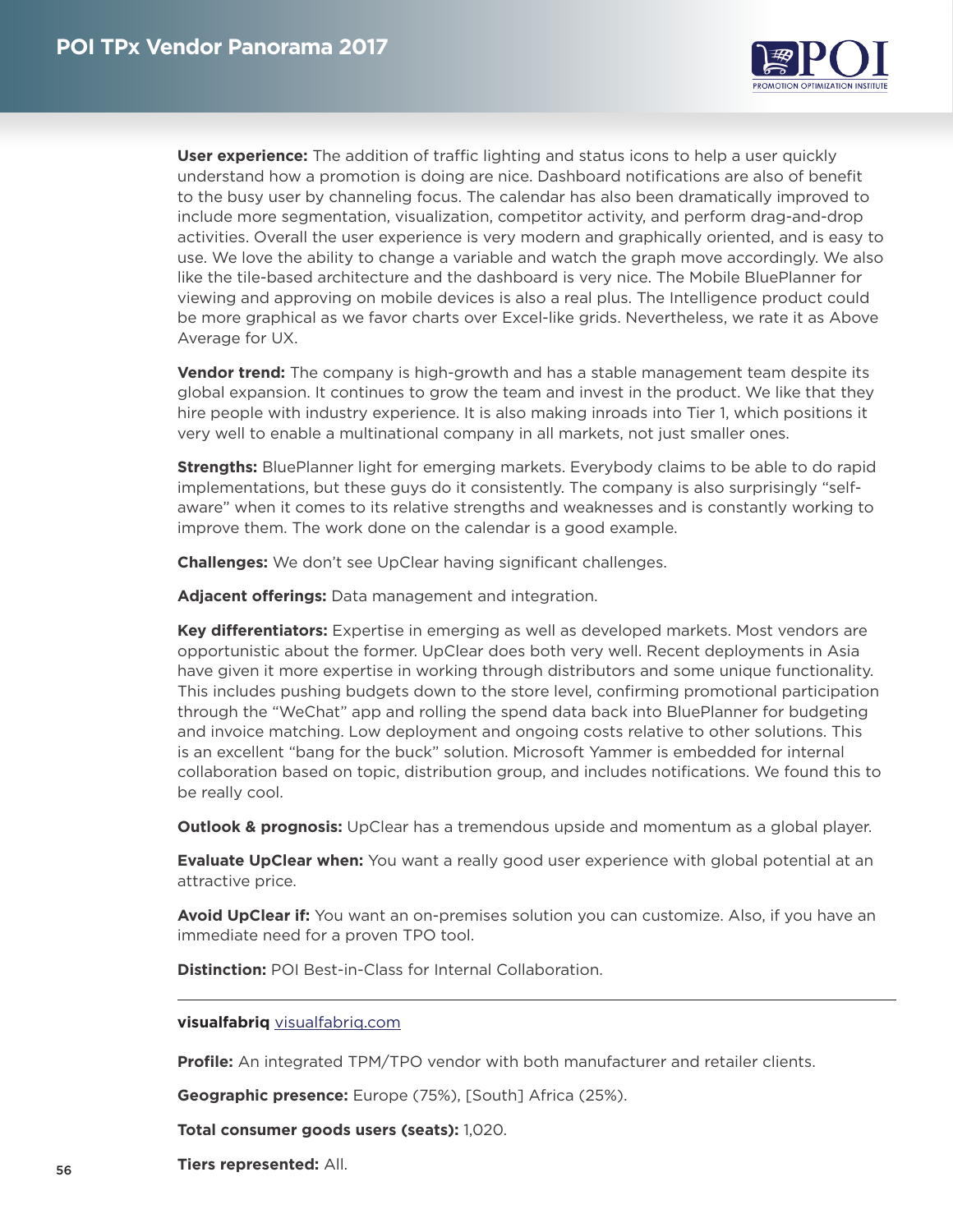

**Solution offerings:** TPM and TPO.

**Major product sub-segments not covered:** Tobacco, consumer semi-durables and durables.

**Analytics:** Now delivers more market insight through template reports, which can be enhanced or altered. Each insight screen has a drag-and-drop option to assemble the perfect dashboard and the change is pervasive. The promo scatter chart is a nice way to look at the "Top" and "Flop" promotions in a matrix. It shows causal data such as forward buy in a graphical way. It has the ability to proxy a prediction based on similar promotions or solely based on historical data for companies that change their assortment frequently. It has waterfall charts for both the retailer and manufacturer perspectives. Post event analytics is very strong because of how it compares actual to expected, highlights forward buy, and provides a copy of the ad for reference. It is also fully automated. But in particular, we like how it graphically evaluated the promotion in addition to just the revenue/ROI data. Also, it has some unique KPIs, like "bang for the buck" ratio, to provide insights. It does volume prediction on the fly through standard machine learning. We rate it as Above Average.

**Configuration/Customization:** Customization is not currently an option. Client needs have been able to be met through development and the release cycle that is shared across the install base or through configuration.

**Technology architecture/delivery options:** All cloud-based, multitenant SaaS for functionality but database is individual. Hosting is with Amazon Web Services.

**Service partners:** PWC Strategy&, EyeOn, EOH South Africa, ATKearney.

**Technology partners:** Amazon Web Services for hosting.

**User experience:** Nice tile-based landing page. KPI trees are an interesting way to look at things because they provide a deeper view without drilling down. It is very graphically oriented with both charts and grids being exposed simultaneously based on preferences. The "ghosting" feature is also very useful. It allows a user to see the prior year or a competitor's promotions as a shaded box on the calendar. The planning process is very stepwise and a greyed-out box in the navigation panel always tells you where you are in the process. However, during basic navigation when you aren't looking at a graphic, it is quite monochrome. The ability to add a custom skin helps with this, but the screens could have a fresher look. Nevertheless, we rate it as Above Average on the strength of the ergonomics and some of the features that users will benefit from.

**Vendor trend:** Very positive growth trend and a strong roadmap going forward. Investment in people and product have been steady. The company has consistently been able to win deals with companies that have announced other vendors as the global standard. This is particularly true in the Netherlands. We believe that the work it is doing on machine learning will pay dividends as an early mover advantage.

**Strengths:** A very robust set of administrative tools that should allow the user organization to have full control of the solution. This includes the ability to get inside of the predictive models (like Python) using Jupyter to facilitate the modeling in a repeatable way. Ability to handle significant amounts of data. Everybody makes this claim, however we watched the system load 15,000 promotions in just 30 seconds. Visualfabriq acts like a very mature software company by offering 2 major and 2 minor releases per year. Similar offerings for retailers/gas stations and E-tailers keep it relevant to areas for collaboration.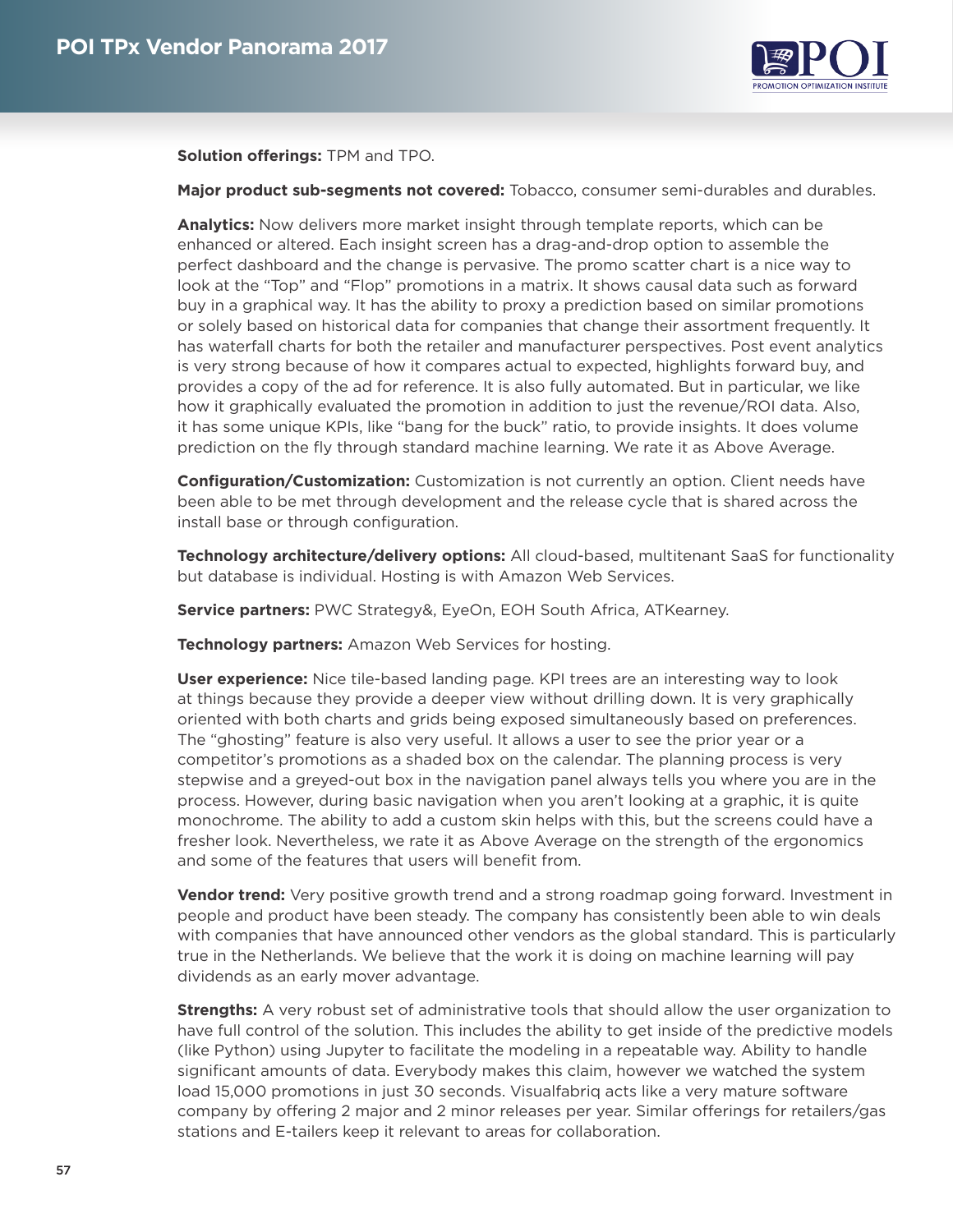

<span id="page-57-0"></span>**Challenges:** visualfabriq has tremendous passion for optimization and advanced topics but must also remain focused on those CG companies that use spreadsheets and just need to move to TPM. It also has the challenge of being a relative newcomer to the space, which can often favor larger, more established players.

**Adjacent offerings:** POS data management and cleansing, remote retail monitoring.

**Key differentiators:** There is a philosophy in visualfabriq that results from CG practitioners looking around the European market and not finding a suitable solution, then building one from scratch. The expertise and passion around machine learning to aid in the entire promotion cycle is noteworthy. Also, the willingness to offer a data load service is quite unique for a vendor of their size, if not for the market as a whole.

**Outlook & prognosis:** Given solid growth, excellent vision, clients of all sizes, and a strong/ insightful user experience, we expect them to continue to be a very strong option for European companies or affiliates doing business there.

**Evaluate visualfabriq when:** You want a TPM/TPO combination that is strong in both areas from a company that has deep expertise in Europe and South Africa. Also, if you want to benefit early on from machine learning in the promotion cycle.

**Avoid visualfabriq if:** If you wish to customize and create a one-off solution or have an immediate need for a global deployment.

**Distinction:** POI Best-in-Class for Financial Orientation/Simulation, Post Event Analytics.

**Wipro Promax Analytics Solutions (WPAS), a wholly owned subsidiary of Wipro Limited.**  [promaxtpo.com](http://www.promaxtpo.com)

**Profile:** A global TPM /TPO vendor that is part of a global services and technology company.

**Geographic presence:** Europe (24%), AsiaPac (44%), North America (30%), Latin America (2%).

**Total consumer goods users (seats):** Approximately 5,200. Enterprise licensing does not allow for a precise count. 60% are estimated to be using TPM and 40% TPO.

**Tiers represented:** All.

**Solution offerings:** TPM and TPO.

**Major product sub-segments not covered:** Tobacco, consumer semi-durables and durables.

**Analytics:** It includes the full analytical stack such as multi-causal uplift models, cannibalization/halo effects, pre- and post-promotion evaluations, price/profit optimization, and predictive planning. It has some unique and insightful views and renders well visually. The limitation is that it only allows a user to optimize a single promotion. This will be addressed in the April, 2018 release along with constraint-based optimization. We like how it visually shows the gap between what I predict and what the system predicts. Cannibalization shows all brands hurt by the promotion as well as those benefitted, not just my own brands. We like the ability to look into the R models to see the data in a plotted line chart to get a better fit, grab outliers, and explain in text why they were removed.

We rate it as Above Average.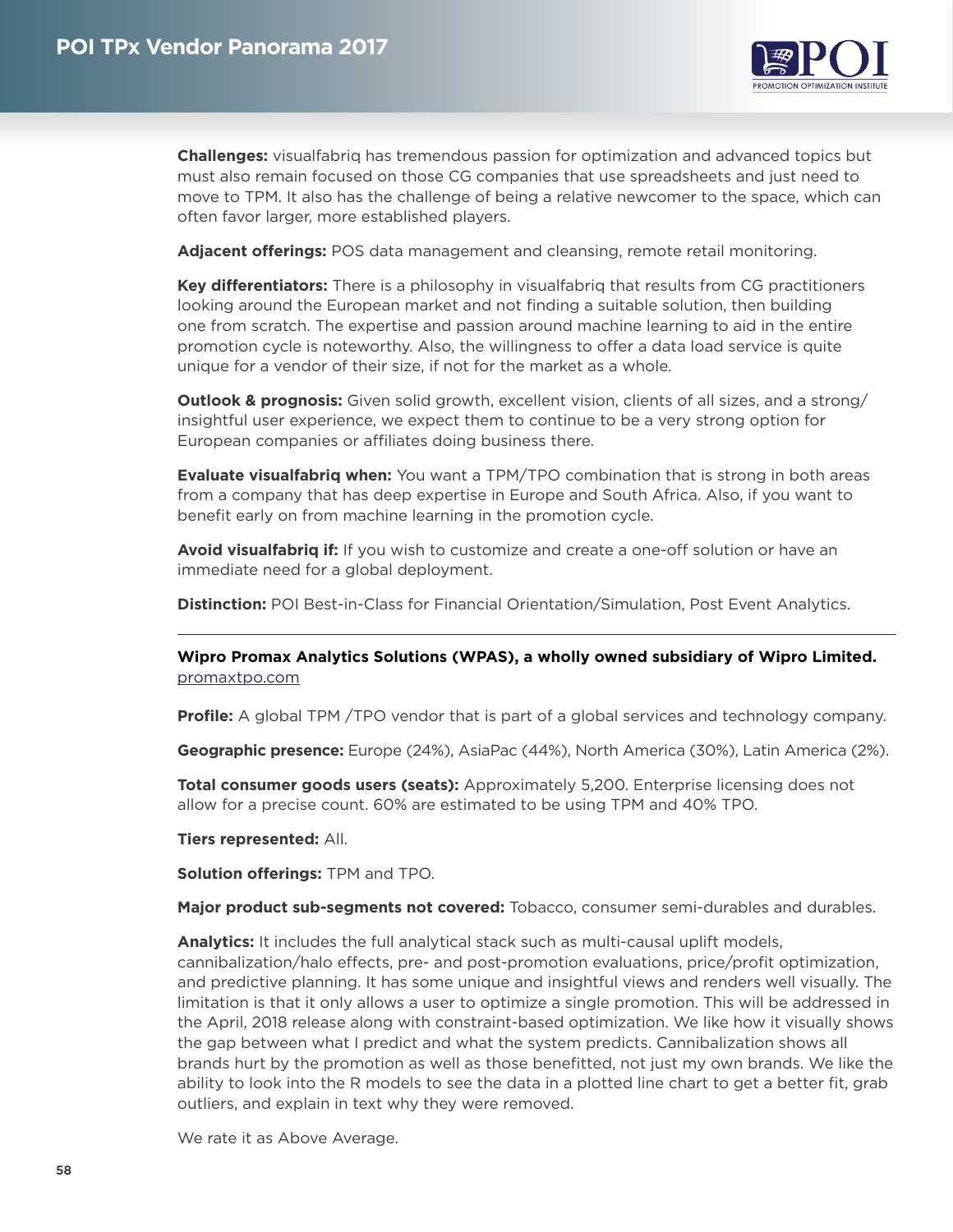

**Configuration/Customization:** Promax is a highly configurable solution. Customized product extensions are accommodated to some clients. This is happening less and less as the standard product continues to evolve. Nevertheless, it is open to discussion.

**Technology architecture/delivery options:** On-premises, hosted or public cloud.

**Service partners:** None at present.

#### **Technology partners:**

- Microsoft Azure and Amazon Web Services for hosting.
- SAP Hana and Demand Signal Management for co-development and co-innovation.
- Teradata for co-innovation.
- Opera Solutions for data scientist support.
- Retail Solutions Inc. for decision support.
- Microsoft Business Intelligence for reporting and visualization.

**User experience:** The TPM solution has seen significant enhancements to simplify the UX across the promo library, adding a snap buy period, revamping broker commissions/reporting, adding dated terms (like for a period of time), manager approvals through e-mail, and more. We like the ability to click on several events and sum them. Also, the ability to work on a scenario to where it is just right and click "publish" to push it to the TPM solution for execution. We still think that Microsoft Cortana integration could make for more interactivity and queries about functionality, navigation, or just allow users to talk to it and have it create a chart. For now, it is only used for report creation but we see many additional possibilities. It is ergonomic and favors field and HQ users. The combination of a dashboard with some KPIs is very nice in the tile-based navigation. It isn't elegant but it is very functional. We rate it as Above Average.

**Vendor trend:** WPAS has made acquisitions that will accelerate innovation. The ones we find noteworthy are Appirio for cloud application development as well as being the parent company for Topcoder, which outsources design/development/coding of applications. Also utilizing Wipro HOLMES (an AI platform) for automating the settlement process. It continues to acquire new clients and upgrade existing ones. This now makes several years of this positive trend. Plans to upgrade the UX more often and take optimization deeper show focus on the right things.

**Strengths:** An integrated, but also a modular approach to TPM and TPO plus the ability to deploy TPO on top of an existing TPM. We see considerably more of this in recent wins with several TPO deployments on top of SAP TPM, which is a major element of the current WPAS strategy for TPO. The ability to bring resources to bear quickly to address an opportunity in the product.

**Challenges:** WPAS part of a really big company. It is doing the right things; it just needs to keep up the focus and remember that consumer good companies respond slowly to even the coolest new developments. Therefore, it can't expect it to behave like financial services, healthcare, or some other sector.

**Adjacent offerings:** POS data management and cleansing, supply chain management, digital marketing, a new on-shelf availability and compliance offering.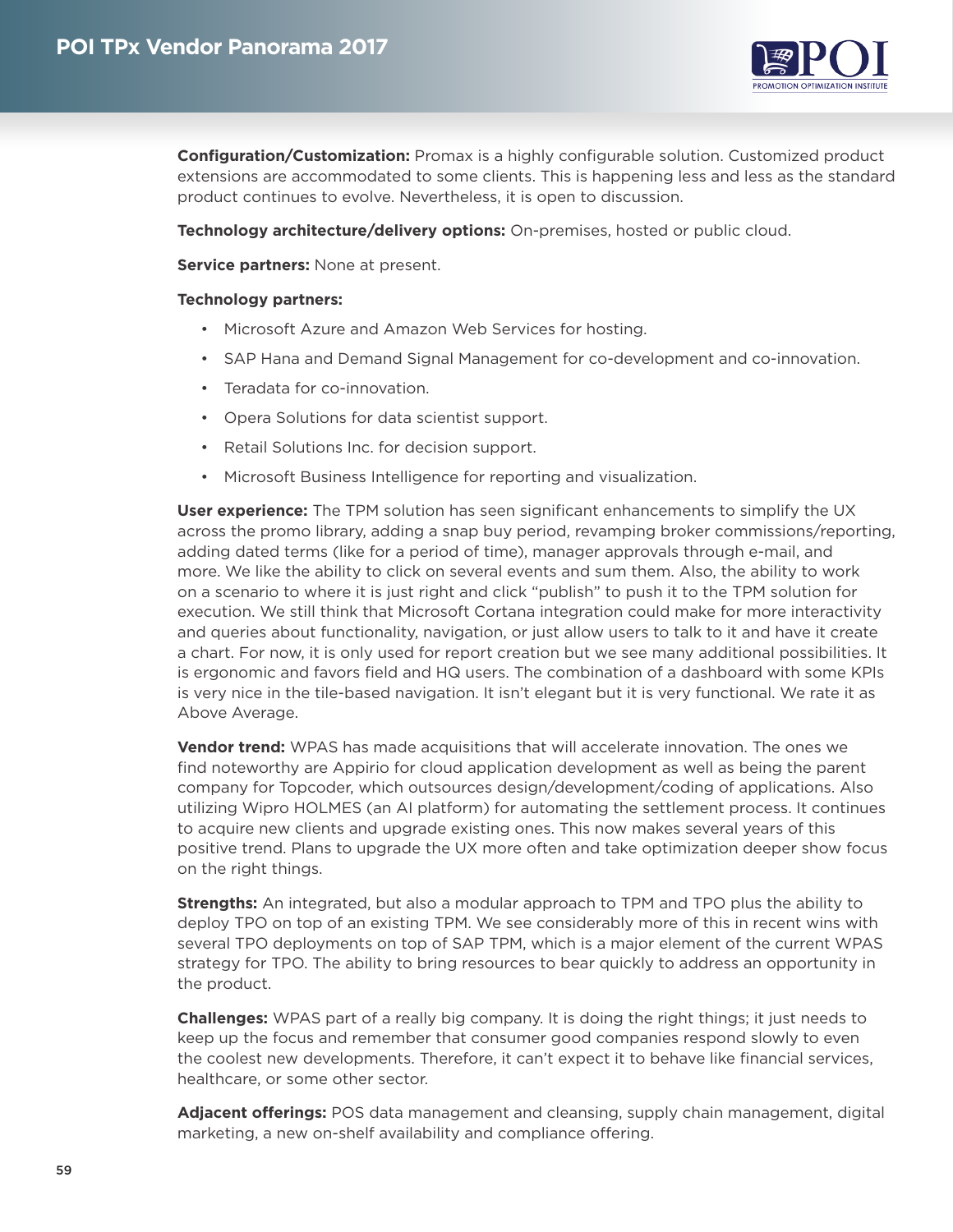

<span id="page-59-0"></span>**Key differentiators:** Length of experience as a combined TPM and TPO offering. Depth of data management and data science resources as part of a company with 173,000 employees.

**Outlook & prognosis:** WPAS is already a global player with a well-balanced client footprint. It just needs to continue to execute well in the marketplace, fulfill its roadmap, and move to the front of the innovation line.

**Evaluate WPAS when:** You want a combination of global support, potential for deep services, multiple delivery options, good quality TPM and TPO in one, and industry expertise. Additionally, if you have a TPM investment that you don't want to walk away from, but wish to add TPO.

**Avoid WPAS if:** You really want a third party services provider for deployment/ongoing support that is not Wipro.

**Distinction:** POI Best-in-Class for Calendar.

# **Conclusion**

Managing trade promotions is mission critical in reducing unproductive trade spending as a means to improving revenue and profits for both manufacturers and retailers. TPM is a very mature space that offers relatively low risk for CG companies that are looking to adopt it. Additionally, there is the less mature, but highly impactful, area of TPO. The options run from solution-only to having all sorts of services options and architectures from on-premises to cloud. And, they are available from vendors with local expertise and presence. The POI's overarching recommendation, however, continues to be that CG companies seek out the solution(s) that will move their field sales personnel beyond transactional and enable them to "sell more, and do so more profitably" thus creating a competitive advantage.

# **About the Author**

Dale Hagemeyer leads the research, best practices, and advisory function at POI and has been active on the POI Board since its inception. Previously, he was a research vice president and managing vice president at Gartner for 15 years. There, he did research in the application of technology to the business processes of trade promotion and field sales automation for consumer goods manufacturers.

Prior to Gartner he spent 14 years in management positions related to the promotion and distribution of products at Sunbeam Corporation, The Quaker Oats Company, PepsiCo, Kraft Foods, and Kroger. He also fulfilled an international assignment in Mexico from 1995 to 1996.

He has served on various industry advisory boards for trade associations and industry periodicals. He holds an undergraduate degree in finance from the University of Utah and an MBA from the University of Chicago.

Dale can be reached at dhagemeyer@p-o-i.org